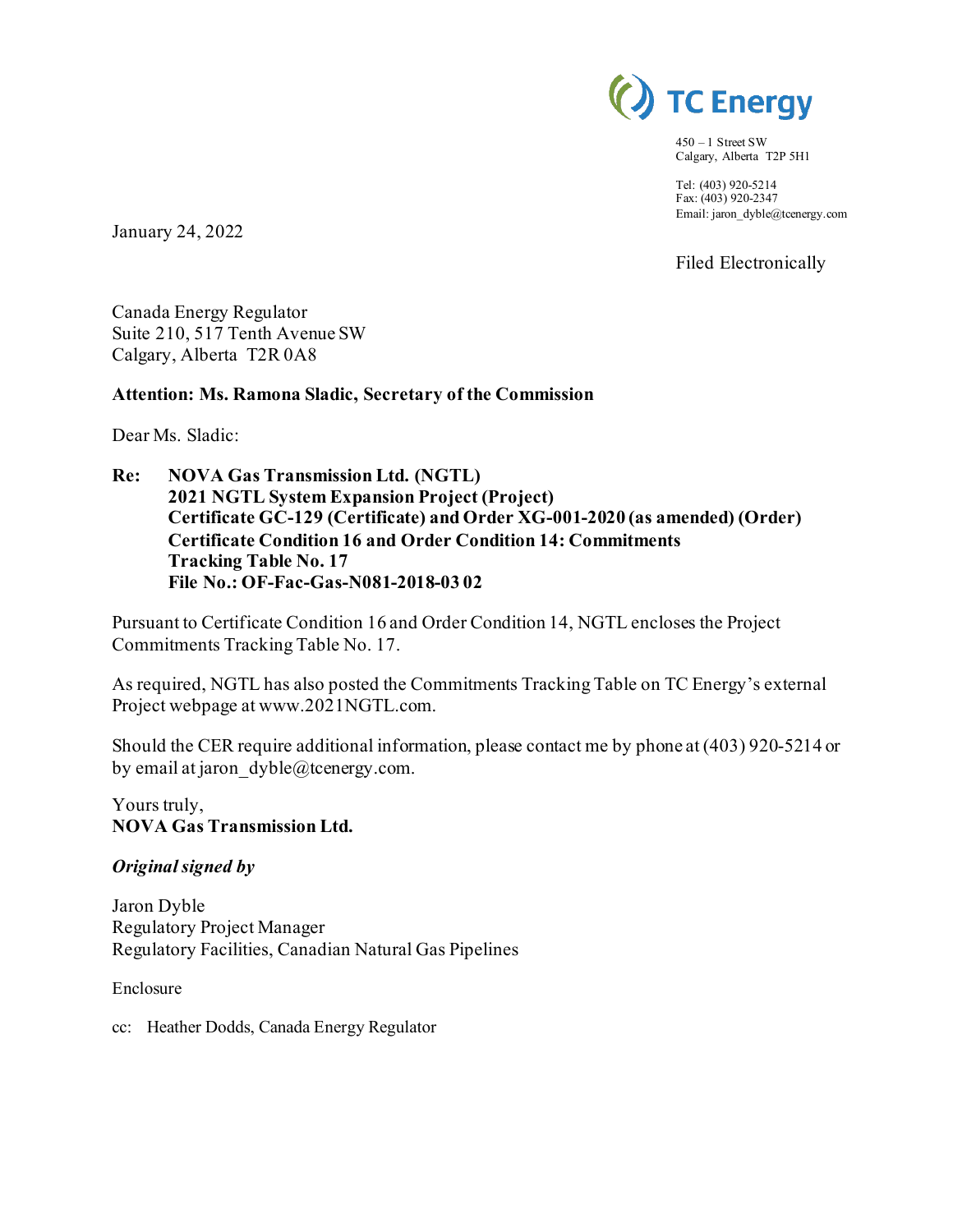# **Table 1: Commitments Tracking Table No. 17 June 2018 to January 2022**

| <b>Commitment</b> |                                                     |                                            |                                                                                                                                                                                                                                                                                                                                                                                            |                               | <b>Document</b><br><b>References</b> |               |                      |                                                                                                                                                                                                                                                                                                                                                                                                                                                                                                                                                |                       |
|-------------------|-----------------------------------------------------|--------------------------------------------|--------------------------------------------------------------------------------------------------------------------------------------------------------------------------------------------------------------------------------------------------------------------------------------------------------------------------------------------------------------------------------------------|-------------------------------|--------------------------------------|---------------|----------------------|------------------------------------------------------------------------------------------------------------------------------------------------------------------------------------------------------------------------------------------------------------------------------------------------------------------------------------------------------------------------------------------------------------------------------------------------------------------------------------------------------------------------------------------------|-----------------------|
| number            | <b>Commitment to</b>                                | Category                                   | <b>Description of Commitment</b>                                                                                                                                                                                                                                                                                                                                                           | <b>Source</b>                 | (Filing ID)                          | <b>Status</b> | <b>Project Phase</b> | <b>Comments</b>                                                                                                                                                                                                                                                                                                                                                                                                                                                                                                                                | <b>Accountability</b> |
| $\overline{1}$    | Potentially affected<br>Aboriginal<br>communities   | Aboriginal<br>Engagement<br>Matters        | NGTL will also provide notice to each potentially<br>affected Aboriginal group of the filing of the Section<br>52 application within 72 hours, in accordance with<br>the guidance provided in the NEB Filing Manual.                                                                                                                                                                       | Application<br>Section 13.3.1 | A92619                               | Complete      | Pre-Construction     | Notifications of the filing of the Application were sent to the<br>potentially affected Aboriginal communities on June 21,<br>2018.                                                                                                                                                                                                                                                                                                                                                                                                            | Indigenous Relations  |
| $\vert$ 2         | Horse Lake First<br>Nation                          | Aboriginal<br>Engagemen<br><b>Matters</b>  | NGTL confirmed its commitment to considering<br>additional information brought forward concerning<br>Horse Lake First Nation TK and land use in the<br>Project area.                                                                                                                                                                                                                       | Application<br>Section 13.3.1 | A92619                               | Complete      | Pre-Construction     | Final report received November 8, 2017, for the Grande<br>Prairie Mainline Loop No. 2 (Colt Section) and January 25,<br>2018, for the Grande Prairie Mainline Loop No. 3 (Elmworth<br>Section). NGTL reviewed the reports and provided a<br>response to Horse Lake First Nation on June 1, 2018. Final<br>report received October 25, 2018, for the Grande Prairie<br>Mainline Loop No. 2 (Karr, Deep Valley Sections). NGTL<br>reviewed the report and provided a response to Horse Lake<br>First Nation on December 17, 2018.                | Indigenous Relations  |
| $\mathbf{3}$      | Montana First Nation                                | Aboriginal<br>Engagement<br><b>Matters</b> | NGTL committed to continue to provide information<br>about contracting and employment opportunities to<br>Montana First Nation when the information is<br>available.                                                                                                                                                                                                                       | Application<br>Section 13.3.1 | A92619                               | Ongoing       | Pre-Construction     | Information regarding an employment opportunity with<br>NGTL's consultant for biophysical and heritage field work<br>was provided to Montana First Nation (MFN) on April 16,<br>2018 and April 15, 2020. NGTL also had a call with MFN in<br>May 2020 to gather information on businesses and<br>capacity. NGTL and MFN have had continued discussions<br>regarding contracting and employment opportunities<br>including sourcing opportunities for designated and targeted<br>services and NGTL will continue discussions as<br>appropriate. | Indigenous Relations  |
| $\overline{4}$    | Nose Creek<br>Community                             | Aboriginal<br>Engagement<br>Matters        | NGTL committed to provide to Nose Creek<br>Community a draft TK Protocol Agreement for the<br>TK study.                                                                                                                                                                                                                                                                                    | Application<br>Section 13.3.1 | A92619                               | Complete      | Pre-Construction     | NGTL received a signed LOA from Nose Creek Community<br>(NCC) on August 25, 2020 to participate in a site visit on the<br>Grande Prairie Mainline Loop No. 3 (Elmworth Section). On<br>September 17, 2020, NGTL received an email from NCC<br>with a copy of NCC's TK Report.                                                                                                                                                                                                                                                                  | Indigenous Relations  |
| 5                 | Siksika Nation                                      | Aboriginal<br>Engagement<br><b>Matters</b> | NGTL confirmed its commitment to reasonable<br>capacity funding to support Siksika Nation's<br>participation in Project engagement activities.                                                                                                                                                                                                                                             | Application<br>Section 13.3.1 | A92619                               | Complete      | Pre-Construction     | NGTL received signed engagement capacity funding<br>agreement from Siksika Nation on April 8, 2019.                                                                                                                                                                                                                                                                                                                                                                                                                                            | Indigenous Relations  |
| 6 <sup>6</sup>    | Asini Wachi<br>Nehiyawak<br><b>Traditional Band</b> | Aboriginal<br>Engagemen<br>Matters         | NGTL will keep Asini Wachi Nehiyawak Traditional<br>Band informed as information about the<br>archaeology fieldwork becomes available.                                                                                                                                                                                                                                                     | Supplemental<br>Report        | A94516                               | Complete      | Pre-Construction     | April 24, 2019, NGTL provided a notification regarding a<br>work opportunity that the Wood Group is offering on field<br>studies for the Project, including archaeological work.                                                                                                                                                                                                                                                                                                                                                               | Indigenous Relations  |
| $\overline{7}$    | Driftpile First Nation                              | Aboriginal<br>Engagemen<br>Matters         | NGTL remains committed to working with Driftpile<br>First Nation to discuss the proposed budget and<br>tasks associated with it to reach agreement on<br>funding for a Project-specific TK study as well as<br>engagement with NGTL for the Project and<br>requested Driftpile First Nation contact NGTL at<br>their earliest convenience to further discuss the<br>budget and agreements. | Supplemental<br>Report        | A94516                               | Complete      | Pre-Construction     | NGTL received signed amended TK Protocol from DCN on<br>January 29, 2019 and signed engagement capacity funding<br>agreement on February 19, 2019.                                                                                                                                                                                                                                                                                                                                                                                             | Indigenous Relations  |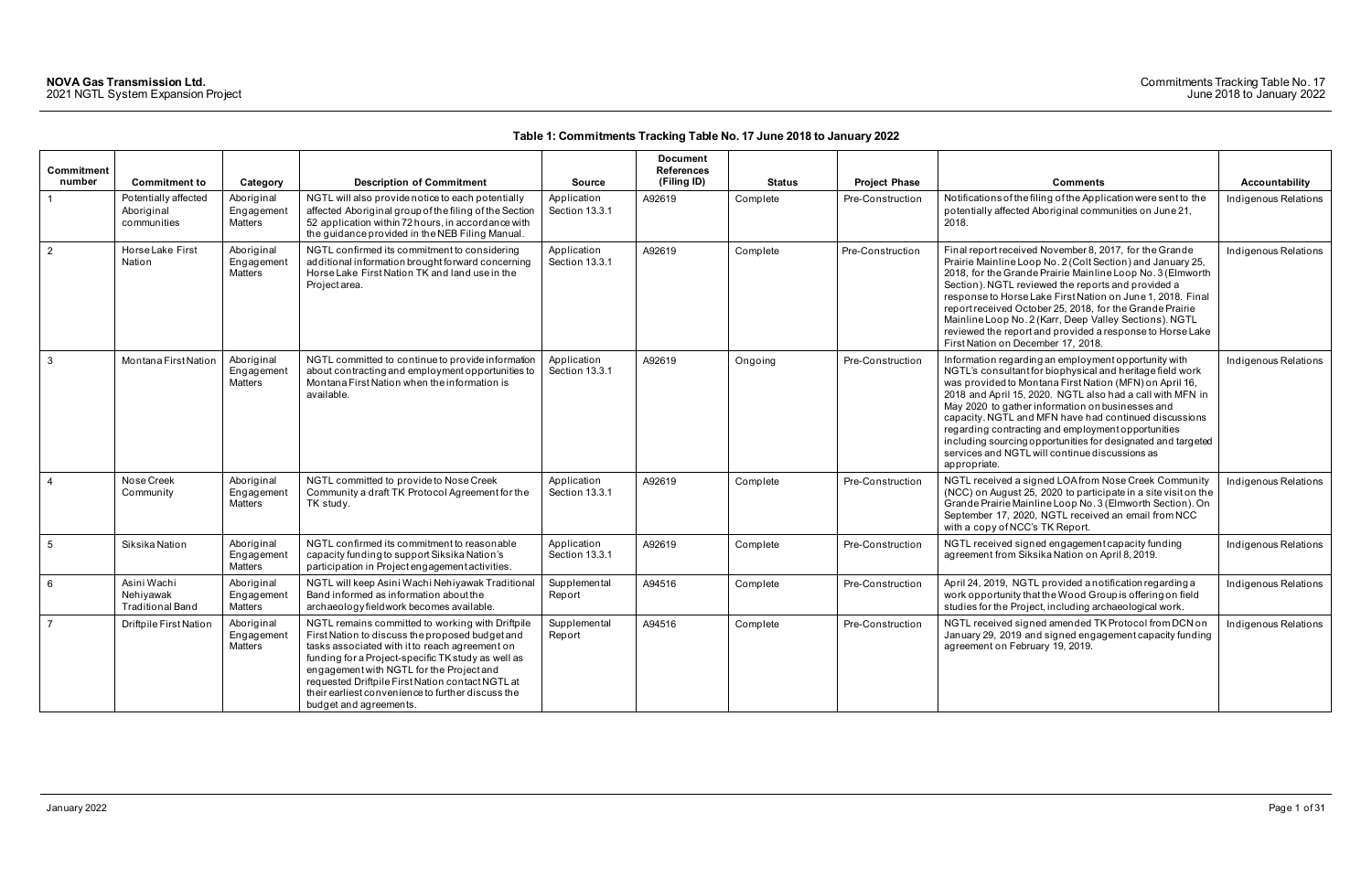## Commitments Tracking Table No. 17 June 2018 to January 2022

|                      |                                     |                                            |                                                                                                                                                                                                                                                                                                                                                                                                         |                                                        |                                                     | $\frac{1}{2}$ and $\frac{1}{2}$ . Communications that they have not the future form of $\frac{1}{2}$ and $\frac{1}{2}$ |                      |                                                                                                                    |                      |
|----------------------|-------------------------------------|--------------------------------------------|---------------------------------------------------------------------------------------------------------------------------------------------------------------------------------------------------------------------------------------------------------------------------------------------------------------------------------------------------------------------------------------------------------|--------------------------------------------------------|-----------------------------------------------------|------------------------------------------------------------------------------------------------------------------------|----------------------|--------------------------------------------------------------------------------------------------------------------|----------------------|
| Commitment<br>number | <b>Commitment to</b>                | Category                                   | <b>Description of Commitment</b>                                                                                                                                                                                                                                                                                                                                                                        | <b>Source</b>                                          | <b>Document</b><br><b>References</b><br>(Filing ID) | <b>Status</b>                                                                                                          | <b>Project Phase</b> | <b>Comments</b>                                                                                                    | Accountability       |
| 8                    | Aseniwuche<br><b>Winewak Nation</b> | Aboriginal<br>Engagement<br><b>Matters</b> | NGTL will provide this information (Appendix E,<br>Annex A of the ESA Supplement for Additional<br>Written Evidence Filing: Traditional Knowledge<br>Report - Aboriginal Groups Project-Related Issue<br>Summaries for NGTL's responses and proposed<br>mitigation measures from the Project EPP) to<br>Aseniwuche Winewak Nation and offer to answer<br>any questions or discuss concerns, if any      | Additional Written<br>Evidence (AWE)<br>Section        | A96812                                              | Complete                                                                                                               | Pre-Construction     | NGTL reviewed the report and provided responses to<br>Aseniwuche Winewak Nation on December 17, 2018.              | Indigenous Relations |
| - 9                  | East Prairie Métis<br>Settlement    | Aboriginal<br>Engagement<br><b>Matters</b> | NGTL will provide this information (Appendix E,<br>Annex A of the ESA Supplement for Additional<br>Written Evidence Filing: Traditional Knowledge<br>Report - Aboriginal Groups Project-Related Issue<br>Summaries for NGTL's responses and proposed<br>mitigation measures from the Project EPP) to<br>East Prairie Métis Settlement and offer to answer<br>any questions or discuss concerns, if any. | Additional Written<br>Evidence (AWE)<br>Section        | A96812                                              | Complete                                                                                                               | Pre-Construction     | NGTL reviewed the report and provided a response to<br>East Prairie Métis Settlement on December 17, 2018.         | Indigenous Relations |
| 10                   | Gunn Métis Local 55                 | Aboriginal<br>Engagement<br><b>Matters</b> | NGTL will provide this information (Appendix E,<br>Annex A of the ESA Supplement for Additional<br>Written Evidence Filing: Traditional Knowledge<br>Report - Aboriginal Groups Project-Related Issue<br>Summaries for NGTL's responses and proposed<br>mitigation measures from the Project EPP) to<br>Gunn Métis Local 55 and offer to answer any<br>questions or discuss concerns, if any.           | <b>Additional Written</b><br>Evidence (AWE)<br>Section | A96812                                              | Complete                                                                                                               | Pre-Construction     | NGTL reviewed the report and provided a response to<br>Gunn Métis Local 55 on December 17, 2018.                   | Indigenous Relations |
| 11                   | Horse Lake First<br>Nation          | Aboriginal<br>Engagement<br><b>Matters</b> | NGTL will provide this information (Appendix E,<br>Annex A of the ESA Supplement for Additional<br>Written Evidence Filing: Traditional Knowledge<br>Report - Aboriginal Groups Project-Related Issue<br>Summaries for NGTL's responses and proposed<br>mitigation measures from the Project EPP) to<br>Horse Lake First Nation and offer to answer any<br>questions or discuss concerns, if any.       | <b>Additional Written</b><br>Evidence (AWE)<br>Section | A96812                                              | Complete                                                                                                               | Pre-Construction     | NGTL reviewed the report and provided a response to<br>Horse Lake First Nation on December 17, 2018.               | Indigenous Relations |
| 12                   | Paul First Nation                   | Aboriginal<br>Engagement<br>Matters        | NGTL will provide this information (Appendix E,<br>Annex A of the ESA Supplement for Additional<br>Written Evidence Filing: Traditional Knowledge<br>Report - Aboriginal Groups Project-Related Issue<br>Summaries for NGTL's responses and proposed<br>mitigation measures from the Project EPP) to<br>Paul First Nation and offer to answer any<br>questions or discuss concerns, if any.             | Additional Written<br>Evidence (AWE)<br>Section        | A96812                                              | Complete                                                                                                               | Pre-Construction     | NGTL reviewed the report and provided a response to<br>Paul First Nation on December 17, 2018.                     | Indigenous Relations |
| 13                   | Stoney Nakoda<br>Nations            | Aboriginal<br>Engagement<br>Matters        | NGTL will provide this information (Appendix E,<br>Annex A of the ESA Supplement for Additional<br>Written Evidence Filing: Traditional Knowledge<br>Report - Aboriginal Groups Project-Related Issue<br>Summaries for NGTL's responses and proposed<br>mitigation measures from the Project EPP) to<br>Stoney Nakoda Nations and offer to answer any<br>questions or discuss concerns, if any.         | Additional Written<br>Evidence (AWE)<br>Section        | A96812                                              | Complete                                                                                                               | Pre-Construction     | NGTL reviewed the issues and concerns and provided a<br>response to Stoney Nakoda Nations on December 17,<br>2018. | Indigenous Relations |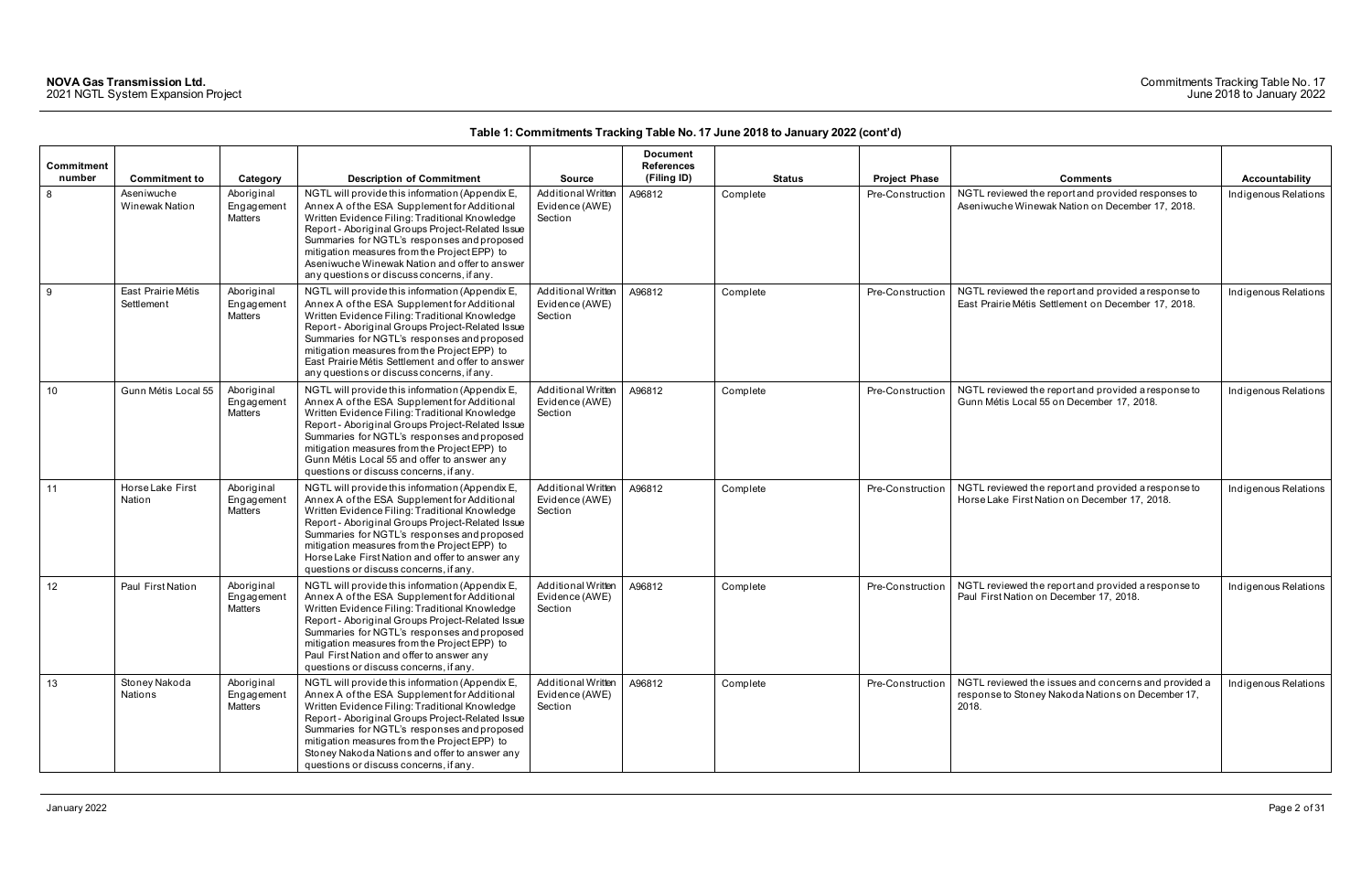## Commitments Tracking Table No. 17 June 2018 to January 2022

| Commitment<br>number | <b>Commitment to</b>          | Category                                   | <b>Description of Commitment</b>                                                                                                                                                                                                                                                                                                                                                                    | <b>Source</b>                                                 | <b>Document</b><br><b>References</b><br>(Filing ID) | <b>Status</b> | <b>Project Phase</b> | <b>Comments</b>                                                                                                                                                                                                                                                                                                                                                                                                                                                                                                            | Accountability       |
|----------------------|-------------------------------|--------------------------------------------|-----------------------------------------------------------------------------------------------------------------------------------------------------------------------------------------------------------------------------------------------------------------------------------------------------------------------------------------------------------------------------------------------------|---------------------------------------------------------------|-----------------------------------------------------|---------------|----------------------|----------------------------------------------------------------------------------------------------------------------------------------------------------------------------------------------------------------------------------------------------------------------------------------------------------------------------------------------------------------------------------------------------------------------------------------------------------------------------------------------------------------------------|----------------------|
| 14                   | Sturgeon Lake Cree<br>Nation  | Aboriginal<br>Engagement<br><b>Matters</b> | NGTL will provide this information (Appendix E,<br>Annex A of the ESA Supplement for Additional<br>Written Evidence Filing: Traditional Knowledge<br>Report - Aboriginal Groups Project-Related Issue<br>Summaries for NGTL's responses and proposed<br>mitigation measures from the Project EPP) to<br>Sturgeon Lake Cree Nation and offer to answer<br>any questions or discuss concerns, if any. | Additional Written<br>Evidence (AWE)<br>Section               | A96812                                              | Complete      | Pre-Construction     | NGTL reviewed the concerns and provided a response to<br>Sturgeon Lake Cree Nation on December 17, 2018.                                                                                                                                                                                                                                                                                                                                                                                                                   | Indigenous Relations |
| 15                   | <b>Sunchild First Nation</b>  | Aboriginal<br>Engagement<br><b>Matters</b> | NGTL will provide this information (Appendix E,<br>Annex A of the ESA Supplement for Additional<br>Written Evidence Filing: Traditional Knowledge<br>Report - Aboriginal Groups Project-Related Issue<br>Summaries for NGTL's responses and proposed<br>mitigation measures from the Project EPP) to<br>Sunchild First Nation and offer to answer any<br>questions or discuss concerns, if any.     | Additional Written<br>Evidence (AWE)<br>Section               | A96812                                              | Complete      | Pre-Construction     | NGTL reviewed the report and provided a response to<br>Sunchild First Nation on December 17, 2018.                                                                                                                                                                                                                                                                                                                                                                                                                         | Indigenous Relations |
| 16                   | <b>Foothills First Nation</b> | Aboriginal<br>Engagement<br><b>Matters</b> | NGTL stated that it is not in a position to agree to<br>provide separate additional funding to Foothills<br>First Nation however NGTL remains committed<br>to meeting with Foothills First Nation in order to<br>hear and address any issues and concerns<br>related to the proposed Project.                                                                                                       | <b>Additional Written</b><br>Evidence (AWE)<br>Section 6.2.10 | A96812                                              | Complete      | Pre-Construction     | NGTL met with Foothills First Nation (FFN) on<br>December 14, 2018, and a telephone call on July 26,<br>2019. NGTL emailed FFN the mitigation table with<br>NGTL's responses and proposed mitigation measures for<br>the Project-specific issues and concerns identified in the<br>FFN Traditional Land Use Study filed with the NEB for<br>the Project. NGTL noted that if FFN had any questions or<br>wished to meet to discuss the mitigation table in further<br>detail to contact NGTL.                               | Indigenous Relations |
| 17                   | Horse Lake First<br>Nation    | Aboriginal<br>Engagement<br>Matters        | Should HLFN identify the locations where<br>spraying and herbicide application are of interest<br>to HLFN then NGTL will notify HLFN regarding<br>timing and locations of scheduled spraying and<br>herbicide applications for those locations during<br>construction.                                                                                                                              | HLFN 1.3e                                                     | A98233-9                                            | Planned       | Operations           | To date HLFN has not provided NGTL with any specific<br>locations where spraying or herbicide application are of<br>interest.                                                                                                                                                                                                                                                                                                                                                                                              | Indigenous Relations |
| 18                   | Horse Lake First<br>Nation    | Aboriginal<br>Engagement<br>Matters        | NGTL will be developing an Aboriginal<br>Construction Participation Program (ACPP) to<br>provide opportunities for potentially affected<br>Aboriginal groups to develop an understanding<br>of construction and environmental protection<br>activities through observation and discussion of<br>Project construction activities.                                                                    | HLFN 1.3 h) and<br>HLFN $1.4 f$ )                             | A98233-9                                            | Complete      | Construction         | NGTL contacted all potentially affected Aboriginal groups<br>regarding the ACPP on March 23, 2020, to determine<br>interest in participation and included a questionnaire to<br>gather additional information to inform the development<br>of the ACPP. Discussions related to the ACPP including<br>regarding the potential for participation in the program<br>has continued with potentially affected Aboriginal groups.<br>NGTL has developed the ACPP pursuant to Certificate<br>Condition 12 and Order Condition 10. | Indigenous Relations |
| 19                   | Samson Cree First<br>Nation   | Aboriginal<br>Engagement<br>Matters        | In addition, NGTL will require the Prime<br>Contractors for the Project to provide site-<br>specific orientation where best practices and<br>community engagement expectations are<br>communicated to all personnel.                                                                                                                                                                                | SCN 1.0 a) and<br>b)                                          | A98233-9                                            | Ongoing       | Construction         | Prime Contractor orientations are being provided for<br>workers on section 58 and section 52 activities.                                                                                                                                                                                                                                                                                                                                                                                                                   | Indigenous Relations |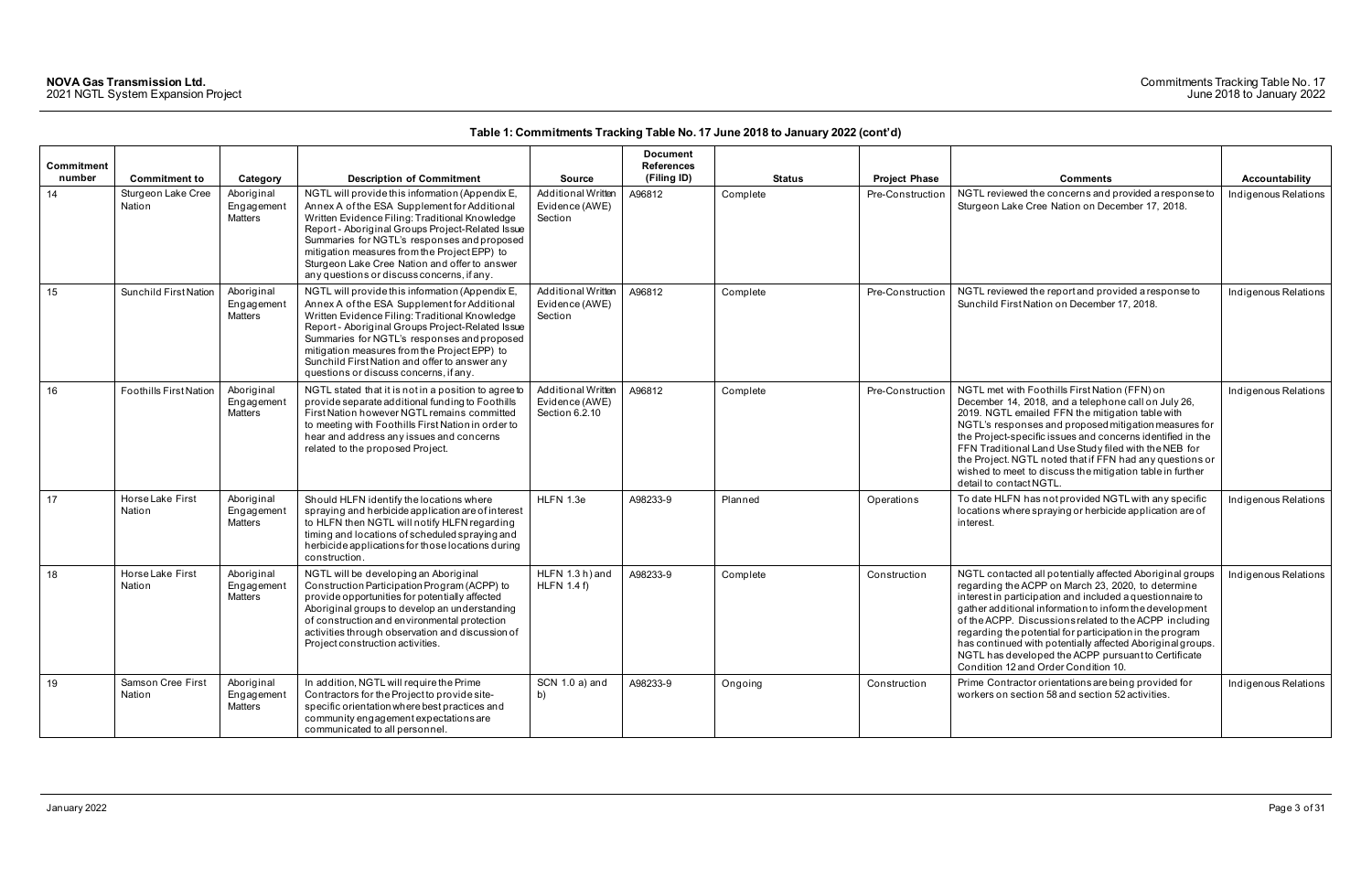## Commitments Tracking Table No. 17 June 2018 to January 2022

| Commitment<br>number | <b>Commitment to</b>                | Category                            | <b>Description of Commitment</b>                                                                                                                                                                                                                                                                                                                                                                                                     | <b>Source</b>                                                    | <b>Document</b><br><b>References</b><br>(Filing ID) | <b>Status</b> | <b>Project Phase</b> | <b>Comments</b>                                                                                                                                                                                                                                                                                                                                                                                                                                                                                                                                                                                                                                                                                                                                                       | Accountability       |
|----------------------|-------------------------------------|-------------------------------------|--------------------------------------------------------------------------------------------------------------------------------------------------------------------------------------------------------------------------------------------------------------------------------------------------------------------------------------------------------------------------------------------------------------------------------------|------------------------------------------------------------------|-----------------------------------------------------|---------------|----------------------|-----------------------------------------------------------------------------------------------------------------------------------------------------------------------------------------------------------------------------------------------------------------------------------------------------------------------------------------------------------------------------------------------------------------------------------------------------------------------------------------------------------------------------------------------------------------------------------------------------------------------------------------------------------------------------------------------------------------------------------------------------------------------|----------------------|
| 20                   | Blood Tribe / DCN /<br>MNA R3 / PKN | Aboriginal<br>Engagement<br>Matters | Should traditional trails be identified through<br>ongoing engagement with potentially affected<br>Aboriginal groups, this information will be<br>considered in Project planning, including the<br>EPP and EAS, as appropriate.                                                                                                                                                                                                      | BT 1.44<br><b>DCN 21</b><br><b>MNA R3 45</b><br><b>PKN 1.44</b>  | A98233-3<br>A98233-5<br>A98233-10<br>A98233-12      | Complete      | Pre-Construction     | No trails were identified through ongoing engagement<br>that required consideration as part of Project planning.                                                                                                                                                                                                                                                                                                                                                                                                                                                                                                                                                                                                                                                      | Indigenous Relations |
| 21                   | Duncan's First<br>Nation            | Aboriginal<br>Engagement<br>Matters | The findings of Duncan's First Nation's final TK<br>report will be reviewed in the context of the ESA<br>and considered for incorporation into Project<br>planning, as appropriate. NGTL will also provide<br>responses and proposed mitigation measures<br>from the Project EPP in response to their final<br>TK study and will offer to meet with Duncan's<br>First Nation to answer any questions or discuss<br>concerns, if any. | Attachment BT<br>$1.41 - 1$                                      | A98233-3                                            | Complete      | Pre-Construction     | NGTL reviewed the report and provided a response to<br>Duncan's First Nation on June 19, 2019.                                                                                                                                                                                                                                                                                                                                                                                                                                                                                                                                                                                                                                                                        | Indigenous Relations |
| 22                   | Kelly Lake Cree<br>Nation           | Aboriginal<br>Engagement<br>Matters | The findings of Kelly Lake Cree Nation's TK<br>study will be reviewed in the context of the ESA<br>and considered for incorporation into Project<br>planning, as appropriate. NGTL will also provide<br>responses and proposed mitigation measures<br>from the Project EPP in response to their final<br>TK study and will offer to meet with Kelly Lake<br>Cree Nation to answer any questions or discuss<br>concerns, if any.      | Attachment BT<br>$1.41 - 1$                                      | A98233-3                                            | Complete      | Pre-Construction     | NGTL reviewed the report and provided a response to<br>Kelly Lake Cree Nation on April 16, 2019.                                                                                                                                                                                                                                                                                                                                                                                                                                                                                                                                                                                                                                                                      | Indigenous Relations |
| 23                   | Stoney Nakoda<br>Nations            | Aboriginal<br>Engagemen<br>Matters  | The findings of Stoney Nakoda Nation's interim<br>TK report will be reviewed in the context of the<br>ESA and considered for incorporation into<br>Project planning, as appropriate. NGTL will also<br>provide responses and proposed mitigation<br>measures from the Project EPP in response to<br>their final TK study and will offer to meet with<br>Stoney Nakoda Nation to answer any questions<br>or discuss concerns, if any. | Attachment BT<br>$1.41 - 1$                                      | A98233-3                                            | Complete      | Pre-Construction     | NGTL reviewed the report and provided responses to<br>Stoney Nakoda Nations on April 9, 2019.                                                                                                                                                                                                                                                                                                                                                                                                                                                                                                                                                                                                                                                                         | Indigenous Relations |
| 24                   | <b>ANSN</b>                         | Aboriginal<br>Engagement<br>Matters | NGTL will provide Aboriginal groups with<br>updated schedules and mapping prior to the start<br>of construction to avoid potential conflicts<br>between construction crews and traditional<br>users.                                                                                                                                                                                                                                 | <b>HLFN 1.1d</b><br>ANSN 2.1 h)<br>HLFN 2.3 c)<br>Reply Evidence | A98233-9<br>A98655-2<br>A98655-4<br>C00043-1        | Complete      | Pre-Construction     | On November 9, 2020, NGTL provided Order Condition<br>16 Construction schedules for Section 58 activities<br>(submitted to the CER on November 6, 2020 [C09392-1])<br>to all potentially affected Aboriginal groups, as well as a<br>high-level construction commencement timing update<br>and a link to the Project website for further information<br>and updates. On January 14, 2021, NGTL provided<br>Certificate Condition 18 Construction Schedules for<br>section 52 construction (submitted to the CER on<br>January 11, 2021 [C10858-1]) to all potentially affected<br>Aboriginal groups. NGTL also included the Project fact<br>sheet and associated Project maps as well as links to<br>detailed maps of the Project sections on the Project<br>website. | Indigenous Relations |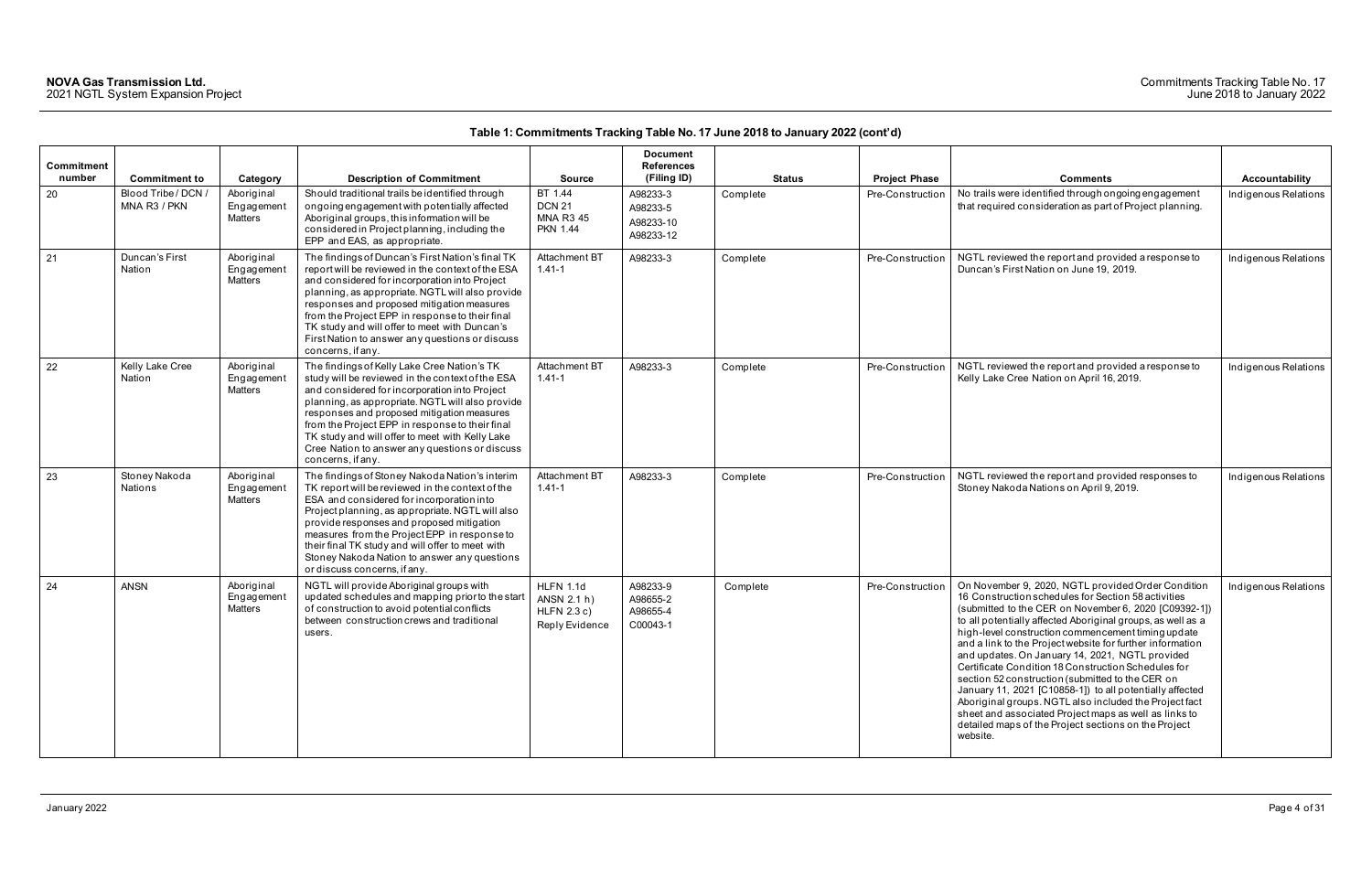| Commitment<br>number | <b>Commitment to</b> | Category                                  | <b>Description of Commitment</b>                                                                                                                                                                                                                                                                                                                                                                     | <b>Source</b> | <b>Document</b><br><b>References</b><br>(Filing ID) | <b>Status</b> | <b>Project Phase</b>               | <b>Comments</b>                                                                                                                                                                                                                                                                                                                                                                                                                                                                           | Accountability       |
|----------------------|----------------------|-------------------------------------------|------------------------------------------------------------------------------------------------------------------------------------------------------------------------------------------------------------------------------------------------------------------------------------------------------------------------------------------------------------------------------------------------------|---------------|-----------------------------------------------------|---------------|------------------------------------|-------------------------------------------------------------------------------------------------------------------------------------------------------------------------------------------------------------------------------------------------------------------------------------------------------------------------------------------------------------------------------------------------------------------------------------------------------------------------------------------|----------------------|
| 25                   | <b>HLFN</b>          | Aboriginal<br>Engagement<br>Matters       | Should cultural and/or ceremonial sites be<br>identified through ongoing engagement with<br>HLFN, this information will be considered in<br>Project planning, including the EPP and EAS, as<br>appropriate.                                                                                                                                                                                          | $HLFN$ 2.1 e) | A98655-4                                            | Complete      | Pre-Construction                   | HLFN has not provided NGTL with any specific locations<br>of cultural and/or ceremonial sites.                                                                                                                                                                                                                                                                                                                                                                                            | Indigenous Relations |
| 26                   | <b>ANSN</b>          | Aboriginal<br>Engagement<br>Matters       | NGTL will consider relevant input provided by<br>Aboriginal groups during ongoing engagement<br>for the Project throughout the finalization of the<br>CHROMP for the Project.                                                                                                                                                                                                                        | ANSN 2.2 a)   | A98655-2                                            | Complete      | Pre-Construction                   | NGTL provided all potentially affected Aboriginal groups<br>notice that NGTL filed a Revised Caribou Habitat<br>Restoration and Offset Measures Plan (CHROMP), which<br>included relevant feedback provided by Aboriginal<br>groups, with the CER, pursuant to Condition 6 of the<br>Certificate on November 12, 2020. The notice contained<br>a link to the revised CHROMP and Filing ID (C09519-1).                                                                                     | Indigenous Relations |
| 27                   | <b>ANSN</b>          | Aboriginal<br>Engagement<br>Matters       | NGTL does not have specific coordinated<br>agreements with third parties for scheduling<br>maintenance or clearing activities in the Little<br>Smoky Caribou Range; however, with respect to<br>Project construction, if known, NGTL will work<br>with third parties conducting activities within<br>similar timeframes to coordinate activities in<br>order to minimize disturbance within an area. | ANSN 2.2 e)   | A98655-2                                            | Ongoing       | Pre-Construction<br>/ Construction | NGTL completed the majority of clearing within the Little<br>Smoky Caribou Range prior to the beginning of the RAP<br>(i.e., NGTL stopped work within the Range on<br>February 14, 2021). NGTL confirmed that work in the<br>Little Smoky Caribou Range cannot be completed prior to<br>the RAP and committed to providing outstanding<br>information required for submitted the balance of<br>information in support of Condition 23 approval by on<br>January 143, 2022 (C1719416840-1) | Environment          |
| 28                   | <b>ANSN</b>          | Aboriginal<br>Engagement<br>Matters       | Following the receipt of the results of ANSN's TK<br>study, NGTL will also offer to meet and discuss<br>with ANSN the proposed measures to avoid,<br>mitigate or otherwise manage potential effects of<br>the Project and to address or respond to<br>questions or identified concerns.                                                                                                              | ANSN 2.4 a)   | A98655-2                                            | Complete      | Pre-Construction                   | NGTL reviewed the report and provided a response to<br>Alexis Nakota Sioux Nation on June 19, 2019.                                                                                                                                                                                                                                                                                                                                                                                       | Indigenous Relations |
| 29                   | <b>OCFN</b>          | Aboriginal<br>Engagemen<br><b>Matters</b> | Upon receipt, the findings of OCFN's TK study<br>will be considered in Project planning, including<br>the EPP and Environmental Alignment Sheets<br>(EAS) filed prior to construction.                                                                                                                                                                                                               | OCFN 2.4 r)   | A98655-5                                            | Complete      | Pre-Construction                   | Inherent and Treaty Rights Assessment Report received<br>by NEB on April 18, 2019. NGTL reviewed the report and<br>provided a response to O'Chiese First Nation on<br>July 22, 2019.<br>NGTL received the final report on April 2, 2020. NGTL<br>reviewed the final report and provided a response to<br>O'Chiese First Nation on July 30, 2020.                                                                                                                                          | Indigenous Relations |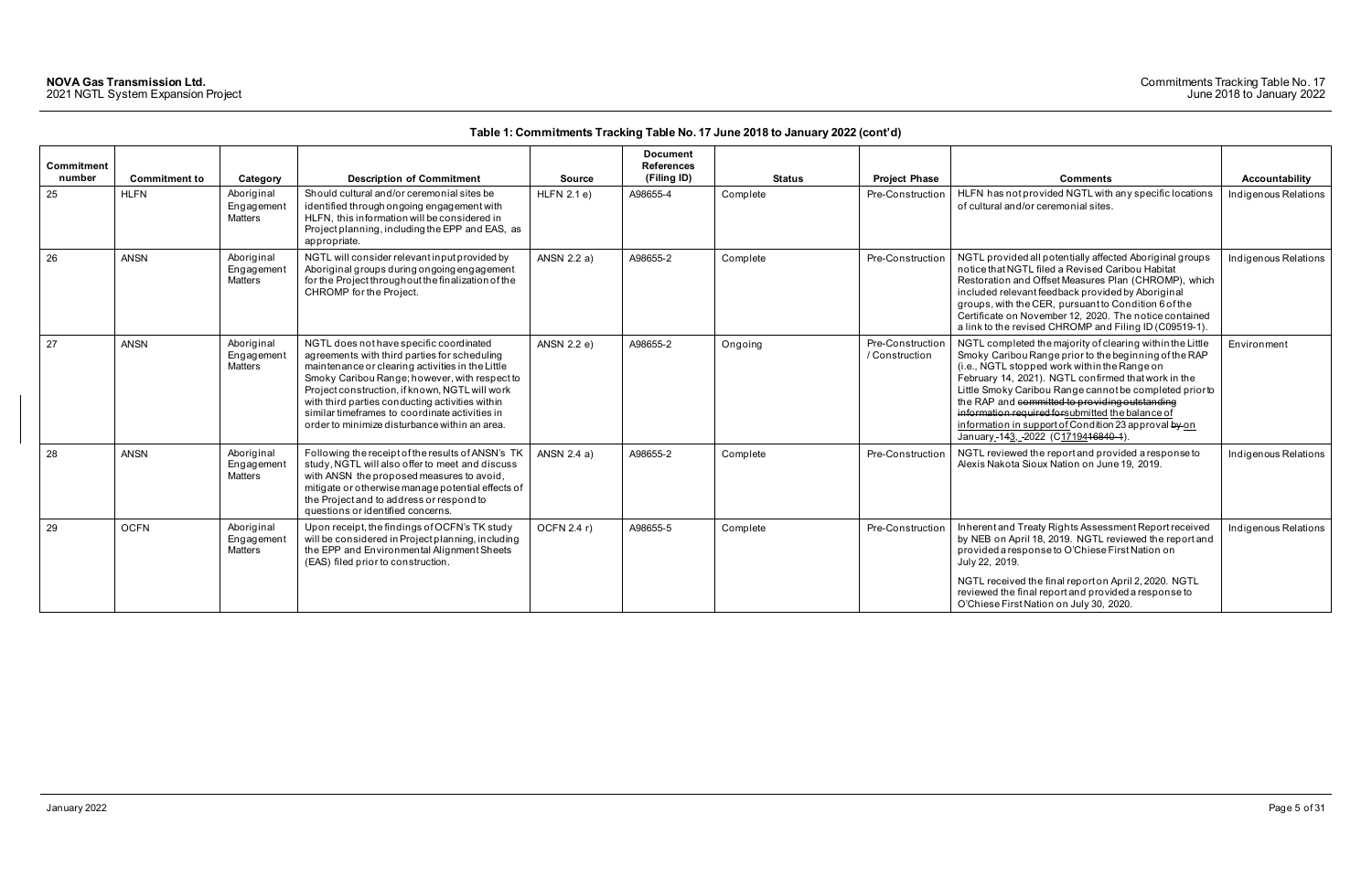### Commitments Tracking Table No. 17 June 2018 to January 2022

|                      |                      |                                     |                                                                                                                                                                                                                                                                                                                                                                                                                           |                | <b>Document</b>                  |               |                      |                                                                                                                                                                                                                                                                                                                                                                                                                                                                                                                                                                                                                                                                                                                                                                                                                                                                                                                                                                                                                                                                                                                                                                                                                 |                      |
|----------------------|----------------------|-------------------------------------|---------------------------------------------------------------------------------------------------------------------------------------------------------------------------------------------------------------------------------------------------------------------------------------------------------------------------------------------------------------------------------------------------------------------------|----------------|----------------------------------|---------------|----------------------|-----------------------------------------------------------------------------------------------------------------------------------------------------------------------------------------------------------------------------------------------------------------------------------------------------------------------------------------------------------------------------------------------------------------------------------------------------------------------------------------------------------------------------------------------------------------------------------------------------------------------------------------------------------------------------------------------------------------------------------------------------------------------------------------------------------------------------------------------------------------------------------------------------------------------------------------------------------------------------------------------------------------------------------------------------------------------------------------------------------------------------------------------------------------------------------------------------------------|----------------------|
| Commitment<br>number | <b>Commitment to</b> | Category                            | <b>Description of Commitment</b>                                                                                                                                                                                                                                                                                                                                                                                          | <b>Source</b>  | <b>References</b><br>(Filing ID) | <b>Status</b> | <b>Project Phase</b> | <b>Comments</b>                                                                                                                                                                                                                                                                                                                                                                                                                                                                                                                                                                                                                                                                                                                                                                                                                                                                                                                                                                                                                                                                                                                                                                                                 | Accountability       |
| 30                   | SNN                  | Aboriginal<br>Engagement<br>Matters | NGTL will consider inputs shared by SNN during<br>ongoing engagement, if and when they are<br>provided. Also, NGTL is willing to meet with<br>SNN, at SNN's earliest convenience, to gain an<br>understanding of what SNN's specific interests<br>are regarding participation in the emergency<br>response measures regarding the DMRCP.                                                                                  | SNN 2.5 d)     | A98655-6                         | Ongoing       | Pre-Construction     | On February 3, 2020 NGTL offered to provide SNN with a<br>presentation, meeting and/or further information on<br>NGTL's Emergency Management and/or Pipeline Safety<br>as it pertains to the NGTL System and more directly the<br>Project. NGTL noted that if SNN is interested in learning<br>more about NGTL's Emergency Management and<br>Pipeline Safety to contact NGTL directly. NGTL followed<br>up on this offer on June 15, 2020 and August 12, 2020.<br>NGTL had discussions with SNN through the Public<br>Awareness Program in June 2021 about potential<br>participation in an emergency response exercise. NGTL<br>also met with SNN as part of engagement on another<br>NGTL project to continue to discuss emergency response<br>related matters. During a meeting on September 28,<br>2021, NGTL and SNN agreed to jointly develop a<br>documented summary in conjunction with SNN<br>technicians, on actions to take in the event of an<br>emergency associated with an NGTL pipeline.<br>Discussions with SNN are ongoing and will continue<br>through TC Energy's Regional Engagement Leads.<br>NGTL also remains available to discuss matters at a<br>Project-level with SNN if requested. | Indigenous Relations |
| 31                   | All groups           | Aboriginal<br>Engagement<br>Matters | NGTL confirms that available TK is considered<br>and incorporated into NGTL's orientation<br>materials i.e., cultural awareness training, as<br>appropriate. NGTL is willing to provide a copy of<br>the orientation materials, upon request from a<br>potentially affected Aboriginal group, and any<br>feedback received by NGTL prior to construction<br>will be considered in the finalization of the<br>orientation. | Reply Evidence | C00043-1                         | Complete      | Pre-Construction     | GML55 has requested and NGTL agreed to provide<br>GML55 a copy of the cultural awareness training once it<br>is compiled.<br>On January 6, 2021, NGTL emailed GML55 a copy of<br>NGTL's Draft Indigenous Awareness portion of<br>orientation materials for the Project for GML55's<br>information and review as per GML55's previous request.<br>No feedback has been received to date.<br>On February 3, 2021, NGTL emailed KLFN a copy of the<br>Indigenous Awareness portion of NGTL's Cultural<br>Awareness Training for the Project as per KLFN's<br>request during a meeting between NGTL and KLFN on<br>November 19, 2020. KLFN confirmed receipt of the email<br>on February 12, 2021.                                                                                                                                                                                                                                                                                                                                                                                                                                                                                                                  | Indigenous Relations |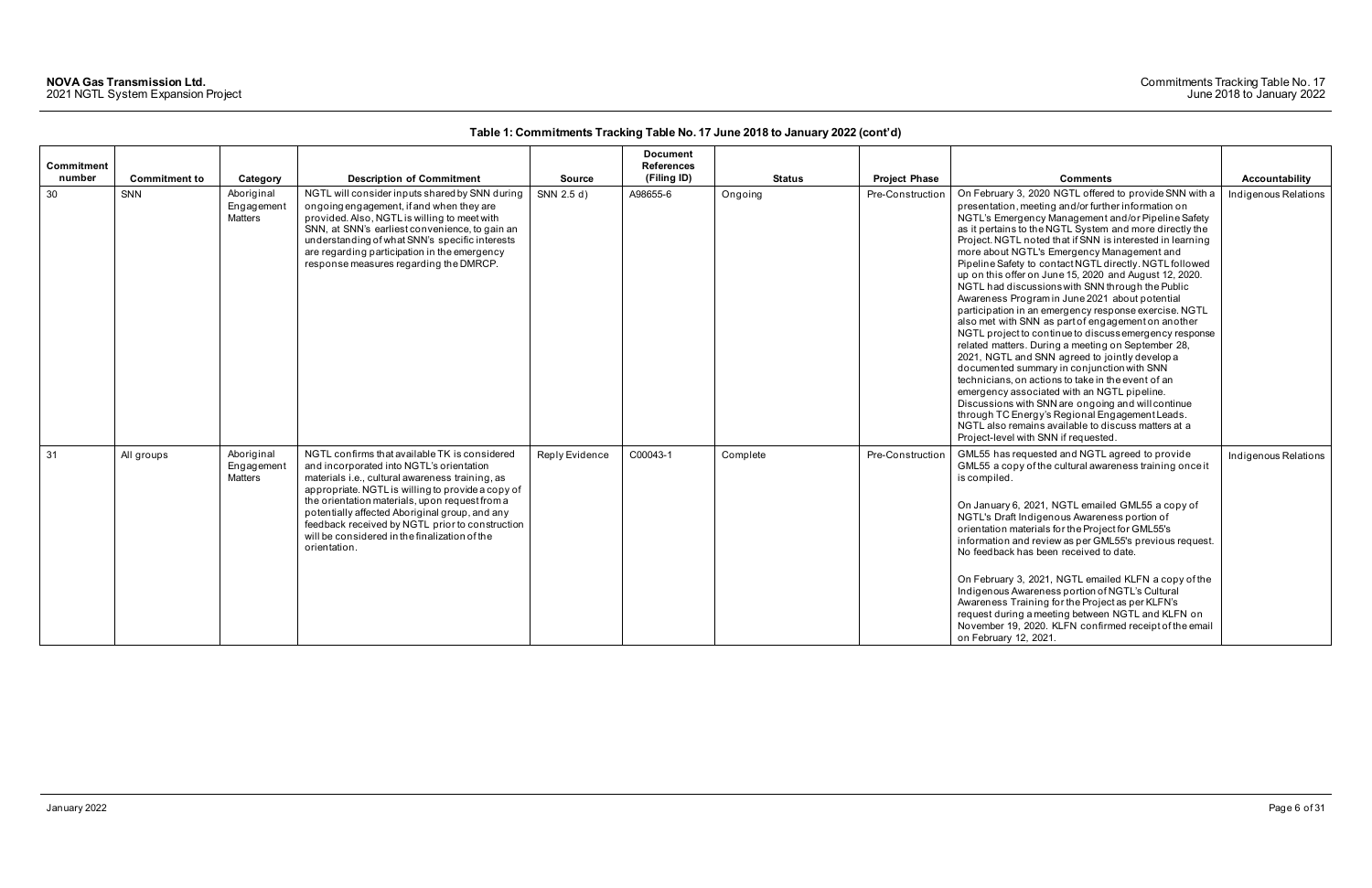| Commitment |                              |                                     |                                                                                                                                                                                                                                                                                                                                                                                                                                                                          |                | <b>Document</b><br><b>References</b> |          |                                       |                                                                                                                                                                                                                                                                                                                                                                                                                                                                                                                                                                                                                                                                                                                                                                                                                                                                                                                                                                                                                                                                                                                                         |                      |
|------------|------------------------------|-------------------------------------|--------------------------------------------------------------------------------------------------------------------------------------------------------------------------------------------------------------------------------------------------------------------------------------------------------------------------------------------------------------------------------------------------------------------------------------------------------------------------|----------------|--------------------------------------|----------|---------------------------------------|-----------------------------------------------------------------------------------------------------------------------------------------------------------------------------------------------------------------------------------------------------------------------------------------------------------------------------------------------------------------------------------------------------------------------------------------------------------------------------------------------------------------------------------------------------------------------------------------------------------------------------------------------------------------------------------------------------------------------------------------------------------------------------------------------------------------------------------------------------------------------------------------------------------------------------------------------------------------------------------------------------------------------------------------------------------------------------------------------------------------------------------------|----------------------|
| number     | <b>Commitment to</b>         | Category                            | <b>Description of Commitment</b>                                                                                                                                                                                                                                                                                                                                                                                                                                         | <b>Source</b>  | (Filing ID)                          | Status   | <b>Project Phase</b>                  | <b>Comments</b>                                                                                                                                                                                                                                                                                                                                                                                                                                                                                                                                                                                                                                                                                                                                                                                                                                                                                                                                                                                                                                                                                                                         | Accountability       |
| 32         | All groups                   | Aboriginal<br>Engagement<br>Matters | NGTL is willing to meet with any Aboriginal<br>group expressing an interest in the Project-<br>specific ERP once it is created, upon request.                                                                                                                                                                                                                                                                                                                            | Reply Evidence | C00043-1                             | Complete | Pre-Construction                      | NGTL provided all potentially affected Aboriginal groups<br>a redacted copy of the ERPs for the Elmworth section,<br>Karr section, Valhalla section, Beiseker Compressor unit<br>addition, Didsbury Compressor unit addition and Nordegg<br>Compressor unit addition on August 13, 2020. On<br>September 10, 2020, NGTL provided all potentially<br>affected Aboriginal groups copies of the template ERPs<br>for the outstanding pipeline sections. NGTL provided<br>additional Project component ERPs in November and<br>December 2020 and January 2021 as conditioned within,<br>and filed pursuant to Order Condition 4 - Emergency<br>Response Plans. NGTL's subsequent ERP-related<br>discussions with potentially affected Aboriginal groups is<br>detailed, where applicable, in NGTL's Order Condition 11<br>filing (C09392-1) which potentially affected Aboriginal<br>groups were notified of and provided the link to on<br>November 9, 2020, and will be detailed going forward<br>within NGTL's engagement update to be filed pursuant to<br>Certificate Condition 14 and Order Condition 11 as<br>applicable (C09434-1). | Indigenous Relations |
| 33         | Samson Cree<br>Nation        | Aboriginal<br>Engagement<br>Matters | NGTL committed to providing SCN information<br>regarding NGTL's approach to GHG emissions<br>as well as providing a copy of the CHROMP<br>when it is made available from the Project team.                                                                                                                                                                                                                                                                               | Reply Evidence | C00043-1                             | Ongoing  | Pre-Construction<br>Post-construction | As stated in NGTL's Final Argument, NGTL's assessment<br>of Project-related GHG emissions can be found in section<br>14 of the ESA, which was provided to SCN in June 2018.<br>NGTL provided Samson Cree Nation a draft of the<br>revised CHROMP for feedback on August 13, 2020, and<br>a link to the revised CHROMP submitted to the CER on<br>November 12, 2020, (C09519-1). NGTL will also provide<br>SCN with NGTL's Quantification of Construction-related<br>Greenhouse Gas (GHG) Emissions filing pursuant to<br>Certificate Condition 26 upon filing with the CER.                                                                                                                                                                                                                                                                                                                                                                                                                                                                                                                                                             | Indigenous Relations |
| 34         | All groups                   | Aboriginal<br>Engagement<br>Matters | NGTL continues to work with Aboriginal groups<br>to identify employment opportunities during the<br>pre-construction, construction, and post-<br>construction phases of the Project, and any<br>associated training requirements. NGTL will<br>prepare an Aboriginal and local participation plan<br>for the Project. This plan will include the<br>processes used to make contracting and<br>employment opportunities available to Aboriginal<br>and local contractors. | Reply Evidence | C00043-1                             | Complete | Pre-Construction                      | On September 22, 2020, NGTL filed its Appendix I,<br>Condition 13 and Appendix III, Condition 12-<br>Employment, Contracting, and Procurement Plan Update<br>with the CER. NGTL provided a link to the plan to all<br>potentially affected Aboriginal groups on<br>September 23, 2020.                                                                                                                                                                                                                                                                                                                                                                                                                                                                                                                                                                                                                                                                                                                                                                                                                                                  | Indigenous Relations |
| 35         | Sturgeon Lake Cree<br>Nation | Aboriginal<br>Engagement<br>Matters | NGTL will work with the registered trap line<br>owner to determine mitigation and will continue<br>engagement with the Sturgeon Lake Cree Nation<br>on measures to address this site.                                                                                                                                                                                                                                                                                    | Reply Evidence | C00043-1                             | Complete | Pre-Construction                      | NGTL has been in discussion with the trap line owner<br>and Sturgeon Lake Cree Nation since July 2019. In<br>November 2019 NGTL confirmed that the distance from<br>the edge of the Project ROW and TWS to the edge of the<br>identified trapper's cabin is more than SLCN's requested<br>100 m.                                                                                                                                                                                                                                                                                                                                                                                                                                                                                                                                                                                                                                                                                                                                                                                                                                        | Indigenous Relations |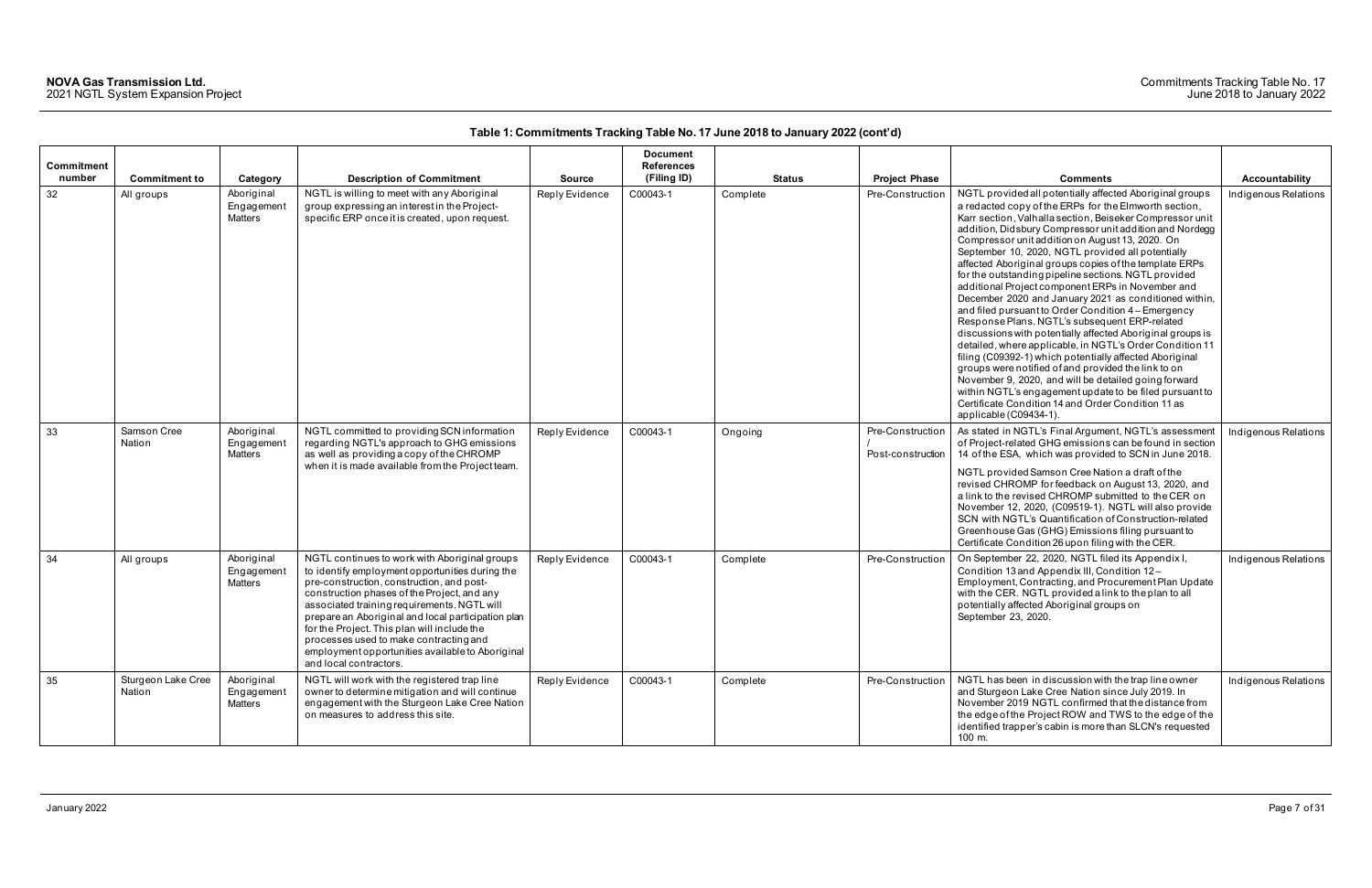| Commitment<br>number | <b>Commitment to</b>                                     | Category                            | <b>Description of Commitment</b>                                                                                                                                                                                | <b>Source</b>   | <b>Document</b><br><b>References</b><br>(Filing ID) | <b>Status</b> | <b>Project Phase</b> | <b>Comments</b>                                                                                                                                                                                                                     | Accountability       |
|----------------------|----------------------------------------------------------|-------------------------------------|-----------------------------------------------------------------------------------------------------------------------------------------------------------------------------------------------------------------|-----------------|-----------------------------------------------------|---------------|----------------------|-------------------------------------------------------------------------------------------------------------------------------------------------------------------------------------------------------------------------------------|----------------------|
| 36                   | Driftpile Cree Nation                                    | Aboriginal<br>Engagement<br>Matters | NGTL will provide a proposed response and<br>mitigations to Driftpile Cree Nation's TK Report.                                                                                                                  | Reply Evidence  | C00043-1                                            | Complete      | Pre-Construction     | NGTL reviewed the final report and provided a response<br>to Driftpile Cree Nation on January 9, 2020.                                                                                                                              | Indigenous Relations |
| 37                   | Duncan's First<br>Nation                                 | Aboriginal<br>Engagement<br>Matters | NGTL will provide a proposed response and<br>mitigations to Duncan's First Nation's TK Report                                                                                                                   | Reply Evidence  | C00043-1                                            | Complete      | Pre-Construction     | NGTL reviewed the final report and provided a response<br>to Duncan's First Nation on June 19, 2019.                                                                                                                                | Indigenous Relations |
| 38                   | Ermineskin Cree<br>Nation                                | Aboriginal<br>Engagement<br>Matters | NGTL noted it would provide ECN NGTL's<br>proposed responses and mitigation in response<br>to ECN's final TK Report for ECN's review and<br>consideration.                                                      | Reply Evidence  | C00043-1                                            | Complete      | Pre-Construction     | On June 30, 2020, NGTL emailed ECN NGTL's<br>responses and proposed mitigation from the Project EPP<br>in response to the concerns raised in ECN's TK Report.<br>NGTL requested ECN follow up with NGTL regarding any<br>questions. | Indigenous Relations |
| 39                   | Samson Cree<br>Nation                                    | Aboriginal<br>Engagement<br>Matters | NGTL will provide a proposed response and<br>mitigations to Samson Cree Nation's TK Report.                                                                                                                     | Reply Evidence  | C00043-1                                            | Complete      | Pre-Construction     | NGTL reviewed the final report and provided a response<br>to Samson Cree Nation on January 6, 2020.                                                                                                                                 | Indigenous Relations |
| 40                   | Sturgeon Lake Cree<br>Nation                             | Aboriginal<br>Engagement<br>Matters | NGTL will provide a proposed response and<br>mitigations to Sturgeon Lake Cree Nation's TK<br>Report.                                                                                                           | Reply Evidence  | C00043-1                                            | Complete      | Pre-Construction     | NGTL reviewed the report and provided a response to<br>Sturgeon Lake Cree Nation on June 19, 2019.                                                                                                                                  | Indigenous Relations |
| 41                   | Tsuu T'ina Nation                                        | Aboriginal<br>Engagement<br>Matters | NGTL will provide a proposed response and<br>mitigations to Tsuu T'ina Nation's TK Report.                                                                                                                      | Reply Evidence  | C00043-1                                            | Complete      | Pre-Construction     | NGTL reviewed the final report and provided a response<br>to Tsuu T'ina Nation on June 19, 2019.                                                                                                                                    | Indigenous Relations |
| 42                   | <b>Whitefish Lake First</b><br>Nation #128<br>(Goodfish) | Aboriginal<br>Engagement<br>Matters | NGTL will provide a proposed response and<br>mitigations to Whitefish Lake First Nation #128<br>(Goodfish)'s TK Report.                                                                                         | Reply Evidence  | C00043-1                                            | Complete      | Pre-Construction     | NGTL reviewed the report and provided a response to<br>Whitefish Lake First Nation #128 (Goodfish) on June 19,<br>2019.                                                                                                             | Indigenous Relations |
| 43                   | <b>Blood Tribe</b>                                       | Aboriginal<br>Engagement<br>Matters | NGTL will implement a notification process to<br>those Aboriginal groups interested in the<br>implementation of wildlife species of concern<br>contingency plans and where feasible include<br>community input. | <b>NEB 3.14</b> | A99941-1                                            | Planned       | Construction         |                                                                                                                                                                                                                                     | Indigenous Relations |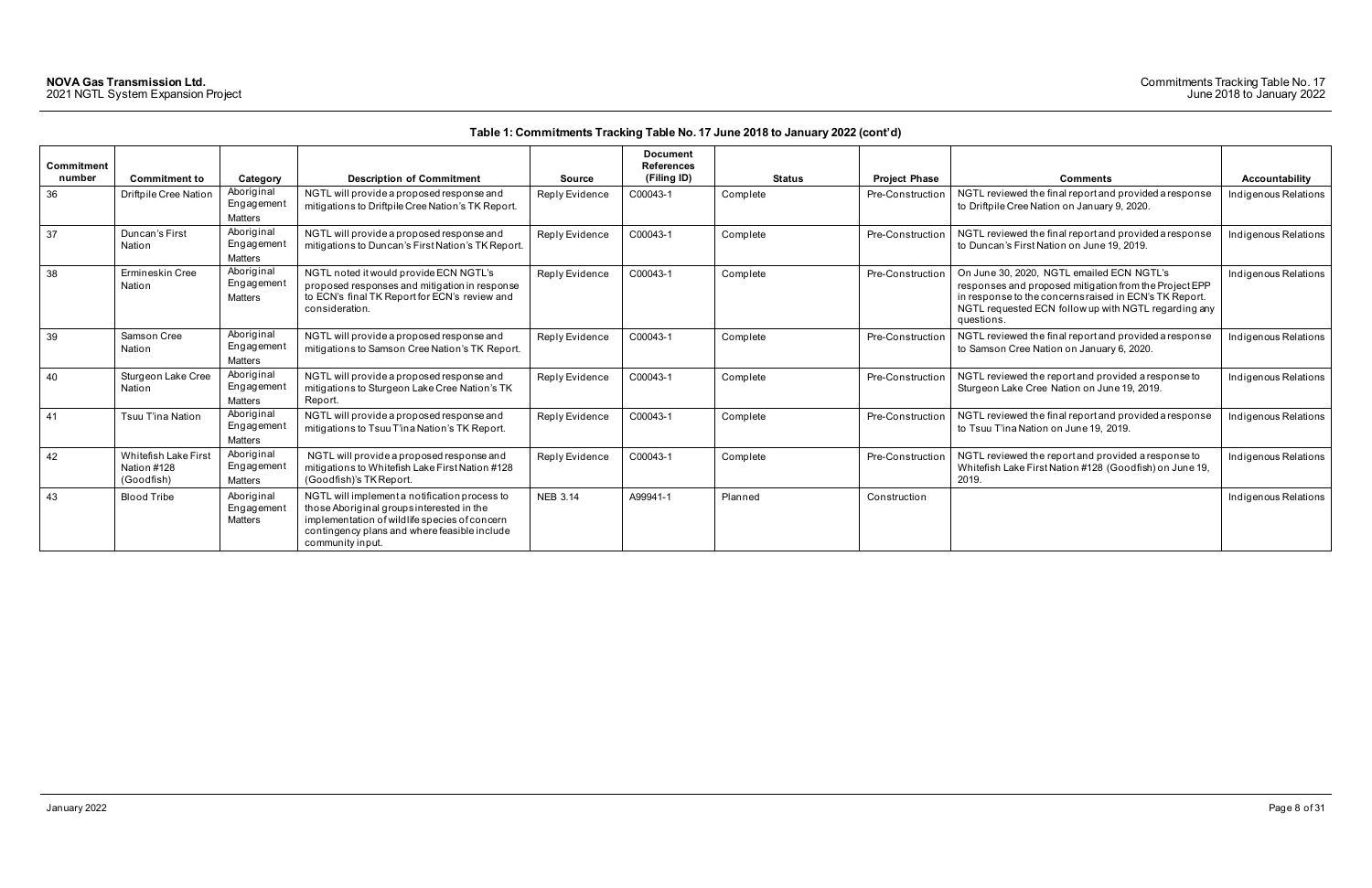January 2022 Page 9 of 31

<span id="page-9-0"></span>

| <b>Commitment</b><br>number | <b>Commitment to</b> | Category                                   | <b>Description of Commitment</b>                                                                                                                                                                                                                                                                                                                                      | <b>Source</b>   | <b>Document</b><br><b>References</b><br>(Filing ID) | <b>Status</b> | <b>Project Phase</b> | <b>Comments</b>                                                                                                                                                                                                                                                                                                                                                                                                                                                                                                                                                                                                                                                                                                                                                                                                                                                                                                                                                                                                                                                                                                            | Accountability       |
|-----------------------------|----------------------|--------------------------------------------|-----------------------------------------------------------------------------------------------------------------------------------------------------------------------------------------------------------------------------------------------------------------------------------------------------------------------------------------------------------------------|-----------------|-----------------------------------------------------|---------------|----------------------|----------------------------------------------------------------------------------------------------------------------------------------------------------------------------------------------------------------------------------------------------------------------------------------------------------------------------------------------------------------------------------------------------------------------------------------------------------------------------------------------------------------------------------------------------------------------------------------------------------------------------------------------------------------------------------------------------------------------------------------------------------------------------------------------------------------------------------------------------------------------------------------------------------------------------------------------------------------------------------------------------------------------------------------------------------------------------------------------------------------------------|----------------------|
| 44                          | All groups           | Aboriginal<br>Engagement<br><b>Matters</b> | NGTL is committed to supporting local Aboriginal<br>groups by providing contracting and employment<br>opportunities to qualified Aboriginal and local<br>businesses and individuals.                                                                                                                                                                                  | <b>NEB 3.14</b> | A99941-1                                            | Ongoing       | Construction         | NGTL continues to gather information from Aboriginal<br>groups on businesses, capacity and partnerships. On<br>September 22, 2020, NGTL filed its Appendix I, Condition<br>13 and Appendix III, Condition 12 - Employment,<br>Contracting, and Procurement Plan Update with the CER.<br>NGTL provided a link to the plan to all potentially affected<br>Aboriginal groups on September 23, 2020. On August 19,<br>2021, NGTL filed Prime Contractors' Aboriginal<br>Participation Plans in accordance with Certificate<br>Condition 13 and Order Condition 12 Employment,<br>Contracting and Procurement Plan and the CER's Ruling<br>No. 2 - Condition Compliance (Filing ID: C14550-1).<br>NGTL provided a link to the plans to all potentially<br>affected Aboriginal groups on August 20, 2021.<br>Additionally, NGTL notified all potentially affected<br>Aboriginal groups on September 29, 2021, that on<br>September 24, 2021, NGTL filed updated copies of its<br>Prime Contractor's Aboriginal Participation Plans for the<br>Project <sup>1</sup> per direction received from the CER on<br>September 16, 2021. | Indigenous Relations |
| 45                          | All groups           | Aboriginal<br>Engagement<br>Matters        | NGTL has committed to consider all information<br>gathered through ongoing engagement (e.g., TK<br>studies and concerns and recommendations), in<br>the context of the ESA, in the EPPs and EAS<br>filed prior to construction, as appropriate, and will<br>continue to address questions and concerns<br>through its ongoing engagement efforts should<br>any arise. | <b>NEB 3.14</b> | A99941-1                                            | Ongoing       | Pre-Construction     | An update on engagement related discussions with<br>potentially affected Aboriginal groups for the period of<br>April 17 to October 11, 2021 is detailed within NGTL's<br>Report on Engagement with Indigenous Peoples Report<br>No. 3, filed pursuant to Certificate Condition 14 and Order<br>Condition 11 (Filing ID: C15989-1). Filings pursuant to<br>Certificate Condition 14 and Order Condition 11 will<br>continue to be filed with the CER as required by the<br>timing stipulated within conditions. The updated EPP filed<br>November 9, 2020 for Certificate Condition 5 included, in<br>Table 1, additional site-specific measures for TK sites<br>identified and shared with NGTL by potentially affected<br>Aboriginal groups during engagement where required.                                                                                                                                                                                                                                                                                                                                            | Indigenous Relations |

<sup>&</sup>lt;sup>1</sup> CER Filing ID: C15091.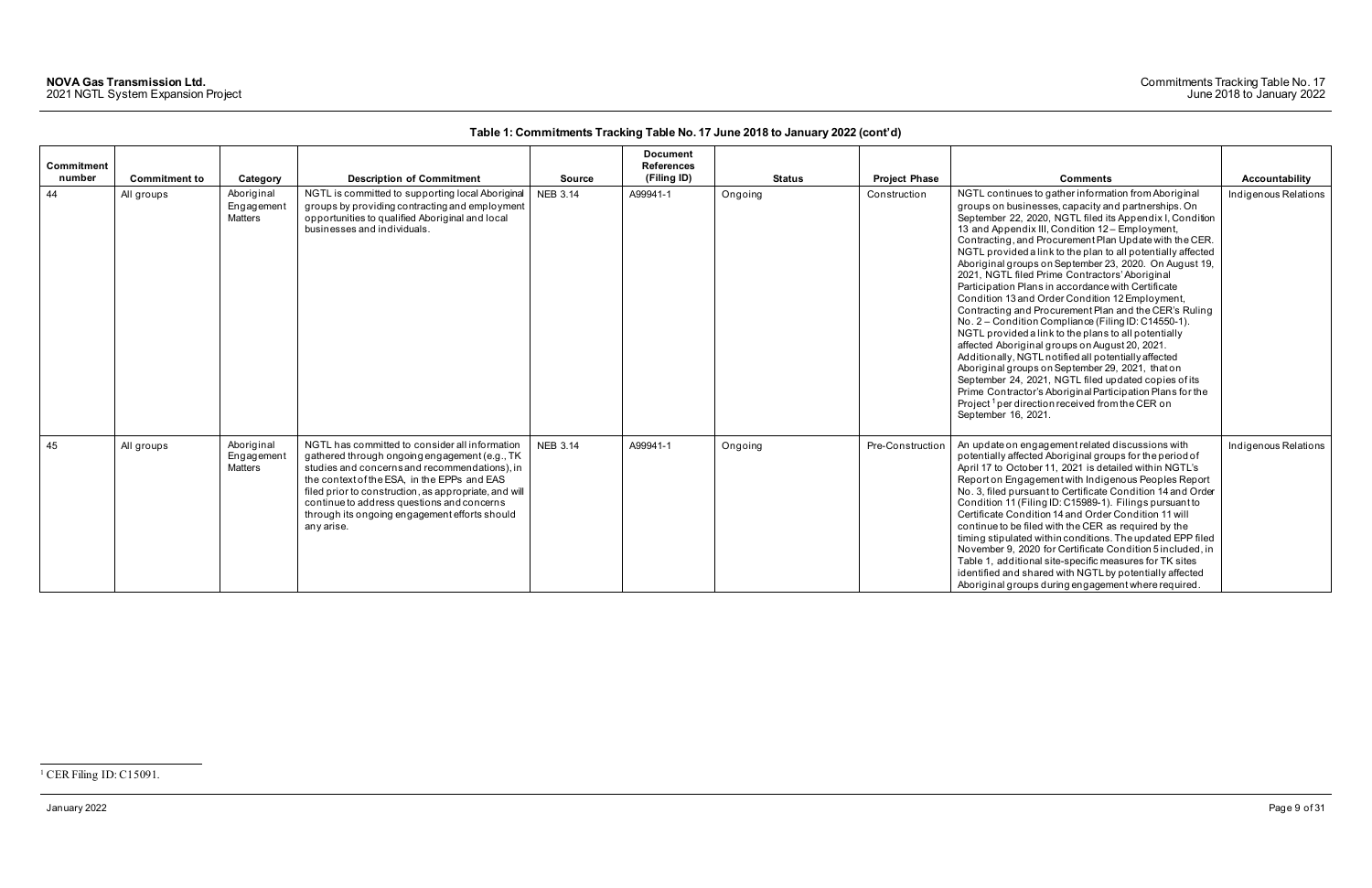| <b>Commitment</b><br>number | <b>Commitment to</b> | Category                            | <b>Description of Commitment</b>                                                                                                                                                                                                                                                                                   | <b>Source</b>                               | <b>Document</b><br><b>References</b><br>(Filing ID) | <b>Status</b> | <b>Project Phase</b>              | <b>Comments</b>                                                                                                                                                                                                                                                                                                                                                                                                                                                                                                                                                                                                                                                                                                                                                                                                                                                                                                                                                                                                                                                                                                                                                                                                                                                                         | Accountability       |
|-----------------------------|----------------------|-------------------------------------|--------------------------------------------------------------------------------------------------------------------------------------------------------------------------------------------------------------------------------------------------------------------------------------------------------------------|---------------------------------------------|-----------------------------------------------------|---------------|-----------------------------------|-----------------------------------------------------------------------------------------------------------------------------------------------------------------------------------------------------------------------------------------------------------------------------------------------------------------------------------------------------------------------------------------------------------------------------------------------------------------------------------------------------------------------------------------------------------------------------------------------------------------------------------------------------------------------------------------------------------------------------------------------------------------------------------------------------------------------------------------------------------------------------------------------------------------------------------------------------------------------------------------------------------------------------------------------------------------------------------------------------------------------------------------------------------------------------------------------------------------------------------------------------------------------------------------|----------------------|
| 46                          | <b>Blood Tribe</b>   | Aboriginal<br>Engagemen<br>Matters  | NGTL is willing to meet with BT, upon request, to<br>discuss water withdrawal and for BT to identify<br>any locations or water sources of specific<br>interest or concern to BT. Information shared by<br>BT will be considered when finalizing water<br>source locations and mitigations for water<br>withdrawal. | <b>NEB 3.14</b>                             | A99941-1                                            | Ongoing       | Pre-Construction                  | On August 16, 2019 NGTL provided all potentially<br>affected Aboriginal groups, including BT, information and<br>maps outlining the proposed water source locations and<br>noted that additional water sources may be added as the<br>Project continues construction planning NGTL noted that<br>if the communities have any questions, concerns or<br>feedback related to the proposed water source locations<br>to contact NGTL directly. On November 10, 2020, NGTL<br>notified all potentially affected Aboriginal groups of its<br>Finalized Watercourse Crossing Inventory filing pursuant<br>to Certificate Condition 20. NGTL has continued to notify<br>all potentially affected Aboriginal groups of related filings<br>including notice provided on May 20, 2021 of NGTL's<br>request to the CER for review related to project water<br>withdrawal locations filed May 18, 2021 and subsequent<br>CER response issued on June 15, 2021 (Filing ID:<br>C13550-1) as well as notice of hydrostatic testing plan<br>filings which contained water source mapping filed with<br>the CER on August 27, and September 17, 2021, and<br>January 14, 2022 (Filing IDs: C14631-1, and C14941-1,<br>and C17204-1 respectively). NGTL has not received any<br>feedback from BT to date. | Indigenous Relations |
| 47                          | All groups           | Aboriginal<br>Engagement<br>Matters | NGTL will provide the opportunity to participate<br>in the ACPP to all potentially affected Aboriginal<br>groups that identify interest in participating.                                                                                                                                                          | <b>ANSN 3.3</b>                             | C00514-2                                            | Complete      | Pre-Construction                  | NGTL contacted all potentially affected Aboriginal groups<br>regarding the ACPP on March 23, 2020 to determine<br>interest in participation. NGTL offered opportunities to<br>participate in the ACPP to all groups that confirmed<br>interest on June 29, 2020.                                                                                                                                                                                                                                                                                                                                                                                                                                                                                                                                                                                                                                                                                                                                                                                                                                                                                                                                                                                                                        | Indigenous Relations |
| 48                          | ANSN / HLFN / SNN    | Aboriginal<br>Engagemen<br>Matters  | Given the ACPP and PCM are informed by<br>engagement with Aboriginal groups and the input<br>received where applicable, ANSN's input into the<br>ACPP and PCM, including ANSN's requests and<br>needs, will be considered should it be provided<br>by ANSN.                                                        | ANSN 3.3a-c<br>HLFN 3.3a<br><b>SNN 3.2k</b> | C00514-2<br>C00514-4<br>C00514-8                    | Ongoing       | Pre-Construction<br>to Operations | NGTL contacted all potentially affected Aboriginal groups<br>regarding the ACPP on March 23, 2020 to determine<br>interest in participation and included a questionnaire to<br>gather additional information to inform the development<br>of the ACPP. ANSN and NGTL discussed the timing of<br>ANSN's response to the ACPP clarification questionnaire<br>during NGTL and ANSN's May 20, 2020 meeting. NGTL<br>notified all potentially affected Aboriginal groups and<br>provided a link to its Order Condition 10: Construction<br>Monitoring Plan for Indigenous Peoples filing on<br>November 9, 2020 (C09434-1). NGTL reiterates that<br>ANSN's input into the PCM, including ANSN's requests<br>and needs, will be considered should it be provided by<br>ANSN.                                                                                                                                                                                                                                                                                                                                                                                                                                                                                                                  | Indigenous Relations |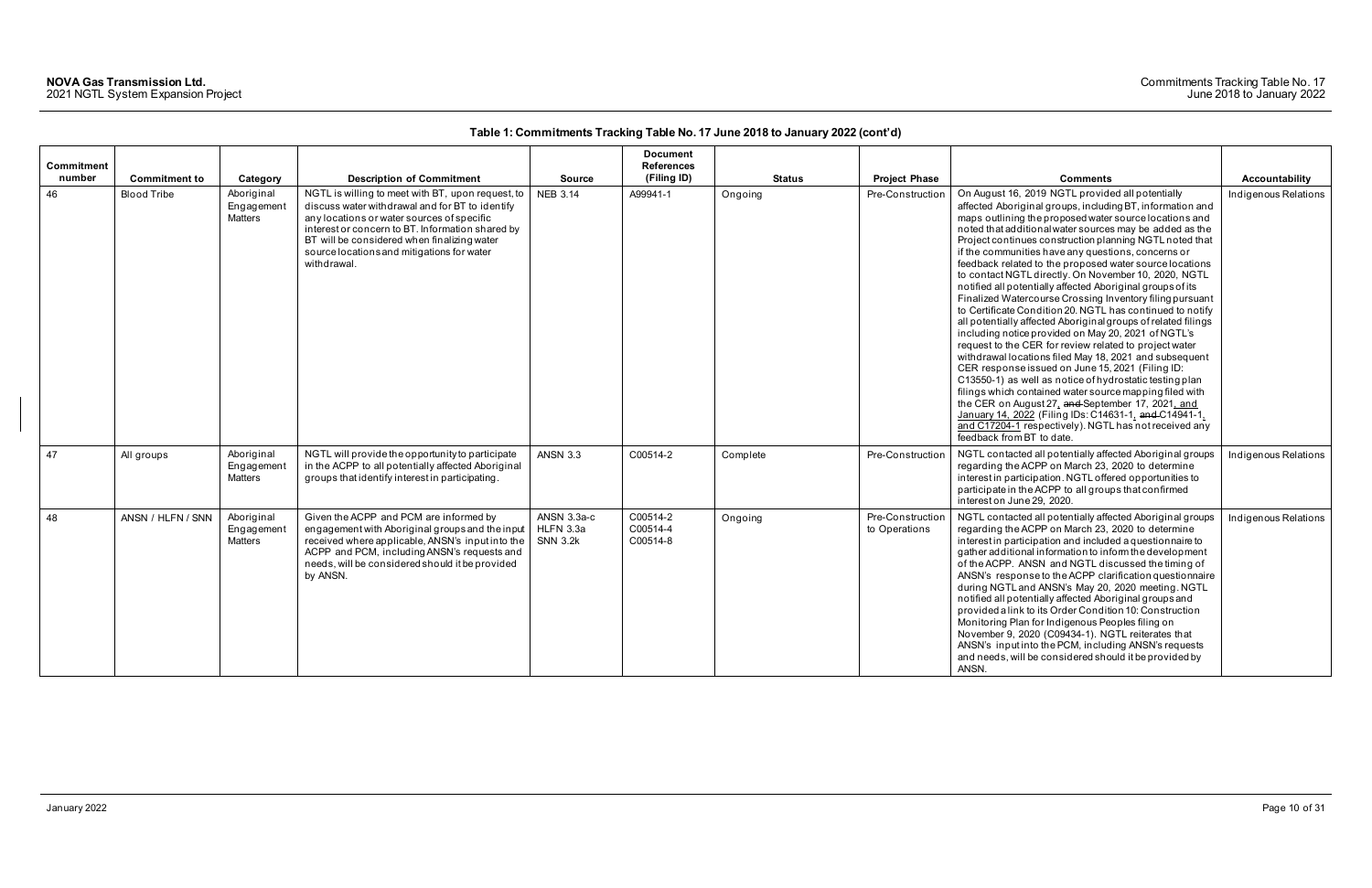|                             |                                    |                                                 |                                                                                                                                                                                                                                                                                                                                                                                                                                                |                                                       | <b>Document</b>                  |               |                                          |                                                                                                                                                                                                                                                                                                                                                                                                                                                                                                                                                                                                                                                                                                                                                                                                        |                      |
|-----------------------------|------------------------------------|-------------------------------------------------|------------------------------------------------------------------------------------------------------------------------------------------------------------------------------------------------------------------------------------------------------------------------------------------------------------------------------------------------------------------------------------------------------------------------------------------------|-------------------------------------------------------|----------------------------------|---------------|------------------------------------------|--------------------------------------------------------------------------------------------------------------------------------------------------------------------------------------------------------------------------------------------------------------------------------------------------------------------------------------------------------------------------------------------------------------------------------------------------------------------------------------------------------------------------------------------------------------------------------------------------------------------------------------------------------------------------------------------------------------------------------------------------------------------------------------------------------|----------------------|
| <b>Commitment</b><br>number | <b>Commitment to</b>               |                                                 | <b>Description of Commitment</b>                                                                                                                                                                                                                                                                                                                                                                                                               | <b>Source</b>                                         | <b>References</b><br>(Filing ID) | <b>Status</b> |                                          | <b>Comments</b>                                                                                                                                                                                                                                                                                                                                                                                                                                                                                                                                                                                                                                                                                                                                                                                        | Accountability       |
| 49                          | Gift Lake Métis<br>Settlement      | Category<br>Aboriginal<br>Engagement<br>Matters | NGTL committed to ensure that they [Gift Lake<br>Métis Settlement] received all of the information<br>that we have filed for this Project, as well as to<br>meet with them to discuss any questions they<br>have, as well as how and with regards to our<br>mitigation or the information we've provided, as<br>well as then determine the next steps based on<br>that conversation of what engagement activities<br>might contain after that. | Hearing<br>Transcript<br>Volume 12,<br>Paragraph 6042 | C01035                           | Complete      | <b>Project Phase</b><br>Pre-Construction | NGTL sent Gift Lake Métis Settlement Project materials<br>on August 19, 2019 and October 8, 2019. NGTL met with<br>Gift Lake Métis Settlement on February 4, 2020.                                                                                                                                                                                                                                                                                                                                                                                                                                                                                                                                                                                                                                     | Indigenous Relations |
| 50                          | Samson Cree<br>Nation              | Aboriginal<br>Engagement<br><b>Matters</b>      | NGTL committed to ongoing discussion<br>regarding the mitigation measures proposed in<br>Samson Cree's interim TK study and cumulative<br>effects assessment report.                                                                                                                                                                                                                                                                           | Hearing<br>Transcript<br>Volume 10,<br>Paragraph 4685 | C00982                           | Complete      | Pre-Construction                         | NGTL met with SCN on October 24, 2019, re-provided<br>the responses to the CEA report on October 29, 2019.<br>NGTL provided a copy of NGTL's responses and<br>proposed mitigation measures for the Project-specific<br>issues and concerns identified in SCN's final TK Study<br>report on January 6, 2020. NGTL met with SCN on<br>February 12, 2020, March 11, 2020 and multiple times in<br>July and August which included discussions on topics<br>regarding SCN's recommendations. SCN is participating<br>in the Indigenous Working Group (IWG) related to<br>caribou. SCN is participating in the ACPP on the Deep<br>Valley South/Colt Section. Any further discussion<br>regarding the mitigation measures proposed in SCN's<br>interim report will be addressed through these<br>mechanisms. | Indigenous Relations |
| 51                          | <b>Natural Resources</b><br>Canada | Aboriginal<br>Engagement<br>Matters             | NGTL committed to engage on the caribou<br>habitat restoration and offset measurement plan<br>with interested Aboriginal groups.                                                                                                                                                                                                                                                                                                               | NRCan 1.1                                             | C00514-5                         | Complete      | Pre-construction                         | NGTL provided all potentially affected Aboriginal groups<br>a draft of the revised CHROMP for feedback on August<br>18, 2020. NGTL provided all potentially affected<br>Aboriginal groups notice that NGTL filed a Revised<br>Caribou Habitat Restoration and Offset Measures Plan<br>(CHROMP), which included relevant feedback provided<br>by Aboriginal groups, with the CER, pursuant to<br>Condition 6 of the Certificate on November 12, 2020. The<br>notice contained a link to the revised CHROMP and Filing<br>ID (C09519-1). NGTL will also seek to establish an IWG<br>in accordance with Certificate Condition 35.                                                                                                                                                                         | Indigenous Relations |
| 52                          | <b>Natural Resources</b><br>Canada | Aboriginal<br>Engagement<br>Matters             | NGTL is willing to meet with any Aboriginal<br>group expressing an interest in potential<br>contracting, employment, and training<br>opportunities, where NGTL can discuss its<br>contracting process and develop an<br>understanding of the Aboriginal group's<br>capacities.                                                                                                                                                                 | NRCan 1.2                                             | C00514-5                         | Ongoing       | Pre-construction                         | Meetings have and continue to occur with Aboriginal<br>groups and information has been shared with groups that<br>have expressed interest.                                                                                                                                                                                                                                                                                                                                                                                                                                                                                                                                                                                                                                                             | Indigenous Relations |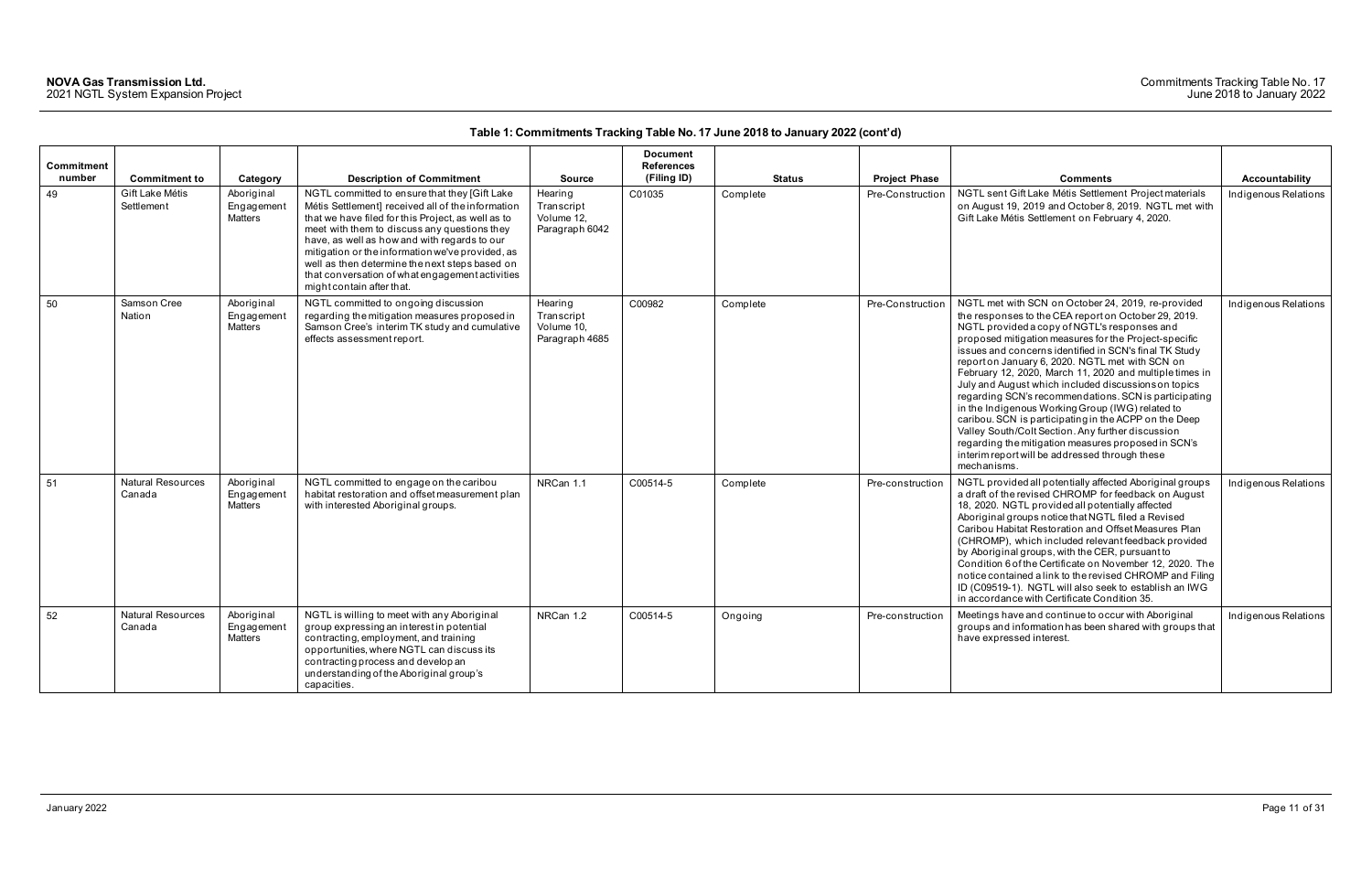## Commitments Tracking Table No. 17 June 2018 to January 2022

| Commitment<br>number | <b>Commitment to</b>               | Category                            | <b>Description of Commitment</b>                                                                                                                                                                                                                                                                                                                                                                                                        | <b>Source</b>                                         | <b>Document</b><br><b>References</b><br>(Filing ID) | <b>Status</b> | <b>Project Phase</b> | <b>Comments</b>                                                                                                                                                                                                                                                                                                                                                                                                                                                                                                                                                                                                                                                                                                                                                                                                                                                                                                                                                                                                                                                                                                                                                                                                                                                                                                                    | <b>Accountability</b> |
|----------------------|------------------------------------|-------------------------------------|-----------------------------------------------------------------------------------------------------------------------------------------------------------------------------------------------------------------------------------------------------------------------------------------------------------------------------------------------------------------------------------------------------------------------------------------|-------------------------------------------------------|-----------------------------------------------------|---------------|----------------------|------------------------------------------------------------------------------------------------------------------------------------------------------------------------------------------------------------------------------------------------------------------------------------------------------------------------------------------------------------------------------------------------------------------------------------------------------------------------------------------------------------------------------------------------------------------------------------------------------------------------------------------------------------------------------------------------------------------------------------------------------------------------------------------------------------------------------------------------------------------------------------------------------------------------------------------------------------------------------------------------------------------------------------------------------------------------------------------------------------------------------------------------------------------------------------------------------------------------------------------------------------------------------------------------------------------------------------|-----------------------|
| 53                   | <b>Natural Resources</b><br>Canada | Aboriginal<br>Engagement<br>Matters | NGTL has committed to ongoing engagement<br>throughout all phases of the Project and<br>Aboriginal groups will have an opportunity to<br>provide feedback post-construction through<br>ongoing engagement with Regional Liaisons and<br>TC Energy's Public Awareness (PA) Program.<br>NGTL has committed to respond to any<br>Aboriginal group's concerns post-construction<br>and address potential issues on a case-by-case<br>basis. | NRCan 3                                               | C00514-5                                            | Planned       | Post-construction    |                                                                                                                                                                                                                                                                                                                                                                                                                                                                                                                                                                                                                                                                                                                                                                                                                                                                                                                                                                                                                                                                                                                                                                                                                                                                                                                                    | Indigenous Relations  |
| 54                   | <b>ANSN</b>                        | Aboriginal<br>Engagement<br>Matters | Continue to have discussions with NGTL about<br>the route and to together review some of what<br>we've heard today and have NGTL hear their<br>serious concerns and try to work together to find<br>a solution.                                                                                                                                                                                                                         | Hearing<br>Transcript<br>Volume 11,<br>Paragraph 5407 | C01007                                              | Complete      | Pre-Construction     | NGTL has been working with ANSN since August 2019<br>regarding routing through the Little Smoky Caribou<br>Range and working collaboratively in regard to caribou<br>mitigation, and the planning and implementation of the<br>CHROMP. NGTL and ANSN have continued meeting and<br>sharing information regarding the routing through the<br>caribou range and potential ANSN involvement in the<br>CHROMP since October 2019, most recently on May 20,<br>2020. NGTL provided ANSN a draft of the revised<br>CHROMP for feedback on August 18, 2020. To date,<br>ANSN has not provided NGTL feedback on the draft<br>revised CHROMP. ANSN is participating in the Project<br>IWG and NGTL notified all potentially affected Aboriginal<br>groups engaged on the Project that it filed its IWG for the<br>Little Smoky Caribou Range Progress Report No. 1 on<br>June 23, 2021 (Filing ID: C13705-1) and relatedly, that it<br>filed its CER IR No. 15 response (Filing ID: C14398-1) on<br>August 10, 2021. IWG-related updates will continue to be<br>filed with the CER pursuant to the required timing<br>stipulated in Certificate Condition 35. ANSN concerns<br>regarding the route through the Little Smoky Caribou<br>Range will be addressed through the discussions in the<br>IWG on mitigation, monitoring and offsets. | Indigenous Relations  |
| 55                   | <b>Enoch Cree Nation</b>           | Aboriginal<br>Engagemen<br>Matters  | Upon receipt, NGTL will review the final report<br>results and provide a response to Enoch Cree<br>Nation.                                                                                                                                                                                                                                                                                                                              | Condition<br>Compliance: s52<br>Condition 10          | C07968-1                                            | Complete      | Pre-Construction     | Final report received July 8, 2020 for the Grande Prairie<br>Mainline Loop No. 2 (Karr, Deep Valley and Colt<br>Sections) and Edson Mainline Loop No. 2 (Robb<br>Section), Edson Mainline Loop No. 4 (Dismal Creek and<br>Brewster Sections), and Nordegg Compressor Station<br>Unit Addition. NGTL reviewed the final report and<br>provided a response to Enoch Cree Nation on<br>October 22, 2020.                                                                                                                                                                                                                                                                                                                                                                                                                                                                                                                                                                                                                                                                                                                                                                                                                                                                                                                              | Indigenous Relations  |
| 56                   | Gift Lake Métis<br>Settlement      | Aboriginal<br>Engagement<br>Matters | Upon receipt, NGTL will review the report results<br>and provide a response to Gift Lake Métis<br>Settlement.                                                                                                                                                                                                                                                                                                                           | Condition<br>Compliance: s52<br>Condition 10          | C07968-1                                            | Ongoing       | Pre-Construction     | A LOA for the Grande Prairie Mainline Loop No. 2 (Karr<br>and Deep Valley sections) was sent to Gift Lake Métis<br>Settlement (GLMS) on August 13, 2020. On October 27,<br>2021, GLMS confirmed that they completed their<br>fieldwork.                                                                                                                                                                                                                                                                                                                                                                                                                                                                                                                                                                                                                                                                                                                                                                                                                                                                                                                                                                                                                                                                                            | Indigenous Relations  |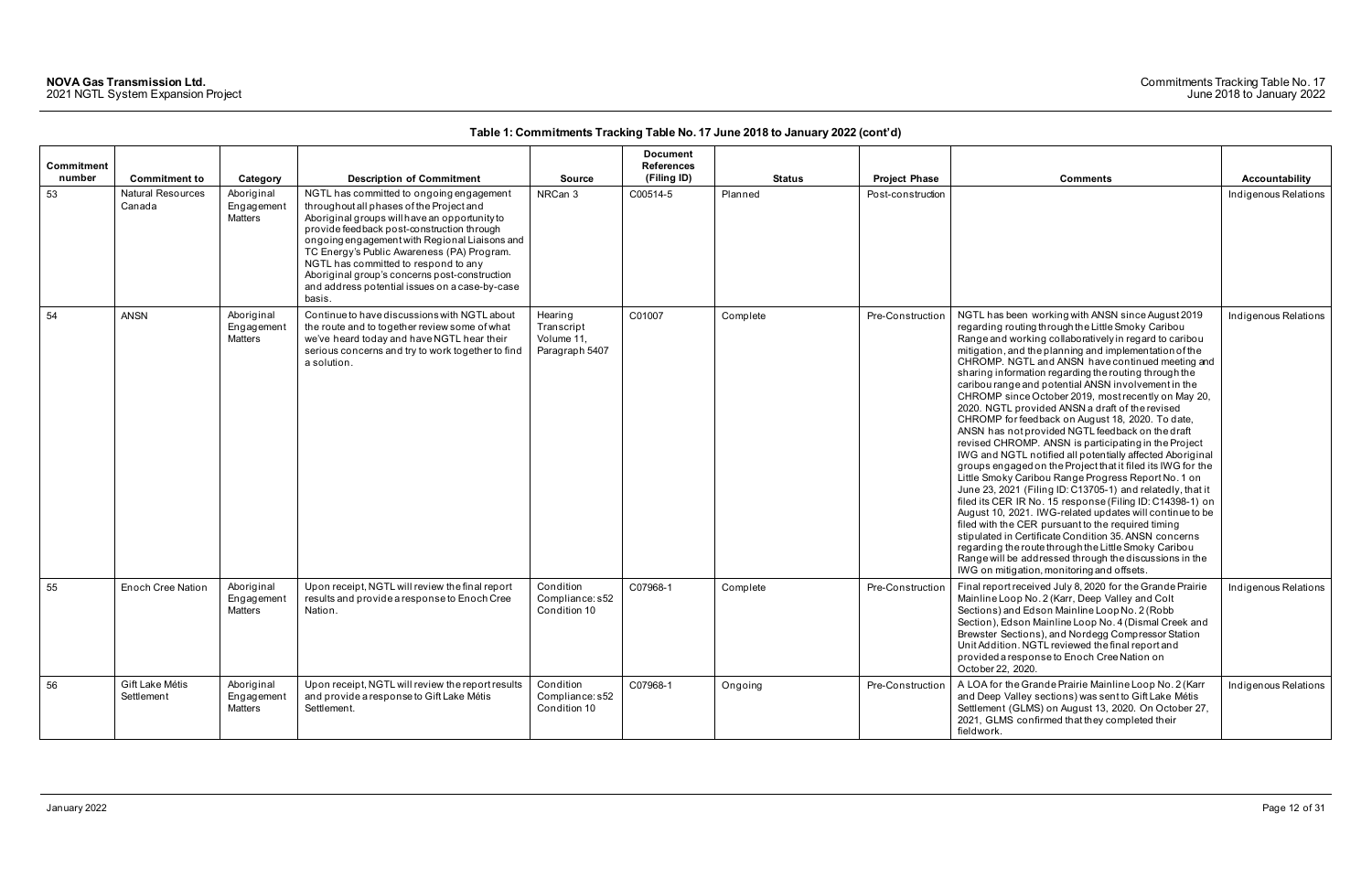| Commitment<br>number | <b>Commitment to</b>             |                                                 | <b>Description of Commitment</b>                                                                                                                   | <b>Source</b>                                | <b>Document</b><br><b>References</b><br>(Filing ID) | <b>Status</b> | <b>Project Phase</b> | <b>Comments</b>                                                                                                                                                                                                                                                                                                                                                                                                                                                                                                                                                              | Accountability       |
|----------------------|----------------------------------|-------------------------------------------------|----------------------------------------------------------------------------------------------------------------------------------------------------|----------------------------------------------|-----------------------------------------------------|---------------|----------------------|------------------------------------------------------------------------------------------------------------------------------------------------------------------------------------------------------------------------------------------------------------------------------------------------------------------------------------------------------------------------------------------------------------------------------------------------------------------------------------------------------------------------------------------------------------------------------|----------------------|
| 57                   | Kapawe'no First<br>Nation        | Category<br>Aboriginal<br>Engagement<br>Matters | Upon receipt, NGTL will review the TK report<br>and provide a response to Kapawe'no First<br>Nation.                                               | Condition<br>Compliance: s52<br>Condition 10 | C07968-1                                            | Complete      | Pre-Construction     | The TK Protocol agreement with Kapawe'no First Nation<br>and NGTL was finalized on October 14, 2020. Kapawe'no<br>First Nation completed TK fieldwork in 2020. Final report<br>received March 24, 2021 and Letter from Chief to<br>approve the final report and provide additional TK<br>information was received March 26, 2021 for Valhalla,<br>Elmworth and Karr sections, NGTL reviewed the final<br>report and a Letter from Chief, and provided a response<br>to Kapawe'no First Nation on May 4, 2021.                                                                | Indigenous Relations |
| 58                   | Kelly Lake First<br>Nation       | Aboriginal<br>Engagement<br>Matters             | Upon receipt, NGTL will review the final TK<br>report and provide a response to Kelly Lake First<br>Nation.                                        | Condition<br>Compliance: s52<br>Condition 10 | C07968-1                                            | Complete      | Pre-Construction     | Kelly Lake First Nation completed TK fieldwork in<br>October 2020. Final report received March 8, 2021 for the<br>Grande Prairie Mainline Loop No. 2 (Karr, and Deep<br>Valley Sections); GPML Loop No. 3 (Elmworth Section);<br>and Edson Mainline Loop No. 4 (Dismal Creek Section).<br>NGTL reviewed the final report and provided a response<br>to Kelly Lake First Nation on April 30, 2021.                                                                                                                                                                            | Indigenous Relations |
| 59                   | Montana First<br>Nation          | Aboriginal<br>Engagement<br><b>Matters</b>      | NGTL awaits Montana First Nation's final TK<br>report. Upon receipt, NGTL will review the report<br>and provide a response to Montana First Nation | Condition<br>Compliance: s52<br>Condition 10 | C07968-1                                            | Ongoing       | Pre-Construction     |                                                                                                                                                                                                                                                                                                                                                                                                                                                                                                                                                                              | Indigenous Relations |
| 60                   | Nakcowinewak<br>Nation of Canada | Aboriginal<br>Engagement<br><b>Matters</b>      | Upon receipt of a TK report, NGTL will review<br>the report and provide a response to<br>Nakcowinewak Nation of Canada.                            | Condition<br>Compliance: s52<br>Condition 10 | C07968-1                                            | Complete      | Pre-Construction     | Nakcowinewak Nation of Canada' final report received<br>December 1, 2020 for the for the Grande Prairie Mainline<br>Loop No. 2 (Karr, Deep Valley and Colt Sections) and<br>Edson Mainline Loop No. 2 (Robb Section), and Edson<br>Mainline Loop No. 4 (Dismal Creek and Brewster<br>Sections), NGTL reviewed the final report and provided a<br>response to Nakcowinewak Nation of Canada on<br>February 22, 2021.                                                                                                                                                          | Indigenous Relations |
| 61                   | Nose Creek<br>Community          | Aboriginal<br>Engagemen<br><b>Matters</b>       | Upon receipt, NGTL will review the TK report<br>and provide a response to Nose Creek<br>Community.                                                 | Condition<br>Compliance: s52<br>Condition 10 | C07968-1                                            | Complete      | Pre-Construction     | Nose Creek Community's final report received<br>September 17, 2020, for the Grande Prairie Mainline<br>Loop No. 3 (Valhalla and Elmworth sections). NGTL<br>reviewed the report and provided a response to Nose<br>Creek Community on October 27, 2020. NGTL received<br>an email with four additional mitigation questions from<br>Nose Creek Community related to the Elmworth section<br>on October 28, 2020. NGTL provided a response to Nose<br>Creek Community's questions on November 17, 2020                                                                        | Indigenous Relations |
| 62                   | Paul First Nation                | Aboriginal<br>Engagement<br>Matters             | Upon receipt of a Final TK report, NGTL will<br>review the report and provide a response to Paul<br>First Nation.                                  | Condition<br>Compliance: s52<br>Condition 10 | C07968-1                                            | Complete      | Pre-Construction     | NGTL received a Letter of No Concern on August 27,<br>2020 and a request to close off the TK project related to<br>the Colt, Deep Valley and Brewster sections. NGTL<br>remains committed to provide responses to Paul First<br>Nation upon receipt of additional information, should any<br>arise.<br>NGTL reviewed additional field information received from<br>Paul First Nation on June 2, 2020 for the GPML Loop No.<br>3 (Valhalla and Elmworth Sections) and GPML Loop No.<br>2 (Karr Section) and provided a response to Paul First<br>Nation on November 10, 2020. | Indigenous Relations |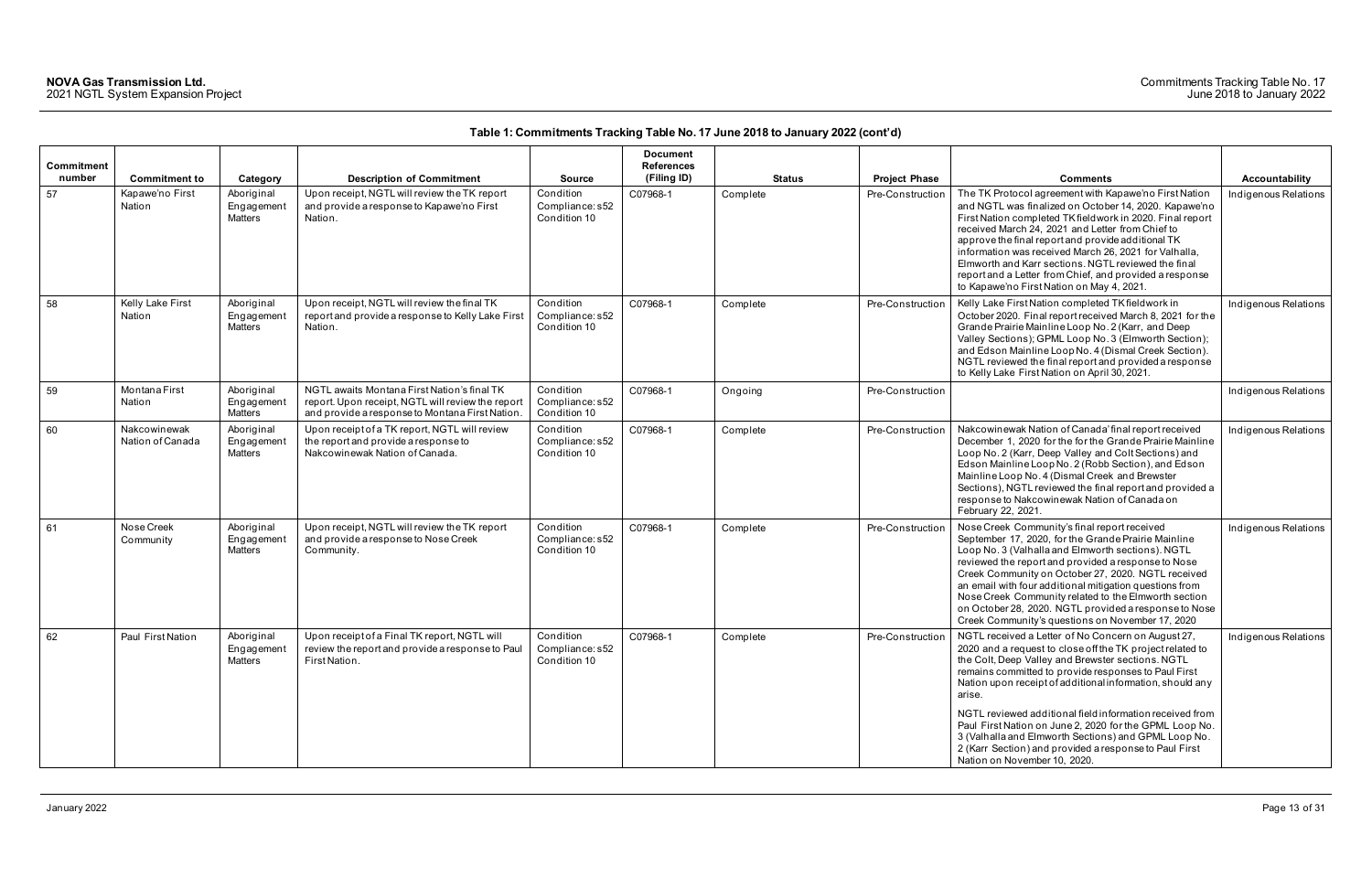| Commitment |                                     |                                            |                                                                                                                                                                                                                                                                                                                                                                  |                                              | <b>Document</b><br><b>References</b> |               |                                    |                                                                                                                                                                                  |                                |
|------------|-------------------------------------|--------------------------------------------|------------------------------------------------------------------------------------------------------------------------------------------------------------------------------------------------------------------------------------------------------------------------------------------------------------------------------------------------------------------|----------------------------------------------|--------------------------------------|---------------|------------------------------------|----------------------------------------------------------------------------------------------------------------------------------------------------------------------------------|--------------------------------|
| number     | <b>Commitment to</b>                | Category                                   | <b>Description of Commitment</b>                                                                                                                                                                                                                                                                                                                                 | <b>Source</b>                                | (Filing ID)                          | <b>Status</b> | <b>Project Phase</b>               | <b>Comments</b>                                                                                                                                                                  | Accountability                 |
| 63         | Saddle Lake Cree<br>Nation          | Aboriginal<br>Engagement<br><b>Matters</b> | Upon receipt of a Final TK report, NGTL will<br>review the report and provide a response to<br>Saddle Lake Cree Nation                                                                                                                                                                                                                                           | Condition<br>Compliance: s52<br>Condition 10 | C07968-1                             | Ongoing       | Pre-Construction                   |                                                                                                                                                                                  | Indigenous Relations           |
| 64         | <b>Sucker Creek First</b><br>Nation | Aboriginal<br>Engagement<br>Matters        | Upon receipt of a Final TK report, NGTL will<br>review the report and provide a response to<br>Sucker Creek First Nation.                                                                                                                                                                                                                                        | Condition<br>Compliance: s52<br>Condition 10 | C07968-1                             | Complete      | Pre-Construction                   | NGTL received the final TK report for the GPML Loop No.<br>2 (Karr Section) on September 2, 2020 and provided a<br>response to Sucker Creek First Nation on<br>October 27, 2020. | Indigenous Relations           |
| 65         |                                     |                                            |                                                                                                                                                                                                                                                                                                                                                                  |                                              |                                      |               |                                    | Duplicate to Commitment 106.                                                                                                                                                     |                                |
| 66         |                                     |                                            |                                                                                                                                                                                                                                                                                                                                                                  |                                              |                                      |               |                                    | Duplicate to Commitment 106.                                                                                                                                                     |                                |
| 67         |                                     |                                            |                                                                                                                                                                                                                                                                                                                                                                  |                                              |                                      |               |                                    | Duplicate to Commitment 106.                                                                                                                                                     |                                |
| 68         | National Energy<br>Board            | Design<br>Matters                          | TransCanada will provide technical oversight for<br>pipeline engineering and technical activities, and<br>will also ensure coordination with prime<br>contractors and other third-party engineering<br>consultants to ensure that TransCanada's<br>engineering specifications and project<br>requirements are met.                                               | Application<br>Section 7.2.3                 | A92619                               | Ongoing       | Pre-Construction<br>/ Construction |                                                                                                                                                                                  | Project Engineering            |
| 69         | National Energy<br>Board            | Design<br><b>Matters</b>                   | All purchased items and contracted services will<br>be obtained from suppliers and contractors of<br>assessed capabilities who have been pre-<br>qualified in accordance with TransCanada's<br>internal supplier management and pre-<br>qualification procedures or have been pre-<br>qualified by a prime contractor to TransCanada.                            | Application<br>Section 7.2.3                 | A92619                               | Complete      | Pre-Construction                   |                                                                                                                                                                                  | Project Engineering            |
| 70         | National Energy<br>Board            | Construction<br>Matters                    | During construction, each prime contractor will<br>be responsible for ensuring the work performed<br>is in accordance with contract documents,<br>Project design, applicable standards,<br>specifications and procedures, and the Project-<br>specific quality plan. TransCanada inspectors<br>will monitor all construction activities to ensure<br>compliance. | Application<br>Section 7.2.3                 | A92619                               | Ongoing       | Construction                       |                                                                                                                                                                                  | Pipeline Project<br>Management |
| 71         | National Energy<br>Board            | Engineering<br>Matters                     | Design changes during construction will be<br>managed in accordance with the appropriate<br>change management procedures and in<br>accordance with TransCanada's standard<br>engineering practices.                                                                                                                                                              | Application<br>Section 7.2.3                 | A92619                               | Ongoing       | Construction                       |                                                                                                                                                                                  | Project Engineering            |
| 72         | National Energy<br>Board            | Engineering<br>Matters                     | The primary coating for the external surface of<br>the below ground pipe will be fusion-bonded<br>epoxy (FBE). Field girth welds will be protected<br>with a liquid applied coating                                                                                                                                                                              | Application<br>Section 7.5.1                 | A92619                               | Ongoing       | Pre-construction                   |                                                                                                                                                                                  | Project Engineering            |
| 73         | National Energy<br>Board            | Construction<br>Matters                    | An additional mechanical protection system,<br>such as sand padding or rock shield, will be used<br>if large and/or angular backfill material is<br>encountered.                                                                                                                                                                                                 | Application<br>Section 7.5.1                 | A92619                               | Ongoing       | Construction                       |                                                                                                                                                                                  | Pipeline Project<br>Management |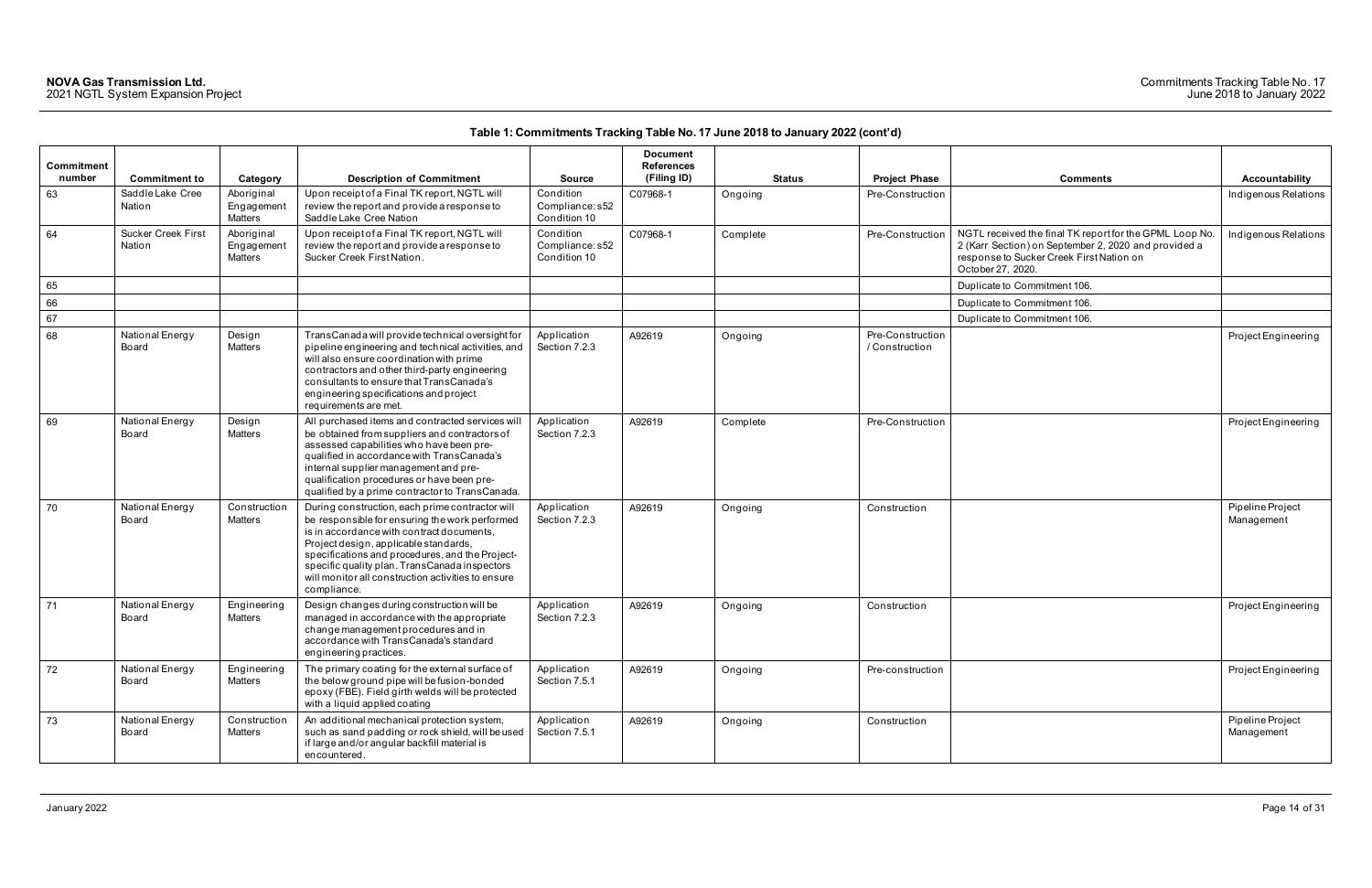### Commitments Tracking Table No. 17 June 2018 to January 2022

| <b>Commitment</b><br>number | <b>Commitment to</b>     | Category                | <b>Description of Commitment</b>                                                                                                                                                                                                                                             | <b>Source</b>                | <b>Document</b><br><b>References</b><br>(Filing ID) | <b>Status</b> | <b>Project Phase</b>               | <b>Comments</b>                                                                                                                                                                                                                                                               | Accountability                 |
|-----------------------------|--------------------------|-------------------------|------------------------------------------------------------------------------------------------------------------------------------------------------------------------------------------------------------------------------------------------------------------------------|------------------------------|-----------------------------------------------------|---------------|------------------------------------|-------------------------------------------------------------------------------------------------------------------------------------------------------------------------------------------------------------------------------------------------------------------------------|--------------------------------|
| 74                          | National Energy<br>Board | Engineering<br>Matters  | Abrasion-resistant coating will be used where<br>pipe is installed using boring, HDD or other<br>methods that could cause abrasion to the<br>coating during installation.                                                                                                    | Application<br>Section 7.5.1 | A92619                                              | Ongoing       | Pre-construction<br>/ Construction | Pipe ordered includes abrasion coated pipe based on<br>planned bored pipe installation. Additional quantities of<br>abrasion coated pipe have also been included in the<br>event that a bored pipe installation not previously<br>identified is required during construction. | Project Engineerin             |
| 75                          | National Energy<br>Board | Engineering<br>Matters  | Below-ground assembly piping will be protected<br>with a liquid applied coating. Above-ground<br>piping will be primed and painted.                                                                                                                                          | Application<br>Section 7.5.1 | A92619                                              | Ongoing       | Pre-construction<br>/ Construction |                                                                                                                                                                                                                                                                               | Project Engineerin             |
| 76                          | National Energy<br>Board | Engineering<br>Matters  | In addition to the pipe coating, CP will be<br>provided through impressed current CP systems,<br>which may consist of existing CP systems as<br>well as new CP systems if required, and will<br>include groundbeds and rectifiers as determined<br>during detailed design.   | Application<br>Section 7.5.2 | A92619                                              | Ongoing       | Pre-construction<br>/ Construction |                                                                                                                                                                                                                                                                               | Project Engineerin             |
| 77                          | National Energy<br>Board | Engineering<br>Matters  | CP test points will be installed, where required,<br>along the pipeline and at road, foreign pipeline<br>and utility crossings.                                                                                                                                              | Application<br>Section 7.5.2 | A92619                                              | Ongoing       | Pre-construction<br>/ Construction |                                                                                                                                                                                                                                                                               | Project Engineerin             |
| 78                          | National Energy<br>Board | Engineering<br>Matters  | NGTL will install launchers and receivers on the<br>pipeline sections, for the purposes of ILI, during<br>construction                                                                                                                                                       | Application<br>Section 7.5.2 | A92619                                              | Ongoing       | Pre-construction<br>/ Construction |                                                                                                                                                                                                                                                                               | Project Engineerin             |
| 79                          |                          |                         |                                                                                                                                                                                                                                                                              |                              |                                                     |               |                                    | Duplicate to Commitment 106.                                                                                                                                                                                                                                                  |                                |
| 80                          | National Energy<br>Board | Engineering<br>Matters  | The geotechnical reports will be provided to the<br>Board in supplemental filings.                                                                                                                                                                                           | Application<br>Section 7.6   | A92619                                              | Complete      | Pre-construction                   | NGTL filed the geotechnical reports in Certificate<br>Condition 8 on November 5, 2020 (C09392-1).                                                                                                                                                                             | Project Engineerin             |
| 81                          | National Energy<br>Board | Engineering<br>Matters  | Mitigation measures will be implemented in<br>organic terrain locations that pose risk to the<br>pipeline sections.                                                                                                                                                          | Application<br>Section 7.6.2 | A92619                                              | Ongoing       | Pre-construction<br>/ Construction |                                                                                                                                                                                                                                                                               | Project Engineerin             |
| 82                          | National Energy<br>Board | Construction<br>Matters | NGTL will award separate contracts for portions<br>of the Project work outside the scope of the<br>prime contractor construction contracts, such as<br>construction surveying, inspection and NDE.                                                                           | Application<br>Section 8.1.1 | A92619                                              | Complete      | Construction                       |                                                                                                                                                                                                                                                                               | Pipeline Project<br>Management |
| 83                          | National Energy<br>Board | Construction<br>Matters | Pipeline construction activities will progress in a<br>manner that will avoid applicable wildlife timing<br>restrictions, where feasible. Where wildlife timing<br>restrictions cannot be avoided, NGTL will work<br>with the appropriate agencies to develop<br>mitigation. | Application<br>Section 8.2   | A92619                                              | Ongoing       | Construction                       |                                                                                                                                                                                                                                                                               | Pipeline Project<br>Management |
| 84                          | National Energy<br>Board | Construction<br>Matters | The pipeline ROW will be assessed during<br>spring/summer following construction to evaluate<br>reclamation requirements.                                                                                                                                                    | Application<br>Section 8.2   | A92619                                              | Planned       | Post-<br>Construction              |                                                                                                                                                                                                                                                                               | Environment                    |
| 85                          | National Energy<br>Board | Construction<br>Matters | Construction access will maximize the use of<br>existing public roads as well as privately owned<br>and maintained all-season and seasonal industry<br>roads                                                                                                                 | Application<br>Section 8.4   | A92619                                              | Ongoing       | Pre-construction<br>/ Construction | Construction is ongoing.                                                                                                                                                                                                                                                      | Project Engineerin             |

| Comments                                                                                                                                                                                                                                                                      | <b>Accountability</b>          |
|-------------------------------------------------------------------------------------------------------------------------------------------------------------------------------------------------------------------------------------------------------------------------------|--------------------------------|
| Pipe ordered includes abrasion coated pipe based on<br>planned bored pipe installation. Additional quantities of<br>abrasion coated pipe have also been included in the<br>event that a bored pipe installation not previously<br>identified is required during construction. | Project Engineering            |
|                                                                                                                                                                                                                                                                               | Project Engineering            |
|                                                                                                                                                                                                                                                                               | Project Engineering            |
|                                                                                                                                                                                                                                                                               | Project Engineering            |
|                                                                                                                                                                                                                                                                               | Project Engineering            |
| Duplicate to Commitment 106.                                                                                                                                                                                                                                                  |                                |
| NGTL filed the geotechnical reports in Certificate<br>Condition 8 on November 5, 2020 (C09392-1).                                                                                                                                                                             | Project Engineering            |
|                                                                                                                                                                                                                                                                               | Project Engineering            |
|                                                                                                                                                                                                                                                                               | Pipeline Project<br>Management |
|                                                                                                                                                                                                                                                                               | Pipeline Project<br>Management |
|                                                                                                                                                                                                                                                                               | Environment                    |
| Construction is ongoing.                                                                                                                                                                                                                                                      | Project Engineering            |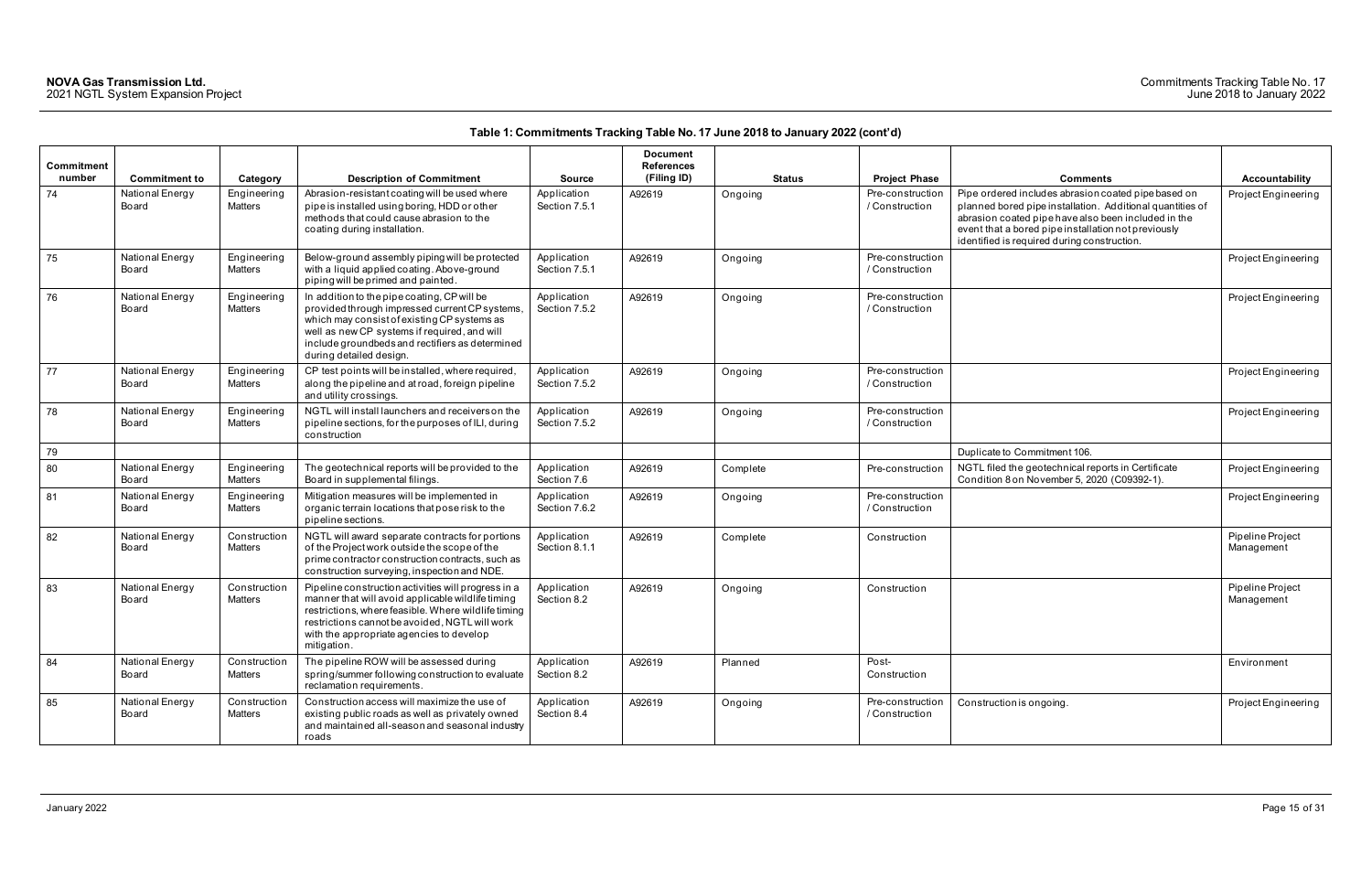|                      |                          |                                |                                                                                                                                                                                                                                                                                                             |                                                            | <b>Document</b>                  |               |                      |                                                                                                                                                                                                                                                                                                                                                                                        |                                                                                      |
|----------------------|--------------------------|--------------------------------|-------------------------------------------------------------------------------------------------------------------------------------------------------------------------------------------------------------------------------------------------------------------------------------------------------------|------------------------------------------------------------|----------------------------------|---------------|----------------------|----------------------------------------------------------------------------------------------------------------------------------------------------------------------------------------------------------------------------------------------------------------------------------------------------------------------------------------------------------------------------------------|--------------------------------------------------------------------------------------|
| Commitment<br>number | <b>Commitment to</b>     | Category                       | <b>Description of Commitment</b>                                                                                                                                                                                                                                                                            | <b>Source</b>                                              | <b>References</b><br>(Filing ID) | <b>Status</b> | <b>Project Phase</b> | <b>Comments</b>                                                                                                                                                                                                                                                                                                                                                                        | <b>Accountability</b>                                                                |
| 86                   | National Energy<br>Board | Construction<br>Matters        | NGTL will develop a Safety Management Plan<br>(SMP) that provides details on the roles and<br>responsibilities of the project/construction<br>management teams and other, relevant safety<br>information associated with the Project.                                                                       | Application<br>Section 8.6                                 | A92619                           | Complete      | Pre-Construction     | Safety Management Plans are in place for the Project.                                                                                                                                                                                                                                                                                                                                  | Pipeline Project<br>Management                                                       |
| 87                   | National Energy<br>Board | Construction<br>Matters        | NGTL will consult with regional emergency<br>response agencies to ensure that appropriate<br>communications, understanding and cooperation<br>are in place for the Project during construction.                                                                                                             | Application<br>Section 8.6                                 | A92619                           | Complete      | Pre-Construction     | Notifications were sent to emergency response partners<br>prior to construction and NGTL continues to consult with<br>these agencies on an ongoing basis.                                                                                                                                                                                                                              | Pipeline Project<br>Management                                                       |
| 88                   | National Energy<br>Board | Construction<br><b>Matters</b> | A hydrostatic test plan will be prepared during<br>detailed design and submitted to the Board<br>before hydrotesting of the pipeline sections.                                                                                                                                                              | Application<br>Section 8.8.5                               | A92619                           | Ongoing       | Pre-Construction     | NGTL filed the hydrostatic test plans for the Valhalla and<br>Elmworth Sections on August 25, 2021 (C14631) and for<br>the Karr, Dismal Creek and Brewster Sections on<br>September 15, 2021 (C14941). NGTL submitted the<br>hydrostatic test plans for the Robb Section and the Deep<br>Valley North section - mainline test from KP 64+309 to<br>69+550 on January 14, 2022 (C17205) | Pipeline Project<br>Management                                                       |
| 89                   | National Energy<br>Board | Engineering<br><b>Matters</b>  | The compressor station unit additions will be<br>designed, constructed and operated in<br>accordance with CSA Z662-15 and the OPR, as<br>well as other industry standards and<br>TransCanada specifications                                                                                                 | Application<br>Section 9.3                                 | A92619                           | Complete      | Pre-Construction     | The Project is designed in accordance with CSA Z662-19<br>and OPR SOR/99-294. CSA Z662-15 has been<br>superseded by CSA Z662-19 as committed to by NGTL<br>in Commitment 106. Compressor station unit addition<br>engineering is complete.                                                                                                                                             | Pipeline Project<br>Management                                                       |
| 90                   |                          |                                |                                                                                                                                                                                                                                                                                                             |                                                            |                                  |               |                      | Duplicate to Commitment 86.                                                                                                                                                                                                                                                                                                                                                            |                                                                                      |
| 91                   | National Energy<br>Board | Engineering<br>Matters         | NGTL will review each prime contractor's SSSP<br>before construction to ensure compliance with<br>TransCanada and regulatory requirements.                                                                                                                                                                  | Application<br>Section 9.5.4                               | A92619                           | Complete      | Pre-Construction     | NGTL filed Order Condition 9 on October 20, 2020<br>(C09011).                                                                                                                                                                                                                                                                                                                          | Pipeline Project<br>Management, Safety<br>Representative                             |
| 92                   |                          |                                |                                                                                                                                                                                                                                                                                                             |                                                            |                                  |               |                      | Duplicate to Commitment 106.                                                                                                                                                                                                                                                                                                                                                           |                                                                                      |
| 93                   |                          |                                |                                                                                                                                                                                                                                                                                                             |                                                            |                                  |               |                      | Duplicate to Commitment 106.                                                                                                                                                                                                                                                                                                                                                           |                                                                                      |
| 94                   | National Energy<br>Board | Engineering<br><b>Matters</b>  | The prime contractor for each unit addition will<br>prepare a field ERP that will be reviewed by<br>NGTL and will be implemented in the event of an<br>emergency during construction.                                                                                                                       | Application<br>Section 9.5.15                              | A92619                           | Complete      | Pre-construction     | NGTL submitted the ERPs for the Compressor Station<br>Unit Additions on August 6, 2020.                                                                                                                                                                                                                                                                                                | Pipeline Project<br>Management, TC<br>Energy emergency<br>response<br>representative |
| 95                   |                          |                                |                                                                                                                                                                                                                                                                                                             |                                                            |                                  |               |                      | Duplicate to Commitment 107.                                                                                                                                                                                                                                                                                                                                                           |                                                                                      |
| 96                   | National Energy<br>Board | Engineering<br>Matters         | The geotechnical program for the remaining<br>proposed trenchless crossings i.e., Smoky River,<br>Little Smoky River, McLeod River, Pembina<br>River and North Saskatchewan River, is<br>ongoing. NGTL will submit updated trenchless<br>feasibility reports when they become available.                    | <b>Additional Written</b><br>Evidence (AWE)<br>Section 2.4 | A96812                           | Complete      | Pre-Construction     | Certificate Condition 9 was filed on October 27, 2020<br>$(C09149)$ .                                                                                                                                                                                                                                                                                                                  | Pipeline Project<br>Management                                                       |
| 97                   | National Energy<br>Board | Engineering<br>Matters         | It is NGTL's intention to carry out a Phase II<br>assessment of the identified areas in Q2 2019<br>(via field reconnaissance) and verify the desktop<br>assessment. Findings of the Phase II<br>assessment and mitigation measures identified<br>will be shared with the Board following its<br>completion. | <b>NEB 1.2a</b>                                            | A96810                           | Complete      | Pre-Construction     | NGTL filed the geotechnical reports in Certificate<br>Condition 8 on November 5, 2020 (C09392-1).                                                                                                                                                                                                                                                                                      | Pipeline Project<br>Management                                                       |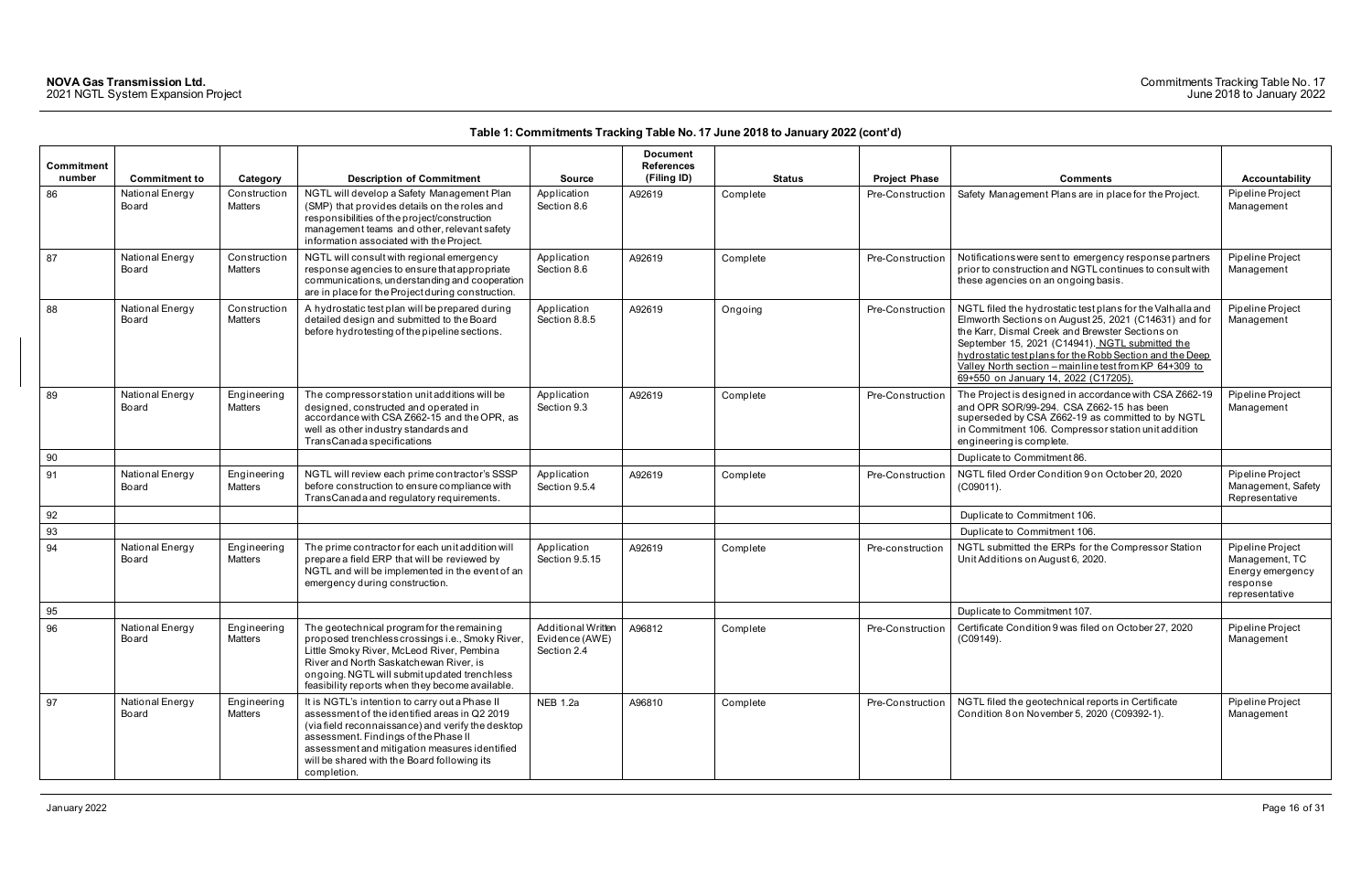|                   |                          |                               |                                                                                                                                                                                                                                                                                                                                                                                                                  |                           | Document          |               |                                    |                                                                                                                                                                                                                                           |                                |
|-------------------|--------------------------|-------------------------------|------------------------------------------------------------------------------------------------------------------------------------------------------------------------------------------------------------------------------------------------------------------------------------------------------------------------------------------------------------------------------------------------------------------|---------------------------|-------------------|---------------|------------------------------------|-------------------------------------------------------------------------------------------------------------------------------------------------------------------------------------------------------------------------------------------|--------------------------------|
| <b>Commitment</b> |                          |                               |                                                                                                                                                                                                                                                                                                                                                                                                                  |                           | <b>References</b> |               |                                    |                                                                                                                                                                                                                                           |                                |
| number            | <b>Commitment to</b>     | Category                      | <b>Description of Commitment</b>                                                                                                                                                                                                                                                                                                                                                                                 | <b>Source</b>             | (Filing ID)       | <b>Status</b> | <b>Project Phase</b>               | <b>Comments</b>                                                                                                                                                                                                                           | <b>Accountability</b>          |
| 98                | National Energy<br>Board | Engineering<br>Matters        | Preliminary work has been undertaken to<br>determine the potential for scour of watercourses<br>along all the Project's pipeline routes. A<br>complete scour report is anticipated to be<br>provided to the Board in Q2 2019.                                                                                                                                                                                    | <b>NEB 1.2c</b>           | A96810            | Complete      | Pre-Construction                   | NGTL provided the scour reports in its Project Update<br>$(C00044)$ .                                                                                                                                                                     | Pipeline Project<br>Management |
| 99                |                          |                               |                                                                                                                                                                                                                                                                                                                                                                                                                  |                           |                   |               |                                    | Duplicate to Commitment 106.                                                                                                                                                                                                              |                                |
| 100               | National Energy<br>Board | Engineering<br>Matters        | Upon completion of the geotechnical fieldwork<br>portion in Q2 2019, geotechnical reports for the<br>remaining trenchless crossings and further, final<br>feasibility studies for the proposed HDD<br>crossings will be completed by Q3 2019.                                                                                                                                                                    | <b>NEB 2.1</b>            | A98232            | Complete      | Pre-Construction                   | NGTL updated this commitment in its Project Update<br>(NEB Filing ID: C00044), to provide the final feasibility<br>studies to the Board by Q3 2019.<br>Certificate Condition 9 was filed on October 27, 2020<br>$(C09149)$ .              | Pipeline Project<br>Management |
| 101               | National Energy<br>Board | Engineering<br>Matters        | Upon determination of a feasible contingency<br>method and corresponding crossing alignment,<br>NGTL will conduct a geohazard and risk<br>assessment to identify hazards and risks specific<br>to the alignment and contingency crossing<br>method chosen. NGTL plans to finalize this<br>analysis in Q3 2019 upon completion of                                                                                 | NEB 2.3c and d            | A98232            | Complete      | Pre-Construction                   | NGTL updated this commitment in its Project Update<br>(C00044), to provide the final feasibility studies to the<br>Board by Q3 2019.<br>NGTL filed the geotechnical reports in Certificate<br>Condition 8 on November 5, 2020 (C09392-1). | Pipeline Project<br>Management |
|                   |                          |                               | geotechnical analyses.                                                                                                                                                                                                                                                                                                                                                                                           |                           |                   |               |                                    |                                                                                                                                                                                                                                           |                                |
| 102               | National Energy<br>Board | Engineering<br>Matters        | NGTL will work with Project contractors to<br>determine, where practical, emission mitigation<br>measures that can be implemented on older<br>specialized equipment.                                                                                                                                                                                                                                             | Reply Evidence            | C00043-1          | Complete      | Pre-Construction                   |                                                                                                                                                                                                                                           | Pipeline Project<br>Management |
| 103               | National Energy<br>Board | Engineering<br>Matters        | NGTL will work with each contractor to ensure<br>vehicle and equipment maintenance programs<br>are in place and adhere to programs that include<br>routine manufacturer recommended<br>maintenance and repairs to parts such as spark<br>plugs and air filters that influence air emissions<br>and are implemented per the OEM (Original<br>Equipment Manufacturer), operator manuals and<br>quidance documents. | Reply Evidence            | C00043-1          | Complete      | Pre-Construction                   | NGTL's Prime Contractor's have vehicle and equipment<br>maintenance programs in place.                                                                                                                                                    | Pipeline Project<br>Management |
| 104               | National Energy<br>Board | Engineering<br><b>Matters</b> | NGTL will minimize the construction footprint to<br>the extent possible and will, limit construction<br>activities on the slopes to what is necessary to<br>install the pipeline.                                                                                                                                                                                                                                | NEB 3.1c.1<br>through c.4 | A99941-1          | Complete      | Construction                       | The Elmworth Section was placed in-service on<br>November 10, 2021.                                                                                                                                                                       | Pipeline Project<br>Management |
| 105               | National Energy<br>Board | Engineering<br>Matters        | NGTL will work with construction contractors and<br>is prepared to ask in the request for proposal<br>(RFP), during the bid process, to identify and<br>propose methods and technology to reduce or<br>minimize construction related noise without<br>compromising safety.                                                                                                                                       | <b>NEB 3.14</b>           | A99941-1          | Complete      | Pre-Construction                   |                                                                                                                                                                                                                                           | Pipeline Project<br>Management |
| 106               | National Energy<br>Board | Engineering<br>Matters        | NGTL confirms that the Project design and<br>construction phases will comply with CSAZ662-<br>19.                                                                                                                                                                                                                                                                                                                | <b>NEB 4.4</b>            | C00542-1          | Ongoing       | Pre-Construction<br>/ Construction |                                                                                                                                                                                                                                           | Pipeline Project<br>Management |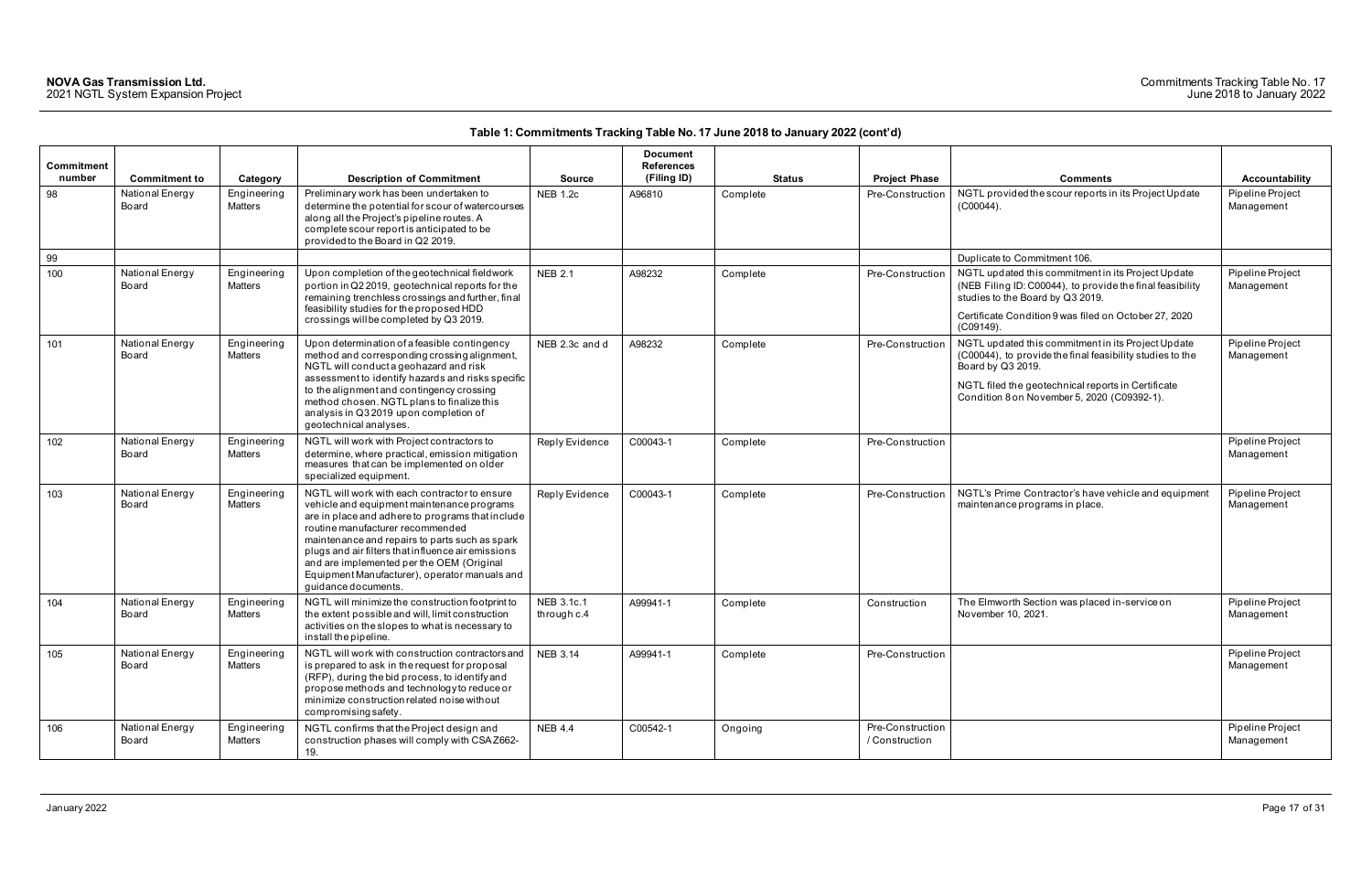| Commitment<br>number | <b>Commitment to</b>     | Category                        | <b>Description of Commitment</b>                                                                                                                                                                                                                                                                                                                    | <b>Source</b>                                                   | <b>Document</b><br><b>References</b><br>(Filing ID) | <b>Status</b> | <b>Project Phase</b>                              | <b>Comments</b>                                                                                                                                                                                                                                                            | <b>Accountability</b> |
|----------------------|--------------------------|---------------------------------|-----------------------------------------------------------------------------------------------------------------------------------------------------------------------------------------------------------------------------------------------------------------------------------------------------------------------------------------------------|-----------------------------------------------------------------|-----------------------------------------------------|---------------|---------------------------------------------------|----------------------------------------------------------------------------------------------------------------------------------------------------------------------------------------------------------------------------------------------------------------------------|-----------------------|
| 107                  | <b>Blood Tribe</b>       | Engineering<br><b>Matters</b>   | NGTL will implement TransCanada's<br>comprehensive Integrity Management Program<br>(IMP) to monitor and ensure the integrity of the<br>Project.                                                                                                                                                                                                     | BT 1.36                                                         | A98233-3                                            | Planned       | Post-<br>Construction                             |                                                                                                                                                                                                                                                                            | Pipeline Integrity    |
| 108                  | National Energy<br>Board | Environmental<br>Matters        | NGTL accepts the findings of the ESA and will<br>adhere to the recommendations and mitigation<br>measures identified in the ESA and the EPPs.                                                                                                                                                                                                       | Application<br>Section 14.10                                    | A92619                                              | Complete      | Pre-Construction<br>through Post-<br>Construction |                                                                                                                                                                                                                                                                            | Environment           |
| 109                  | National Energy<br>Board | Environmental<br>Matters        | However, if temporary construction camps for<br>pipeline construction activities are determined to<br>be required, NGTL will undertake the necessary<br>desktop studies, as well as any necessary field<br>studies, to confirm the conclusions of the ESA.                                                                                          | <b>NEB 1.7c</b>                                                 | A96810                                              | Complete      | Pre-Construction                                  | Order Conditions 7 (C08400) and 8 (C08407) were filed<br>with the CER on September 17, 2020.                                                                                                                                                                               | Environment           |
| 110                  | National Energy<br>Board | Environmental<br><b>Matters</b> | NGTL confirms that the stand-alone EPP for<br>Section 58 activities will be submitted to the<br>Board                                                                                                                                                                                                                                               | <b>NEB 1.8</b>                                                  | A96810                                              | Complete      | Pre-Construction                                  | NGTL submitted the Section 58 EPP on August 14, 2020<br>(C07842). NGTL submitted an update to the Section 58<br>EPP on February 1, 2020 (C11358).<br>Section 52 and 58 EPP Update July 13, 2021 (C14059)<br>Spawning Deterrent Plan August 23, 2021 (C14599)               | Environment           |
| 111                  | National Energy<br>Board | Environmental<br><b>Matters</b> | However, should further HRIA work or additional<br>mitigation be required, NGTL will follow guidance<br>from ACT regarding the completion of this work.<br>NGTL will determine interest and potential<br>opportunities for Aboriginal participation, if any,<br>following the receipt of decisions from ACT.                                        | <b>NEB 1.29</b>                                                 | A96810                                              | Ongoing       | Pre-<br>Construction,<br>Construction             | Note ACT (Alberta Culture and Tourism) is now ACMSW<br>(Alberta Culture, Multiculturalism and Status of Women).<br>Condition 15 was filed with the CER on December 17,<br>2020 (C10487). HRA approval for TWS for access and<br>additional construction workspace ongoing. | Environment           |
| 112                  | National Energy<br>Board | Environmental<br>Matters        | Historical Resources Impact Assessment (HRIA)<br>reports from Stantec Consulting Ltd. and Wood<br>Environment and Infrastructure Solutions are<br>currently being prepared and will be submitted to<br>Alberta Culture and Tourism (ACT) by April of<br>this year. Responses from ACT to those reports<br>are anticipated in May 2019.              | <b>NEB 2.5</b>                                                  | A98232                                              | Complete      | Pre-Construction                                  | ACT (now ACMSW) confirmed mitigation requirements<br>and additional HRIA components which were<br>implemented in 2019 and 2020 as well as 2021. Order<br>Condition 13 was filed on October 7, 2020 (C08789) and<br>Condition 15 on December 17, 2020 (C10487).             | Environment           |
| 113                  | <b>Blood Tribe</b>       | Environmental<br>Matters        | In addition to following the COP for its<br>requirements regarding water sources, NGTL will<br>apply for Temporary Diversion Licenses for<br>water use, where required.                                                                                                                                                                             | BT 1.9                                                          | A98223-3                                            | Ongoing       | Construction                                      | Anticipated for mainline construction and hydrostatic<br>testing starting in Q3, 2021 and continuing through to end<br>of Q1 2022.                                                                                                                                         | Environment           |
| 114                  | <b>Blood Tribe</b>       | Environmental<br>Matters        | If shallow groundwater is encountered during<br>trenching activities, mitigation will be<br>implemented to ensure subsurface ground water<br>flow is maintained across the trench through the<br>use of ditch plugs, sub-drains or other<br>impermeable barriers to prevent the pipeline<br>trench from becoming a conduit for groundwater<br>flow. | BT 1.13<br><b>DCN 50</b><br><b>MNA R3 13</b><br><b>PKN 1.13</b> | A98233-3<br>A98233-5<br>A98233-10<br>A98233-12      | Ongoing       | Construction                                      |                                                                                                                                                                                                                                                                            | Environment           |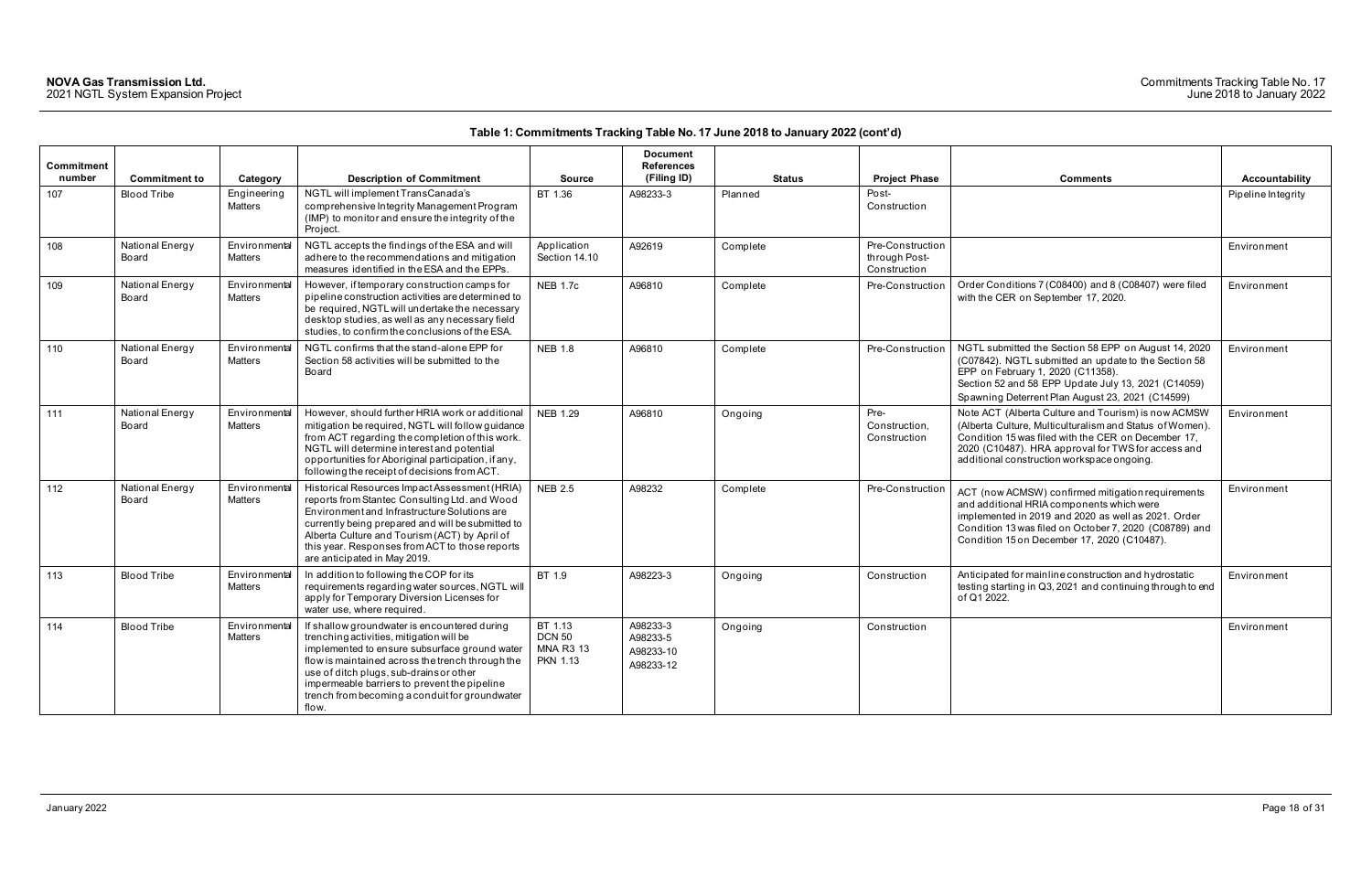| Commitment |                          |                                 |                                                                                                                                                                                                                                                                                                                                                                                                                                           |                           | <b>Document</b><br><b>References</b> |               |                                         |                                                                                                                                                                                                                                                                                                                                                                                                                                                                                                                               |                      |
|------------|--------------------------|---------------------------------|-------------------------------------------------------------------------------------------------------------------------------------------------------------------------------------------------------------------------------------------------------------------------------------------------------------------------------------------------------------------------------------------------------------------------------------------|---------------------------|--------------------------------------|---------------|-----------------------------------------|-------------------------------------------------------------------------------------------------------------------------------------------------------------------------------------------------------------------------------------------------------------------------------------------------------------------------------------------------------------------------------------------------------------------------------------------------------------------------------------------------------------------------------|----------------------|
| number     | <b>Commitment to</b>     | Category                        | <b>Description of Commitment</b>                                                                                                                                                                                                                                                                                                                                                                                                          | <b>Source</b>             | (Filing ID)                          | <b>Status</b> | <b>Project Phase</b>                    | <b>Comments</b>                                                                                                                                                                                                                                                                                                                                                                                                                                                                                                               | Accountability       |
| 115        | HLFN / SNN               | Environmental<br>Matters        | NGTL will also seek the input of a Qualified<br>Aquatic Environmental Specialist (QAES) if a<br>Fisheries Act Authorization is required for the<br>contingency method.                                                                                                                                                                                                                                                                    | HLFN 2.2 d)<br>SNN 2.6 c) | A98655-4<br>A98655-6                 | Ongoing       | Construction                            | NGTL continues to use QAES's for input to construction<br>planning. They are participating and providing input on an<br>ongoing basis throughout the construction phases as well<br>as the current DFO Fisheries Act Authorization (FAA)<br>review process of selected crossings identified requested<br>by the CER in the letter of February 18, 2020.                                                                                                                                                                       | Environment          |
| 116        | Samson Cree<br>Nation    | Environmental<br>Matters        | The final CHROMP will include a detailed offset<br>plan, including the final plan for the GPML offset<br>measures, and will be implemented once the<br>plan has been finalized through ongoing<br>engagement with regulators and stakeholders.                                                                                                                                                                                            | <b>SCN 3.2d</b>           | A98223-13                            | Complete      | Pre-Construction                        | Amendments to Certificate Condition 6 recommended by<br>the Government of Canada negates the requirement for a<br>detailed offset plan and has been replaced with a<br>mandated threshold. The Revised CHROMP was filed on<br>November 12, 2020 (C09519-1) as the final CHROMP.                                                                                                                                                                                                                                               | Environment          |
| 117        | Samson Cree<br>Nation    | Environmental<br><b>Matters</b> | The FOV will be provided in the Final CHROMP.                                                                                                                                                                                                                                                                                                                                                                                             | <b>SCN 3.5a</b>           | C00514-7                             | Complete      | Post-<br>Construction                   | Amendments to Certificate Condition 6 recommended by<br>the Government of Canada negates the need for an<br>NGTL FOV. The Revised CHROMP was filed on<br>November 12, 2020 (C09519-1).                                                                                                                                                                                                                                                                                                                                        | Indigenous Relations |
| 118        | Samson Cree<br>Nation    | Environmental<br><b>Matters</b> | Vegetation management will be implemented in<br>accordance with the TransCanada Integrated<br>Vegetation Management Program (TransCanada<br>2009) and TransCanada's Procedure for<br>Invasive Vegetation Weed Control Management<br>Canada (TransCanada 2013) during the<br>construction and operations of the Project.                                                                                                                   | <b>SCN 7.1d</b>           | A98223-13                            | Planned       | Post-<br>Construction and<br>Operations |                                                                                                                                                                                                                                                                                                                                                                                                                                                                                                                               | Environment          |
| 119        | <b>SNN</b>               | Environmental<br><b>Matters</b> | NGTL will consider information gathered during<br>ongoing engagement with SNN in Project<br>planning, including the EPP, which includes the<br>Bear Management Plan and Wildlife Species of<br>Concern Discovery Contingency Plan and<br>Environmental Alignment Sheets (EAS) filed<br>prior to construction, and will continue to address<br>questions and concerns from SNN through its<br>ongoing engagement efforts should any arise. | SNN 2.6 c)                | A98655-6                             | Ongoing       | Pre-Construction                        | NGTL reviewed the final reports and provided responses<br>to Stoney Nakoda Nations on April 9, 2019.                                                                                                                                                                                                                                                                                                                                                                                                                          | Environment          |
| 120        | National Energy<br>Board | Environmental<br>Matters        | NGTL will implement an early in/early out<br>approach to Project construction in Little Smoky<br>Caribou Range.                                                                                                                                                                                                                                                                                                                           | <b>NEB 3.4a</b>           | A99941-1                             | Ongoing       | Construction                            | NGTL stopped work within the Little Smoky Caribou<br>Range on February 14, 2021. Clearing activities within<br>the Little Smoky Caribou Range resumed<br>September 13, 2021. NGTL confirmed that work in the<br>Little Smoky Caribou Range cannot be completed prior to<br>the RAP and submitted the balance of information in<br>support of Condition 23 approval on January 13, 2022<br>(C17194) committed to providing outstanding information<br>required for Condition 23 approval by January 14, 2022<br>$($ G16840-1). | Environment          |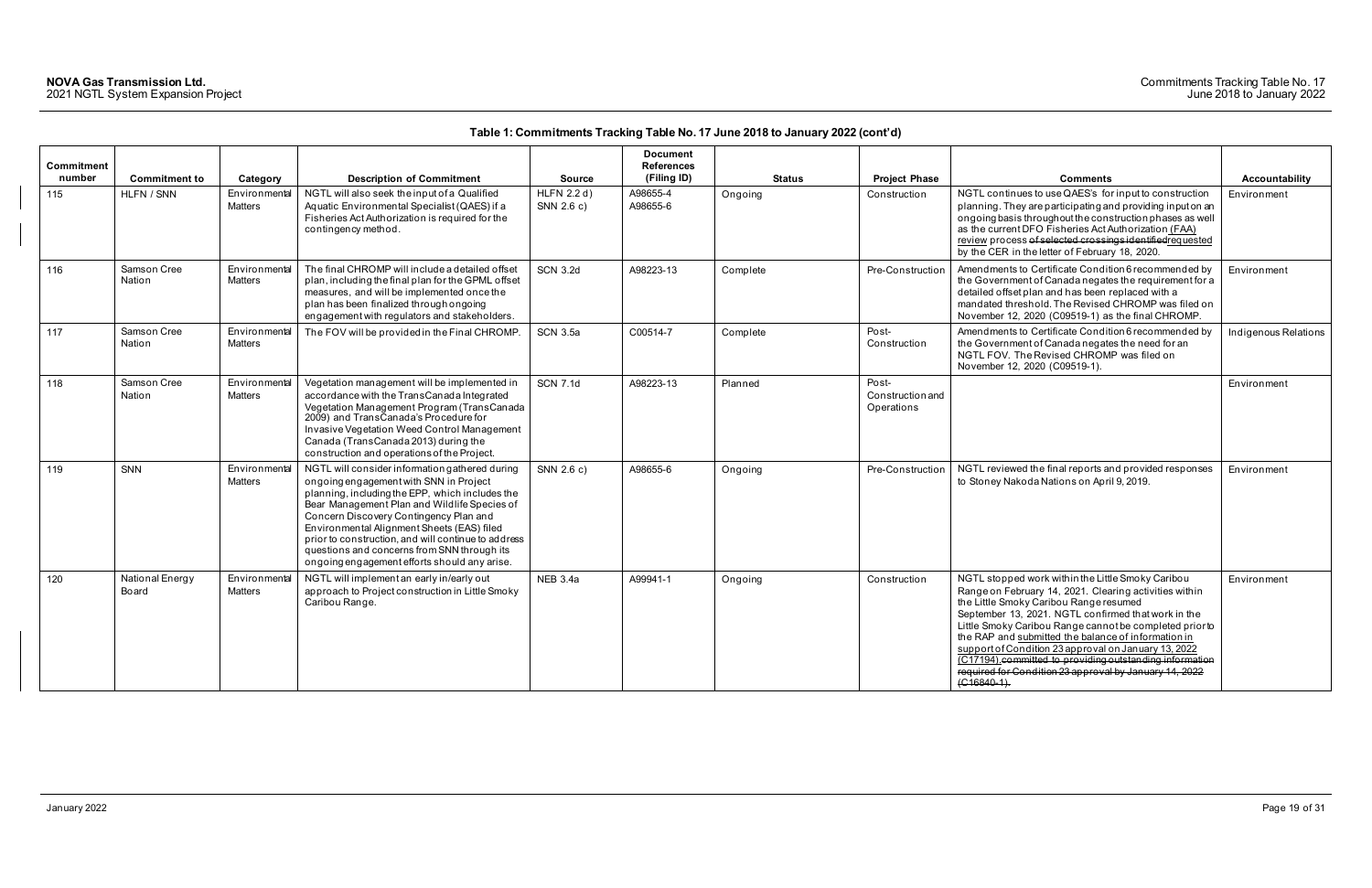| <b>Commitment</b><br>number | <b>Commitment to</b>     | Category                 | <b>Description of Commitment</b>                                                                                                                                                                                                               | <b>Source</b>   | <b>Document</b><br><b>References</b><br>(Filing ID) | <b>Status</b> | <b>Project Phase</b>                         | <b>Comments</b>                                                                                                                                                                                                                                                                                                                                                                                                                                                                                       | Accountability |
|-----------------------------|--------------------------|--------------------------|------------------------------------------------------------------------------------------------------------------------------------------------------------------------------------------------------------------------------------------------|-----------------|-----------------------------------------------------|---------------|----------------------------------------------|-------------------------------------------------------------------------------------------------------------------------------------------------------------------------------------------------------------------------------------------------------------------------------------------------------------------------------------------------------------------------------------------------------------------------------------------------------------------------------------------------------|----------------|
| 121                         | National Energy<br>Board | Environmental<br>Matters | Should any activities be required in the Range<br>during the RAP, NGTL will consult with AEP to<br>determine the appropriate course of action and<br>mitigation.                                                                               | <b>NEB 3.4a</b> | A99941-1                                            | Ongoing       | Construction                                 | NGTL confirmed that work in the Little Smoky Caribou<br>Range cannot be completed prior to the RAP (C16840-1).<br>As part of its contingency planning, NGTL engaged with<br>AEP on October 26, 2021, and November 17, 2021 and<br>January 7, 2022. See summary of engagement with AEP,<br>filed on December 7, 2021 (C16607). Additional<br>information on continued AEP engagement in support of<br>required authorization and Condition 23 approval to be<br>filed onby January 134, 2022 (C17194). | Environment    |
| 122                         | National Energy<br>Board | Environmental<br>Matters | NGTL will comply with any requirements issued<br>under the Historical Resources Act (HRA) for<br>future ground disturbance activities (e.g.,<br>integrity digs).                                                                               | <b>NEB 3.14</b> | A99941-1                                            | Planned       | Post-<br>Construction                        |                                                                                                                                                                                                                                                                                                                                                                                                                                                                                                       | Environment    |
| 123                         | National Energy<br>Board | Environmental<br>Matters | During operation, NGTL has committed to<br>comply with the AER Directive 038 noise<br>guidance and, therefore, predicted residual<br>effects of the Project on the acoustic<br>environment are not significant.                                | <b>NEB 3.14</b> | A99941-1                                            | Planned       | Operations                                   |                                                                                                                                                                                                                                                                                                                                                                                                                                                                                                       | Environment    |
| 124                         | National Energy<br>Board | Environmental<br>Matters | NGTL will also adhere to the Alberta Wildlife Act.                                                                                                                                                                                             | <b>NEB 3.14</b> | A99941-1                                            | Ongoing       | Construction/<br>Operations                  |                                                                                                                                                                                                                                                                                                                                                                                                                                                                                                       | Environment    |
| 125                         | National Energy<br>Board | Environmental<br>Matters | Further, NGTL will not be making withdrawals<br>from groundwater sources for use in construction<br>of the Project.                                                                                                                            | <b>NEB 3.14</b> | A99941-1                                            | Planned       | Construction                                 |                                                                                                                                                                                                                                                                                                                                                                                                                                                                                                       | Environment    |
| 126                         | National Energy<br>Board | Environmental<br>Matters | NGTL does not agree with the recommendation<br>that upstream GHG emissions are a best<br>practice nor should they be included as part of<br>the NEB process, however, NGTL will comply<br>with federal agency direction for GHG<br>assessment. | <b>NEB 3.14</b> | A99941-1                                            | Complete      | Pre-Construction                             | NGTL submitted an upstream GHG assessment to ECCC<br>on November 1, 2019 and revised it for submission<br>March 19, 2020 based on comments from ECCC.                                                                                                                                                                                                                                                                                                                                                 | Environment    |
| 127                         | National Energy<br>Board | Environmental<br>Matters | A camp management plan will be developed<br>closer to the start of construction.                                                                                                                                                               | <b>NEB 3.14</b> | A99941-1                                            | Complete      | Pre-Construction                             | Order Condition 7 was submitted on September 17, 2020<br>$(C08400)$ .                                                                                                                                                                                                                                                                                                                                                                                                                                 | Environment    |
| 128                         | National Energy<br>Board | Environmental<br>Matters | TC Energy is currently developing a Fugitive<br>Emission Management Plan for the Canadian<br>Gas Operations system and NGTL plans to<br>submit a synopsis of the plan relative to the<br>Project prior to the commencement of<br>operations.   | Reply Evidence  | C00043-1                                            | Planned       | Pre-construction<br>or before<br>operations. |                                                                                                                                                                                                                                                                                                                                                                                                                                                                                                       | Environment    |
| 129                         | National Energy<br>Board | Environmental<br>Matters | NGTL will continue to engage AEP and ECCC<br>on its planned offsets for the Project.                                                                                                                                                           | <b>NEB 4.12</b> | C00542-1                                            | Ongoing       | Post-construction                            | NGTL will continue to engage with AEP and ECCC on<br>the planned offsets for the Project for caribou. A Revised<br>Condition 6 has altered the requirements and is currently<br>under review by NGTL as to next steps with AEP and<br>ECCC as well as several Indigenous groups. The<br>Revised CHROMP was filed on November 12, 2020<br>(C09519-1).                                                                                                                                                  | Environment    |

| Comments                                                                                                                                                                                                                                                                                                                                                                                                                                                                                               | <b>Accountability</b> |
|--------------------------------------------------------------------------------------------------------------------------------------------------------------------------------------------------------------------------------------------------------------------------------------------------------------------------------------------------------------------------------------------------------------------------------------------------------------------------------------------------------|-----------------------|
| NGTL confirmed that work in the Little Smoky Caribou<br>Range cannot be completed prior to the RAP (C16840-1).<br>As part of its contingency planning, NGTL engaged with<br>AEP on October 26, 2021, and November 17, 2021 and<br>January 7, 2022. See summary of engagement with AEP,<br>filed on December 7, 2021 (C16607). Additional<br>information on continued AEP engagement in support of<br>required authorization and Condition 23 approval to be<br>filed on by January 134, 2022 (C17194). | Environment           |
|                                                                                                                                                                                                                                                                                                                                                                                                                                                                                                        | Environment           |
|                                                                                                                                                                                                                                                                                                                                                                                                                                                                                                        | Environment           |
|                                                                                                                                                                                                                                                                                                                                                                                                                                                                                                        | Environment           |
|                                                                                                                                                                                                                                                                                                                                                                                                                                                                                                        | Environment           |
| NGTL submitted an upstream GHG assessment to ECCC<br>on November 1, 2019 and revised it for submission<br>March 19, 2020 based on comments from ECCC.                                                                                                                                                                                                                                                                                                                                                  | Environment           |
| Order Condition 7 was submitted on September 17, 2020<br>$(C08400)$ .                                                                                                                                                                                                                                                                                                                                                                                                                                  | Environment           |
|                                                                                                                                                                                                                                                                                                                                                                                                                                                                                                        | Environment           |
| NGTL will continue to engage with AEP and ECCC on<br>the planned offsets for the Project for caribou. A Revised<br>Condition 6 has altered the requirements and is currently<br>under review by NGTL as to next steps with AEP and<br>ECCC as well as several Indigenous groups. The<br>Revised CHROMP was filed on November 12, 2020<br>$(C09519-1).$                                                                                                                                                 | Environment           |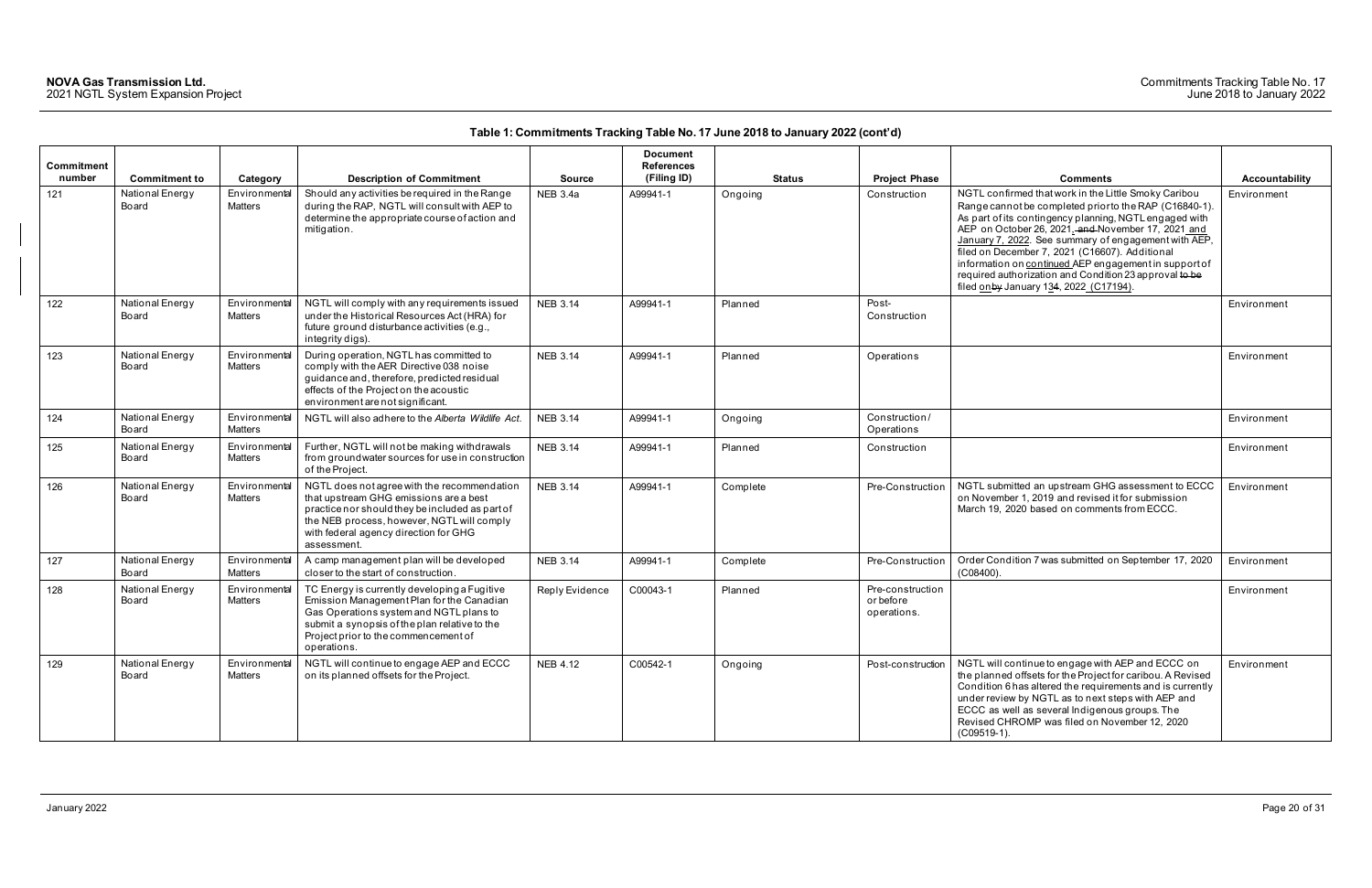| Commitment<br>number | <b>Commitment to</b>     | Category                        | <b>Description of Commitment</b>                                                                                                                                                                                                                                                                                                            | <b>Source</b>                                         | <b>Document</b><br><b>References</b><br>(Filing ID) | <b>Status</b> | <b>Project Phase</b>                        | <b>Comments</b>                                                                                                                                                                                                                                                                                   | <b>Accountability</b>                                         |
|----------------------|--------------------------|---------------------------------|---------------------------------------------------------------------------------------------------------------------------------------------------------------------------------------------------------------------------------------------------------------------------------------------------------------------------------------------|-------------------------------------------------------|-----------------------------------------------------|---------------|---------------------------------------------|---------------------------------------------------------------------------------------------------------------------------------------------------------------------------------------------------------------------------------------------------------------------------------------------------|---------------------------------------------------------------|
| 130                  | National Energy<br>Board | Environmental<br>Matters        | Any additional site-specific mitigation resulting<br>from these surveys will be included in the EPP<br>and Environmental Alignment Sheets as filed<br>prior to construction.                                                                                                                                                                | <b>NEB 4.7</b>                                        | C00542-1                                            | Complete      | Construction                                | The information from the surveys was incorporated as<br>appropriate into the EPP and Environmental Alignment<br>Sheets submitted pursuant to Condition 5 of the Order<br>(C07842) and EPP and Environmental Alignment Sheets<br>submitted pursuant to Condition 5 of the Certificate<br>(C09447). | Environment                                                   |
| 131                  | <b>Blood Tribe</b>       | Environmental<br>Matters        | The design and installation of vehicle crossings<br>by NGTL will meet the Province of Alberta's<br>Water Act Codes of Practice and notification<br>process.                                                                                                                                                                                 | BT 1.8                                                | A98233-3                                            | Ongoing       | Pre-Construction                            |                                                                                                                                                                                                                                                                                                   | Environment                                                   |
| 132                  |                          |                                 |                                                                                                                                                                                                                                                                                                                                             |                                                       |                                                     |               |                                             | Duplicate to Commitment 113.                                                                                                                                                                                                                                                                      |                                                               |
| 133                  | <b>Blood Tribe</b>       | Environmental<br>Matters        | If springs and/or excessive groundwater are<br>encountered within the Project construction<br>footprint, NGTL will review the area and<br>determine the appropriate mitigation.                                                                                                                                                             | BT 1.14e                                              | A98233-3                                            | Ongoing       | Construction                                |                                                                                                                                                                                                                                                                                                   | Environment                                                   |
| 134                  | All groups               | Environmental<br><b>Matters</b> | NGTL will further incorporate input or issues<br>identified during construction into the Post<br>Construction Monitoring (PCM) activities. For<br>example, sites or resources of concern will be<br>appropriately mitigated during construction,<br>clean up and reclamation, and success will be<br>measured in following growing seasons. | BT 1.39                                               | A98233-3                                            | Ongoing       | Pre-Construction<br>/ Post-<br>Construction |                                                                                                                                                                                                                                                                                                   | Environment                                                   |
| 135                  | <b>ECCC</b>              | Environmental<br>Matters        | NGTL is willing to work with ECCC outside the<br>NEB hearing process to assist ECCC in<br>estimating upstream GHG emissions, consistent<br>with ECCC's approach to past NEB-regulated<br>projects under the Interim Measures for Major<br>Project Reviews                                                                                   | ECCC 1                                                | C00514-3                                            | Complete      | Pre-construction                            | See Commitment 126.                                                                                                                                                                                                                                                                               | Environment                                                   |
| 136                  |                          |                                 |                                                                                                                                                                                                                                                                                                                                             |                                                       |                                                     |               |                                             | Duplicate to Commitment 128.                                                                                                                                                                                                                                                                      |                                                               |
| 137                  | National Energy<br>Board | Environmental<br>Matters        | NGTL commits to implementing zipper planting<br>pending the restoration measures implemented<br>on the footprint.                                                                                                                                                                                                                           | Hearing<br>Transcript<br>Volume 12,<br>Paragraph 5883 | C01035                                              | Planned       | Post-construction                           |                                                                                                                                                                                                                                                                                                   | Environment                                                   |
| 138                  | Landowners               | <b>Land Matters</b>             | Notices pursuant to section 87(1) of the NEB Act<br>will be served on owners of lands proposed to be<br>acquired for the Project, as defined in sections<br>75 and 85 of the NEB Act.                                                                                                                                                       | Application<br>Section 11.5                           | A92619                                              | Complete      | Pre-Construction                            |                                                                                                                                                                                                                                                                                                   | Land Department                                               |
| 139                  | Landowners               | <b>Land Matters</b>             | Prior to the start of construction, NGTL will have<br>site-specific traffic management plans in place to<br>minimize the effects of construction traffic.                                                                                                                                                                                   | Additional Written<br>Evidence Section<br>4.7         | A96812                                              | Complete      | Pre-Construction                            |                                                                                                                                                                                                                                                                                                   | Environment/Project<br>Management/<br>Construction<br>Manager |
| 140                  | Landowners               | <b>Land Matters</b>             | In areas where the presence of clubroot disease<br>has been identified during pre-project<br>consultation, NGTL will follow provincial and<br>industry management objectives with regards to<br>clubroot.                                                                                                                                   | Additional Written<br><b>Evidence Section</b><br>4.7  | A96812                                              | Complete      | Construction                                | Only the Valhalla and Elmworth Sections were identified<br>to have clubroot. Management plans were implemented<br>to prevent the spread of clubroot. Both sections have<br>been placed in-service.                                                                                                | Environment                                                   |

| <b>Comments</b>                                                                                                                                                                                                                                                                                   |                                                               |
|---------------------------------------------------------------------------------------------------------------------------------------------------------------------------------------------------------------------------------------------------------------------------------------------------|---------------------------------------------------------------|
| The information from the surveys was incorporated as<br>appropriate into the EPP and Environmental Alignment<br>Sheets submitted pursuant to Condition 5 of the Order<br>(C07842) and EPP and Environmental Alignment Sheets<br>submitted pursuant to Condition 5 of the Certificate<br>(C09447). | <b>Accountability</b><br>Environment                          |
|                                                                                                                                                                                                                                                                                                   | Environment                                                   |
| Duplicate to Commitment 113.                                                                                                                                                                                                                                                                      |                                                               |
|                                                                                                                                                                                                                                                                                                   | Environment                                                   |
|                                                                                                                                                                                                                                                                                                   | Environment                                                   |
| See Commitment 126.                                                                                                                                                                                                                                                                               | Environment                                                   |
| Duplicate to Commitment 128.                                                                                                                                                                                                                                                                      |                                                               |
|                                                                                                                                                                                                                                                                                                   | Environment                                                   |
|                                                                                                                                                                                                                                                                                                   | Land Department                                               |
|                                                                                                                                                                                                                                                                                                   | Environment/Project<br>Management/<br>Construction<br>Manager |
| Only the Valhalla and Elmworth Sections were identified<br>to have clubroot. Management plans were implemented<br>to prevent the spread of clubroot. Both sections have<br>been placed in-service.                                                                                                | Environment                                                   |
|                                                                                                                                                                                                                                                                                                   |                                                               |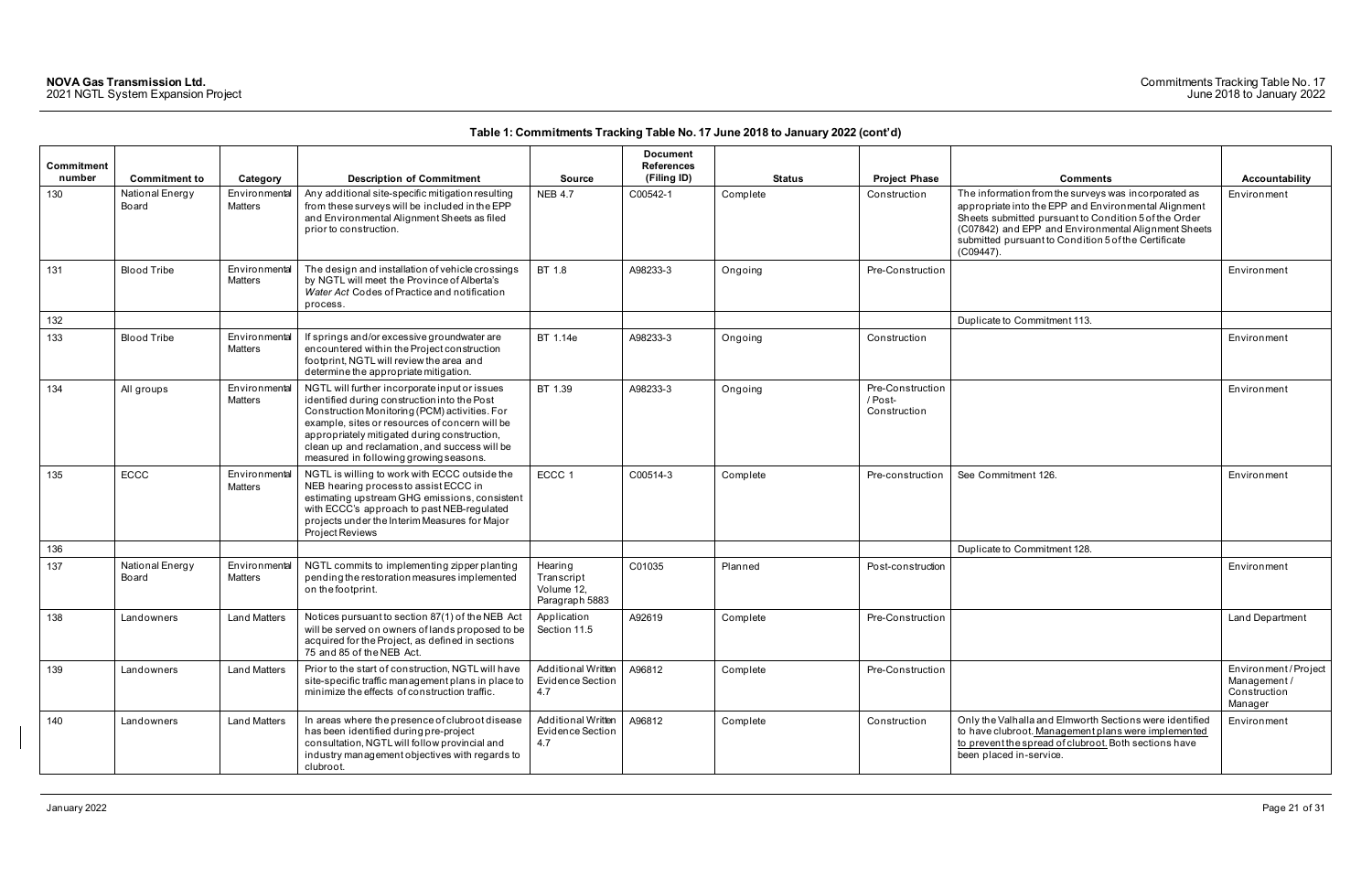| Commitment<br>number | <b>Commitment to</b>       | Category                 | <b>Description of Commitment</b>                                                                                                                                                                                                                                         | <b>Source</b>              | <b>Document</b><br><b>References</b><br>(Filing ID) | <b>Status</b> | <b>Project Phase</b>                              | <b>Comments</b>                                                                                                                                                                                                                                                                                                                                                                                                                                                                                                                           | Accountability                                |
|----------------------|----------------------------|--------------------------|--------------------------------------------------------------------------------------------------------------------------------------------------------------------------------------------------------------------------------------------------------------------------|----------------------------|-----------------------------------------------------|---------------|---------------------------------------------------|-------------------------------------------------------------------------------------------------------------------------------------------------------------------------------------------------------------------------------------------------------------------------------------------------------------------------------------------------------------------------------------------------------------------------------------------------------------------------------------------------------------------------------------------|-----------------------------------------------|
| 141                  | National Energy<br>Board   | Commercial               | TransCanada will have the financial resources to<br>ensure that it can financially sustain<br>management of all potential risks including those<br>liabilities that may arise from an accident or<br>malfunction during the construction or operation<br>of the Project. | Application<br>Section 6.6 | A92619                                              | Ongoing       | Pre-Construction<br>through Post-<br>Construction |                                                                                                                                                                                                                                                                                                                                                                                                                                                                                                                                           | Commercial                                    |
| 142                  | Canada Energy<br>Regulator | Regulatory<br>Conditions | Certificate Condition 1: Condition Compliance                                                                                                                                                                                                                            | Certificate<br>GC-129      | C09098                                              | In Progress   | Pre-Construction<br>through Post-<br>Construction |                                                                                                                                                                                                                                                                                                                                                                                                                                                                                                                                           | Project Manager                               |
| 143                  | Canada Energy<br>Regulator | Regulatory<br>Conditions | Certificate Condition 2: Section 52 Pipeline and<br>Related Facilities Design, Location, Construction<br>and Operation                                                                                                                                                   | Certificate<br>GC-129      | C09098                                              | Planned       | Pre-Construction<br>through Post-<br>Construction |                                                                                                                                                                                                                                                                                                                                                                                                                                                                                                                                           | Project Manager /<br>Construction<br>Manager  |
| 144                  | Canada Energy<br>Regulator | Regulatory<br>Conditions | Certificate Condition 3: Environmental Protection                                                                                                                                                                                                                        | Certificate<br>GC-129      | C09098                                              | Planned       | Pre-Construction<br>through Post-<br>Construction |                                                                                                                                                                                                                                                                                                                                                                                                                                                                                                                                           | Environment                                   |
| 145                  | Canada Energy<br>Regulator | Regulatory<br>Conditions | Certificate Condition 4: Construction Emergency<br>Management Preparedness and Response<br>Planning                                                                                                                                                                      | Certificate<br>GC-129      | C09098                                              | Complete      | Construction                                      | In CER IR No. 7 (C10848) NGTL confirmed that all ERPs<br>for section 52 and section 58 activities have been<br>submitted to the CER with the exception of the Dismal<br>Creek section. On January 20, 2021 NGTL submitted the<br>ERP for the HDD casing installation on the Dismal Creek<br>section. NGTL filed confirmation of notice to Indigenous<br>groups on January 20, 2021 pursuant to Condition 4(b)<br>$(C11048)$ .<br>May 7, 2021 Condition 4 for the mainline component of<br>the Dismal Creek section (Filed via Email only) | Project Manager /<br>Safety<br>Representative |
| 146                  | Canada Energy<br>Regulator | Regulatory<br>Conditions | Certificate Condition 5: Updated Environmental<br>Protection Plan for Section 52 Pipeline and<br><b>Related Facilities</b>                                                                                                                                               | Certificate<br>GC-129      | C09098                                              | Complete      | Construction<br>through Post-<br>Construction     | Certificate Condition 5 was filed on November 9, 2020<br>$(C09447)$ .<br>July 13, 2021 Updated EPP (C14059)<br>August 23, 2021 (C14599)                                                                                                                                                                                                                                                                                                                                                                                                   | Environment                                   |
| 147                  | Canada Energy<br>Regulator | Regulatory<br>Conditions | Certificate Condition 6: Revised Caribou Habitat<br>Restoration and Offset Measures Plan<br>(CHR&OMP)                                                                                                                                                                    | Certificate<br>GC-129      | C09098                                              | Complete      | Construction<br>through Post-<br>Construction     | Certificate Condition 6 was filed on November 12, 2020<br>(C09519).                                                                                                                                                                                                                                                                                                                                                                                                                                                                       | Environment                                   |
| 148                  | Canada Energy<br>Regulator | Regulatory<br>Conditions | Certificate Condition 7: Wildlife and Rare Plant<br>Surveys                                                                                                                                                                                                              | Certificate<br>GC-129      | C09098                                              | Complete      | Pre-Construction                                  | Certificate Condition 7 was filed on September 15, 2020<br>$(C08314)$ .                                                                                                                                                                                                                                                                                                                                                                                                                                                                   | Environment                                   |
| 149                  | Canada Energy<br>Regulator | Regulatory<br>Conditions | Certificate Condition 8: Geological hazards                                                                                                                                                                                                                              | Certificate<br>GC-129      | C09098                                              | Complete      | Pre-Construction                                  | Certificate Condition 8 was filed on November 5, 2020<br>$(C09392)$ .                                                                                                                                                                                                                                                                                                                                                                                                                                                                     | Project Manager                               |
| 150                  | Canada Energy<br>Regulator | Regulatory<br>Conditions | Certificate Condition 9: Trenchless Crossing<br>Reports                                                                                                                                                                                                                  | Certificate<br>GC-129      | C09098                                              | Complete      | Pre-Construction                                  | Certificate Condition 9 was filed on October 27, 2020<br>(C09149).                                                                                                                                                                                                                                                                                                                                                                                                                                                                        | Project Manager                               |
| 151                  | Canada Energy<br>Regulator | Regulatory<br>Conditions | Certificate Condition 10: Outstanding Traditiona<br>Land and Resource Use Investigations                                                                                                                                                                                 | Certificate<br>GC-129      | C09098                                              | Complete      | Pre-Construction                                  | Certificate Condition 10 was filed on August 19, 2020<br>$(C07968)$ .                                                                                                                                                                                                                                                                                                                                                                                                                                                                     | Indigenous Relatio                            |

| <b>Comments</b>                                                                                                                                                                                                                                                                                                                                                                                                                                                                                                                        | <b>Accountability</b>                         |
|----------------------------------------------------------------------------------------------------------------------------------------------------------------------------------------------------------------------------------------------------------------------------------------------------------------------------------------------------------------------------------------------------------------------------------------------------------------------------------------------------------------------------------------|-----------------------------------------------|
|                                                                                                                                                                                                                                                                                                                                                                                                                                                                                                                                        | Commercial                                    |
|                                                                                                                                                                                                                                                                                                                                                                                                                                                                                                                                        | Project Manager                               |
|                                                                                                                                                                                                                                                                                                                                                                                                                                                                                                                                        | Project Manager /<br>Construction<br>Manager  |
|                                                                                                                                                                                                                                                                                                                                                                                                                                                                                                                                        | Environment                                   |
| In CER IR No. 7 (C10848) NGTL confirmed that all ERPs<br>for section 52 and section 58 activities have been<br>submitted to the CER with the exception of the Dismal<br>Creek section. On January 20, 2021 NGTL submitted the<br>ERP for the HDD casing installation on the Dismal Creek<br>section. NGTL filed confirmation of notice to Indigenous<br>groups on January 20, 2021 pursuant to Condition 4(b)<br>(C11048).<br>May 7, 2021 Condition 4 for the mainline component of<br>the Dismal Creek section (Filed via Email only) | Project Manager /<br>Safety<br>Representative |
| Certificate Condition 5 was filed on November 9, 2020<br>(C09447).<br>July 13, 2021 Updated EPP (C14059)<br>August 23, 2021 (C14599)                                                                                                                                                                                                                                                                                                                                                                                                   | Environment                                   |
| Certificate Condition 6 was filed on November 12, 2020<br>(C09519).                                                                                                                                                                                                                                                                                                                                                                                                                                                                    | Environment                                   |
| Certificate Condition 7 was filed on September 15, 2020<br>(C08314).                                                                                                                                                                                                                                                                                                                                                                                                                                                                   | Environment                                   |
| Certificate Condition 8 was filed on November 5, 2020<br>(C09392).                                                                                                                                                                                                                                                                                                                                                                                                                                                                     | Project Manager                               |
| Certificate Condition 9 was filed on October 27, 2020<br>(C09149).                                                                                                                                                                                                                                                                                                                                                                                                                                                                     | Project Manager                               |
| Certificate Condition 10 was filed on August 19, 2020<br>(C07968).                                                                                                                                                                                                                                                                                                                                                                                                                                                                     | Indigenous Relations                          |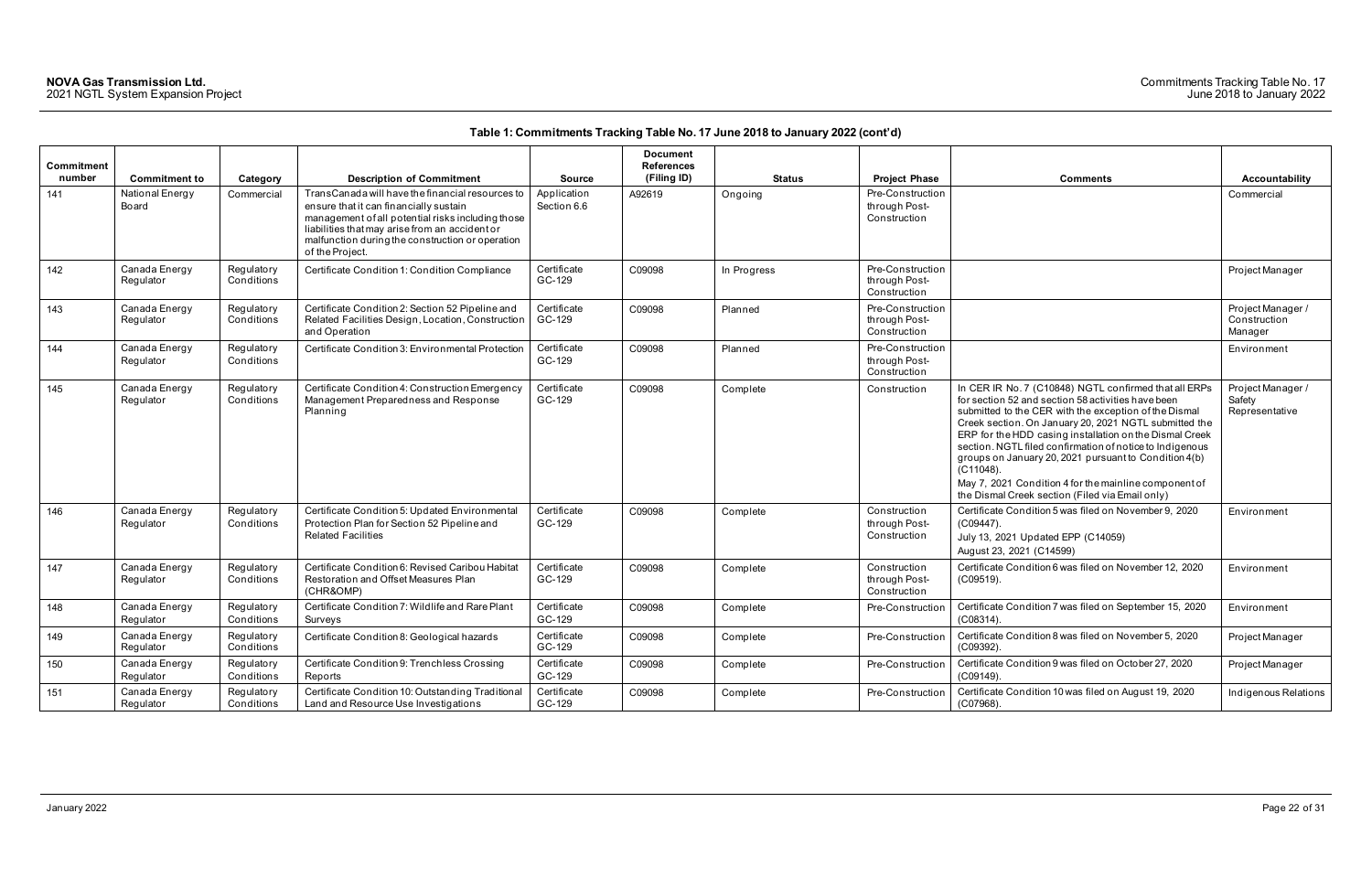|                      |                            |                          |                                                                                   |                       | <b>Document</b>                  |               |                      |                                                                                                                                                                                                                                                                                                                                                                                                                                                                                                                                                           |                                                       |
|----------------------|----------------------------|--------------------------|-----------------------------------------------------------------------------------|-----------------------|----------------------------------|---------------|----------------------|-----------------------------------------------------------------------------------------------------------------------------------------------------------------------------------------------------------------------------------------------------------------------------------------------------------------------------------------------------------------------------------------------------------------------------------------------------------------------------------------------------------------------------------------------------------|-------------------------------------------------------|
| Commitment<br>number | <b>Commitment to</b>       | Category                 | <b>Description of Commitment</b>                                                  | <b>Source</b>         | <b>References</b><br>(Filing ID) | <b>Status</b> | <b>Project Phase</b> | <b>Comments</b>                                                                                                                                                                                                                                                                                                                                                                                                                                                                                                                                           | <b>Accountability</b>                                 |
| 152                  | Canada Energy<br>Regulator | Regulatory<br>Conditions | Certificate Condition 11: Programs and Manuals<br>- Safety                        | Certificate<br>GC-129 | C09098                           | Complete      | Pre-Construction     | Certificate Condition 11 was filed on December 18, 2020<br>(C10510)<br>February 1, 2021 Construction Safety Manual - Dismal<br>Creek (C11383)<br>Condition 11 was filed May 7, 2021 for the mainline<br>component of the Dismal Creek section (C12990).                                                                                                                                                                                                                                                                                                   | Project Manager /<br>Safety<br>Representative         |
| 153                  | Canada Energy<br>Regulator | Regulatory<br>Conditions | Certificate Condition 12: Construction Monitoring<br>Plan for Indigenous Peoples  | Certificate<br>GC-129 | C09098                           | Complete      | Pre-Construction     | Certificate Condition 12 was filed on November 20, 2020<br>(C09777)                                                                                                                                                                                                                                                                                                                                                                                                                                                                                       | Indigenous Relations                                  |
| 154                  | Canada Energy<br>Regulator | Regulatory<br>Conditions | Certificate Condition 13: Employment,<br>Contracting, and Procurement Plan Update | Certificate<br>GC-129 | C09098                           | Complete      | Pre-Construction     | Certificate Condition 13 was filed on September 23, 2020<br>$(C08480)$ .<br>March 2, 2021 Response to ANSN Letter (C11778)<br>May 3, 2021 Ruling No. 1 Response (C12816)<br>August 19, 2021 Ruling No. 2 Response (C14550)<br>September 24, 2022 Updated Prime Contractor's<br>Aboriginal Participation Plans (C15091)                                                                                                                                                                                                                                    | Indigenous Relations<br><b>Business</b><br>Engagement |
| 155                  | Canada Energy<br>Regulator | Regulatory<br>Conditions | Certificate Condition 14: Report on Engagement<br>with Indigenous Peoples         | Certificate<br>GC-129 | C09098                           | Complete      | Pre-Construction     | Certificate Condition 14 was filed on November 20, 2020<br>$(C09777)$ .<br>Certificate Condition 14 Update was filed on May 6, 2021<br>(C12977).<br>Certificate Condition 11 Update was filed on November 5,<br>2021 (C15989).                                                                                                                                                                                                                                                                                                                            | Indigenous Relations                                  |
| 156                  | Canada Energy<br>Regulator | Regulatory<br>Conditions | Certificate Condition 15: Heritage Resource<br>Clearances                         | Certificate<br>GC-129 | C09098                           | Complete      | Pre-Construction     | Certificate Condition 15 was filed on December 17, 2020<br>$(C10487)$ .<br>May 7, 2021, Condition 15 HRA Update (C13001)<br>May 14, 2021, Condition 15 Timing Relief Request<br>(C13105)<br>June 1, 2021 Condition 15 Timing Relief Request<br>(C13347)<br>June 4, 2021 Condition 15 and 13 Response to<br>Compliance Letter No. 11 C13415.<br>June 16, 2021 Bi-monthly Report No. 1 (C13581)<br>August 9, 2021 Bi-monthly Report No. 2 (C14382)<br>October 7, 2021 Bi-monthly Report No. 3 (C15307).<br>December 8, 2021 Bi-monthly Report No.4 (C16616) | Environment                                           |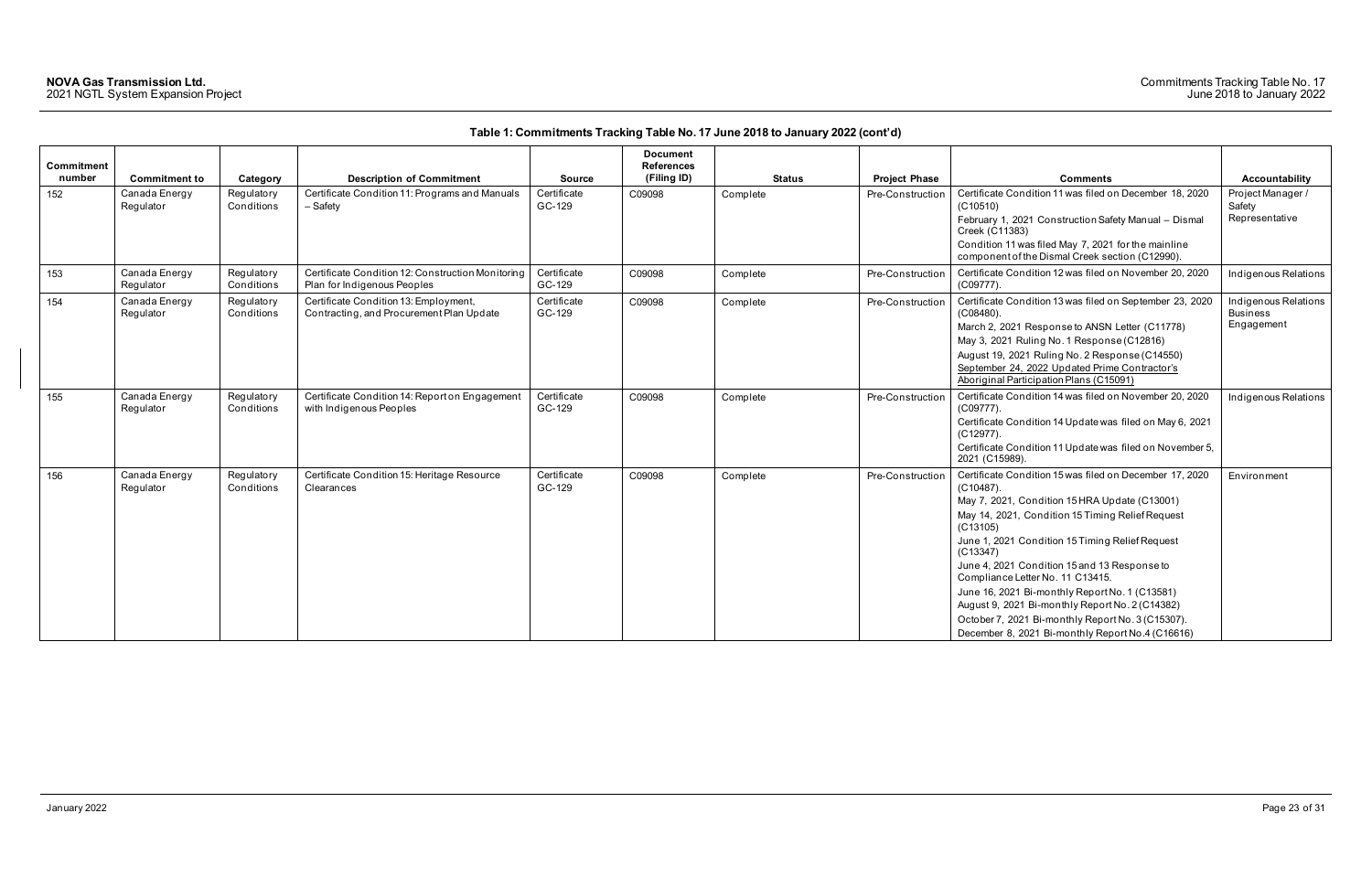| <b>Commitment</b> |                            |                          |                                                                                |                       | <b>Document</b><br><b>References</b> |               |                      |                                                                                                                                                                                                                                                                                                                                                                                                                                                                                                                                                                             |                                             |
|-------------------|----------------------------|--------------------------|--------------------------------------------------------------------------------|-----------------------|--------------------------------------|---------------|----------------------|-----------------------------------------------------------------------------------------------------------------------------------------------------------------------------------------------------------------------------------------------------------------------------------------------------------------------------------------------------------------------------------------------------------------------------------------------------------------------------------------------------------------------------------------------------------------------------|---------------------------------------------|
| number            | <b>Commitment to</b>       | Category                 | <b>Description of Commitment</b>                                               | <b>Source</b>         | (Filing ID)                          | <b>Status</b> | <b>Project Phase</b> | <b>Comments</b>                                                                                                                                                                                                                                                                                                                                                                                                                                                                                                                                                             | <b>Accountability</b>                       |
| 157               | Canada Energy<br>Regulator | Regulatory<br>Conditions | Certificate Condition 16: Commitments Tracking<br>Table (CTT)                  | Certificate<br>GC-129 | C09098                               | Complete      | Pre-Construction     | Certificate Condition 16 CTT was filed on:<br>1. September 23, 2020 (C08481)<br>2. October 22, 2020 (C09072)<br>3. November 23, 2020 (C09829)<br>4. December 22, 2020 (C10565)<br>5. January 22, 2021 (C11138)<br>6. February 23, 2021 (C11620)<br>7. March 22, 2021 (C12090)<br>8. April 23, 2021 (C12546)<br>9. May 25, 2021 (C13237)<br>10. June 23, 2021 (C13683)<br>11. July 22, 2021 (C14184)<br>12. August 23, 2021 (C14598)<br>13. September 22, 2021 (C15041)<br>14. October 22, 2021 (C15634)<br>15. November 23, 2021 (C16266)<br>16. December 22, 2021 (C16948) | All                                         |
| 158               | Canada Energy<br>Regulator | Regulatory<br>Conditions | Certificate Condition 17: Emergency<br>Management Continuing Education Program | Certificate<br>GC-129 | C09098                               | Complete      | Pre-Construction     | Certificate Condition 17 was filed on September 23, 2020<br>$(C08482)$ .                                                                                                                                                                                                                                                                                                                                                                                                                                                                                                    | Emergency<br>Management / Public<br>Affairs |
| 159               | Canada Energy<br>Regulator | Regulatory<br>Conditions | Certificate Condition 18: Construction Schedule                                | Certificate<br>GC-129 | C09098                               | Complete      | Pre-Construction     | Certificate Condition 18 was filed on January 14, 2021<br>$(C10917)$ .<br>June 4, 2021 Construction Schedule Update (C13413)<br>September 8, 2021 Construction Schedule Update<br>(C14842)                                                                                                                                                                                                                                                                                                                                                                                  | Project Managers                            |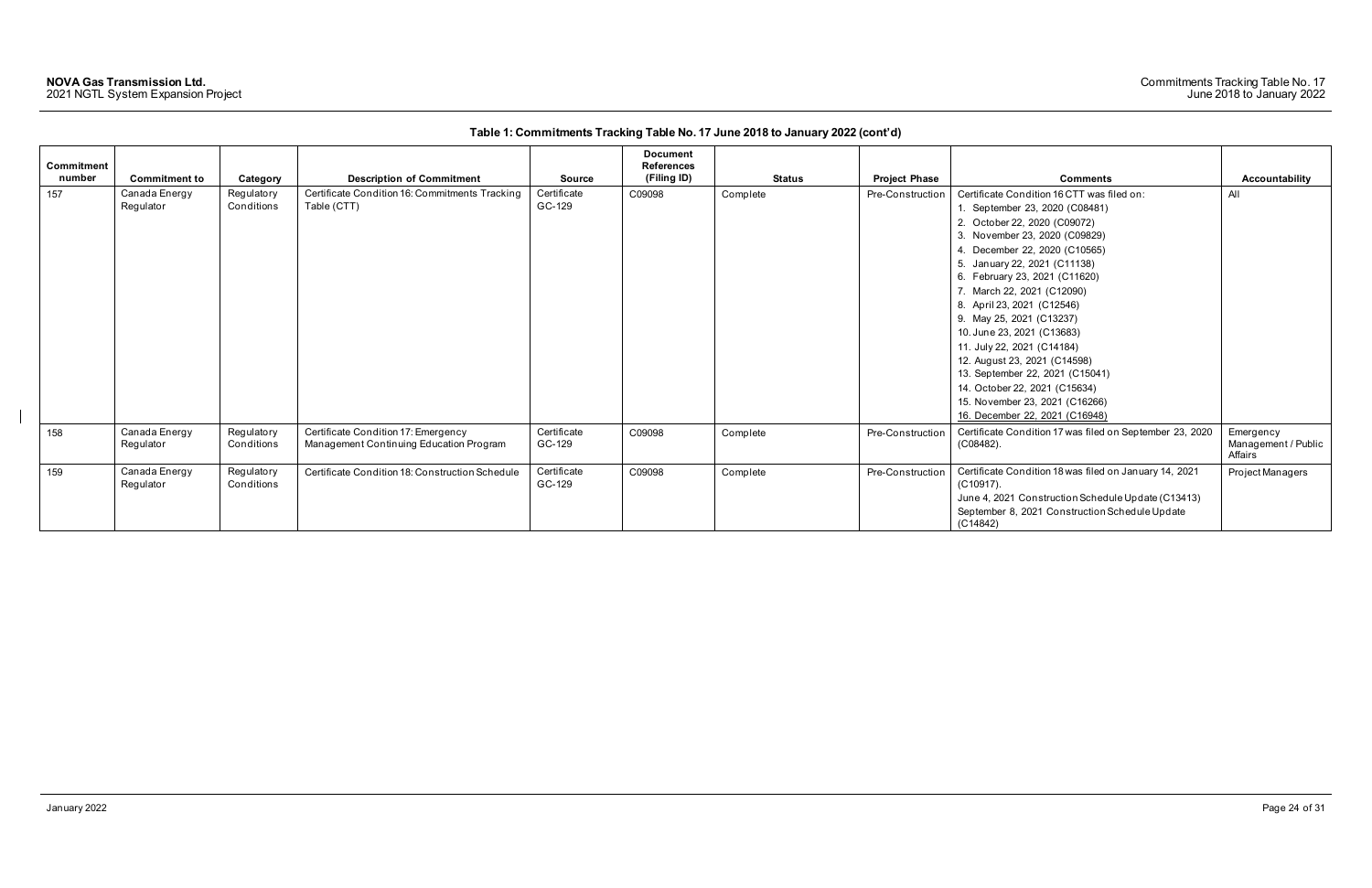| Commitment<br>number | <b>Commitment to</b> | Category   | <b>Description of Commitment</b>                | <b>Source</b> | <b>Document</b><br><b>References</b><br>(Filing ID) | <b>Status</b> | <b>Project Phase</b> | <b>Comments</b>                        | Accountability   |
|----------------------|----------------------|------------|-------------------------------------------------|---------------|-----------------------------------------------------|---------------|----------------------|----------------------------------------|------------------|
| 160                  | Canada Energy        | Regulatory | Certificate Condition 19: Construction Progress | Certificate   | C09098                                              | Ongoing       | During               | Certificate Condition 19 was filed on: | Project Managers |
|                      | Regulator            | Conditions | Reports                                         | GC-129        |                                                     |               | Construction         | 1. December 16, 2020 (C10461)          |                  |
|                      |                      |            |                                                 |               |                                                     |               |                      | 2. December 31, 2020 (C10655)          |                  |
|                      |                      |            |                                                 |               |                                                     |               |                      | 3. January 18, 2021 (C11012)           |                  |
|                      |                      |            |                                                 |               |                                                     |               |                      |                                        |                  |
|                      |                      |            |                                                 |               |                                                     |               |                      | 4. February 2, 2021 (C11394)           |                  |
|                      |                      |            |                                                 |               |                                                     |               |                      | 5. February 16, 2021 (C11542)          |                  |
|                      |                      |            |                                                 |               |                                                     |               |                      | 6. March 2, 2021 (C11752)              |                  |
|                      |                      |            |                                                 |               |                                                     |               |                      | 7. March 16, 2021 (C12015)             |                  |
|                      |                      |            |                                                 |               |                                                     |               |                      | 8. April 6, 2021 (C12266)              |                  |
|                      |                      |            |                                                 |               |                                                     |               |                      | 9. April 18, 2021 (C12437)             |                  |
|                      |                      |            |                                                 |               |                                                     |               |                      | 10. May 3, 2021 (C12800)               |                  |
|                      |                      |            |                                                 |               |                                                     |               |                      | 11. May 17, 2021 (C13132)              |                  |
|                      |                      |            |                                                 |               |                                                     |               |                      | 12. June 1, 2021 (C13346)              |                  |
|                      |                      |            |                                                 |               |                                                     |               |                      | 13. June 16, 2021 (C13574)             |                  |
|                      |                      |            |                                                 |               |                                                     |               |                      | 14. July 5, 2021 (C13903)              |                  |
|                      |                      |            |                                                 |               |                                                     |               |                      | 15. July 19, 2021 (C14129)             |                  |
|                      |                      |            |                                                 |               |                                                     |               |                      | 16. August 3, 2021 (C14319)            |                  |
|                      |                      |            |                                                 |               |                                                     |               |                      | 17. August 16, 2021 (C14501)           |                  |
|                      |                      |            |                                                 |               |                                                     |               |                      | 18. August 31, 2021 (C14722)           |                  |
|                      |                      |            |                                                 |               |                                                     |               |                      | 19. September 16, 2021 (C14962)        |                  |
|                      |                      |            |                                                 |               |                                                     |               |                      | 20. October 1, 2021 (C15215)           |                  |
|                      |                      |            |                                                 |               |                                                     |               |                      | 21. October 18, 2021 (C15517)          |                  |
|                      |                      |            |                                                 |               |                                                     |               |                      | 22. November 2, 2021 (C15876)          |                  |
|                      |                      |            |                                                 |               |                                                     |               |                      | 23. November 17, 2021 (C16173)         |                  |
|                      |                      |            |                                                 |               |                                                     |               |                      | 24. December 2, 2021 (C16409)          |                  |
|                      |                      |            |                                                 |               |                                                     |               |                      | 25. December 16, 2021 (C16840)         |                  |
|                      |                      |            |                                                 |               |                                                     |               |                      | 26. January 6, 2022 (C17029)           |                  |
|                      |                      |            |                                                 |               |                                                     |               |                      | 27. January 18, 2022 (C17256)          |                  |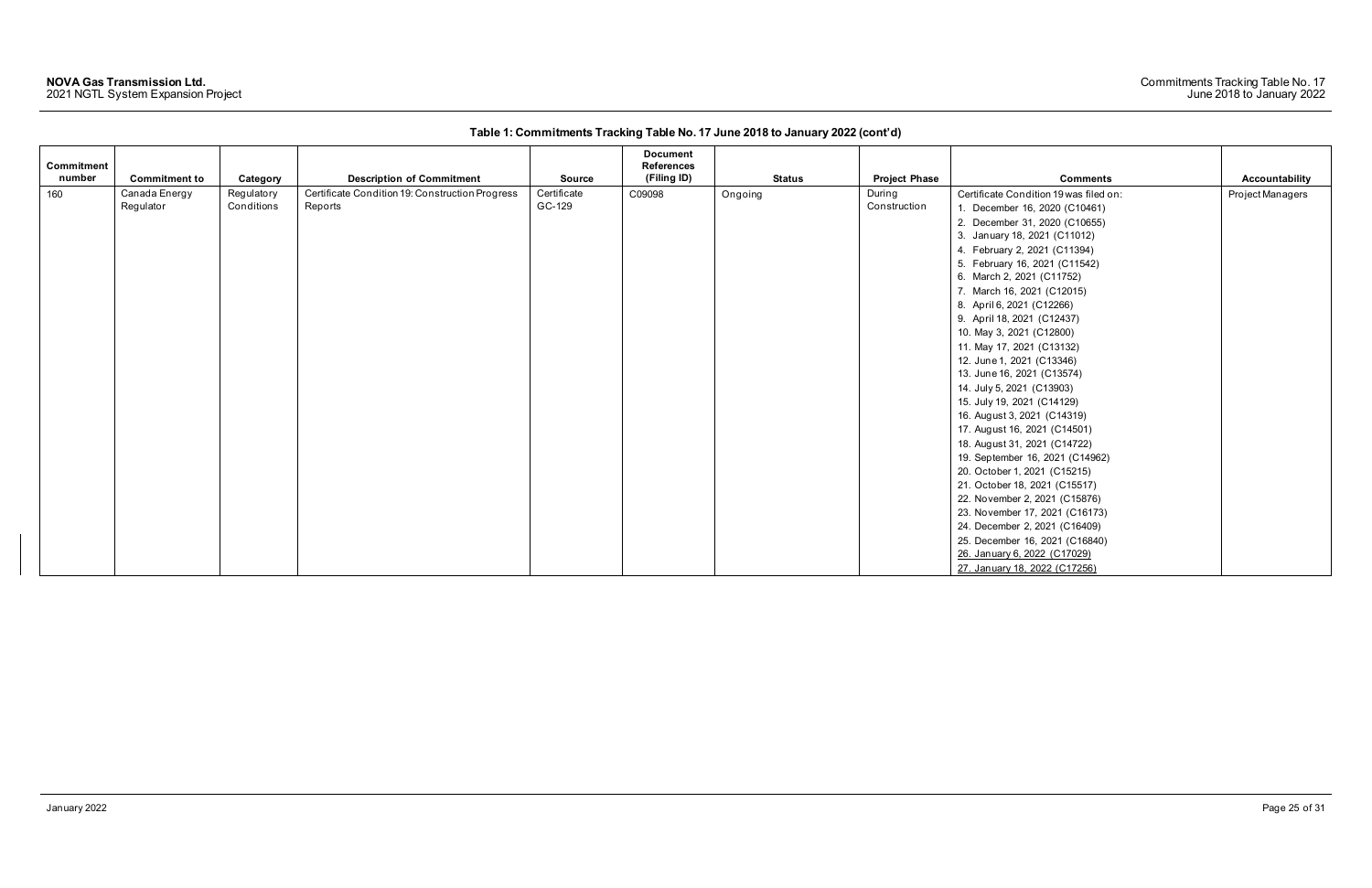| <b>Commitment</b><br>number | <b>Commitment to</b>       | Category                 | <b>Description of Commitment</b>                                                                      | <b>Source</b>         | <b>Document</b><br><b>References</b><br>(Filing ID) | <b>Status</b> | <b>Project Phase</b>                    | <b>Comments</b>                                                                                                                                                                                                                                                                                                                                                                                                                                                                                                                                                                                                                                                                                                                                            | Accountability   |
|-----------------------------|----------------------------|--------------------------|-------------------------------------------------------------------------------------------------------|-----------------------|-----------------------------------------------------|---------------|-----------------------------------------|------------------------------------------------------------------------------------------------------------------------------------------------------------------------------------------------------------------------------------------------------------------------------------------------------------------------------------------------------------------------------------------------------------------------------------------------------------------------------------------------------------------------------------------------------------------------------------------------------------------------------------------------------------------------------------------------------------------------------------------------------------|------------------|
| 161                         | Canada Energy<br>Regulator | Regulatory<br>Conditions | Certificate Condition 20: Finalized Watercourse<br>Crossing Inventory                                 | Certificate<br>GC-129 | C09098                                              | Complete      | During<br>Construction                  | Certificate Condition 20 was filed on November 9, 2020<br>(C09448). Additional correspondence as shown:<br>January 15, 2021 Request for Review - Beaver Dam<br>Removal (C10940)<br>February 4, 2021 Request for Review - Watercourses<br>(C11429)<br>February 9, 2021 Removal of MN-WC03A -<br>Watercourses (C11470)<br>February 16, 2021 Errata: Updated Historical Information<br>(C11540)<br>February 18, 2021 Update to Request for Review -<br>Watercourses (Feb 4th letter) (C11570).<br>April 12, 2021 North Saskatchewan River Update<br>$(C12346)$ .<br>May 17, 2021 Request for Review - Project Water<br>Withdrawal Locations (C13133)<br>July 8, 2021 Temp Vehicle Crossing Update (C13983)<br>September 10, 2021 Albert Creek Bridge (C14866) | Environment      |
| 162                         | Canada Energy<br>Regulator | Regulatory<br>Conditions | Certificate Condition 21: Contingency<br>Watercourse Crossing Method                                  | Certificate<br>GC-129 | C09098                                              | Planned       | During<br>Construction                  |                                                                                                                                                                                                                                                                                                                                                                                                                                                                                                                                                                                                                                                                                                                                                            | Environment      |
| 163                         | Canada Energy<br>Regulator | Regulatory<br>Conditions | Certificate Condition 22: Authorizations under<br>Paragraph 35(2)(b) of the Fisheries Act             | Certificate<br>GC-129 | C09098                                              | Planned       | During<br>Construction                  | NGTL is consulting with DFO on referred watercourses.<br>October 8, 2021 Timing Relief Letter (C15344)<br>October 28, 2021 Fisheries Act Authorizations letter<br>(C15755)<br>October 29, 2021 Confirmation of Notice to Indigenous<br>Groups (C15793)                                                                                                                                                                                                                                                                                                                                                                                                                                                                                                     | Environment      |
| 164                         | Canada Energy<br>Regulator | Regulatory<br>Conditions | Certificate Condition 23: Working within the Little<br>Smoky Caribou Range Restricted Activity Period | Certificate<br>GC-129 | C09098                                              | Ongoing       | During<br>Construction                  | December 7, 2021 Condition 23: Little Smoky Caribou<br>Range (C16607)<br>December 10, 2021 Condition 23: Supplemental<br>Environmental Assessment and Technical Memo<br>(C16706)<br>December 21, 2021 CER issued letter: Condition<br>Compliance Relief Request granting NGTL's request for<br>relief to certain aspects of Condition 23(a)(v) including<br>relief from timing (C16927).<br>January 13, 2021 Condition 23 (C17194)                                                                                                                                                                                                                                                                                                                         | Environment      |
| 165                         | Canada Energy<br>Regulator | Regulatory<br>Conditions | Certificate Condition 24: Sunset Clause                                                               | Certificate<br>GC-129 | C09098                                              | Planned       | All Stages                              |                                                                                                                                                                                                                                                                                                                                                                                                                                                                                                                                                                                                                                                                                                                                                            | Regulatory       |
| 166                         | Canada Energy<br>Regulator | Regulatory<br>Conditions | Certificate Condition 25: Condition Compliance<br>by the Accountable Officer                          | Certificate<br>GC-129 | C09098                                              | Planned       | Post-<br>Construction and<br>Operations |                                                                                                                                                                                                                                                                                                                                                                                                                                                                                                                                                                                                                                                                                                                                                            | Project Managers |
| 167                         | Canada Energy<br>Regulator | Regulatory<br>Conditions | Certificate Condition 26: Quantification of<br>Construction-related Greenhouse Gas (GHG)<br>Emissions | Certificate<br>GC-129 | C09098                                              | Planned       | Post-<br>Construction and<br>Operations |                                                                                                                                                                                                                                                                                                                                                                                                                                                                                                                                                                                                                                                                                                                                                            | Environment      |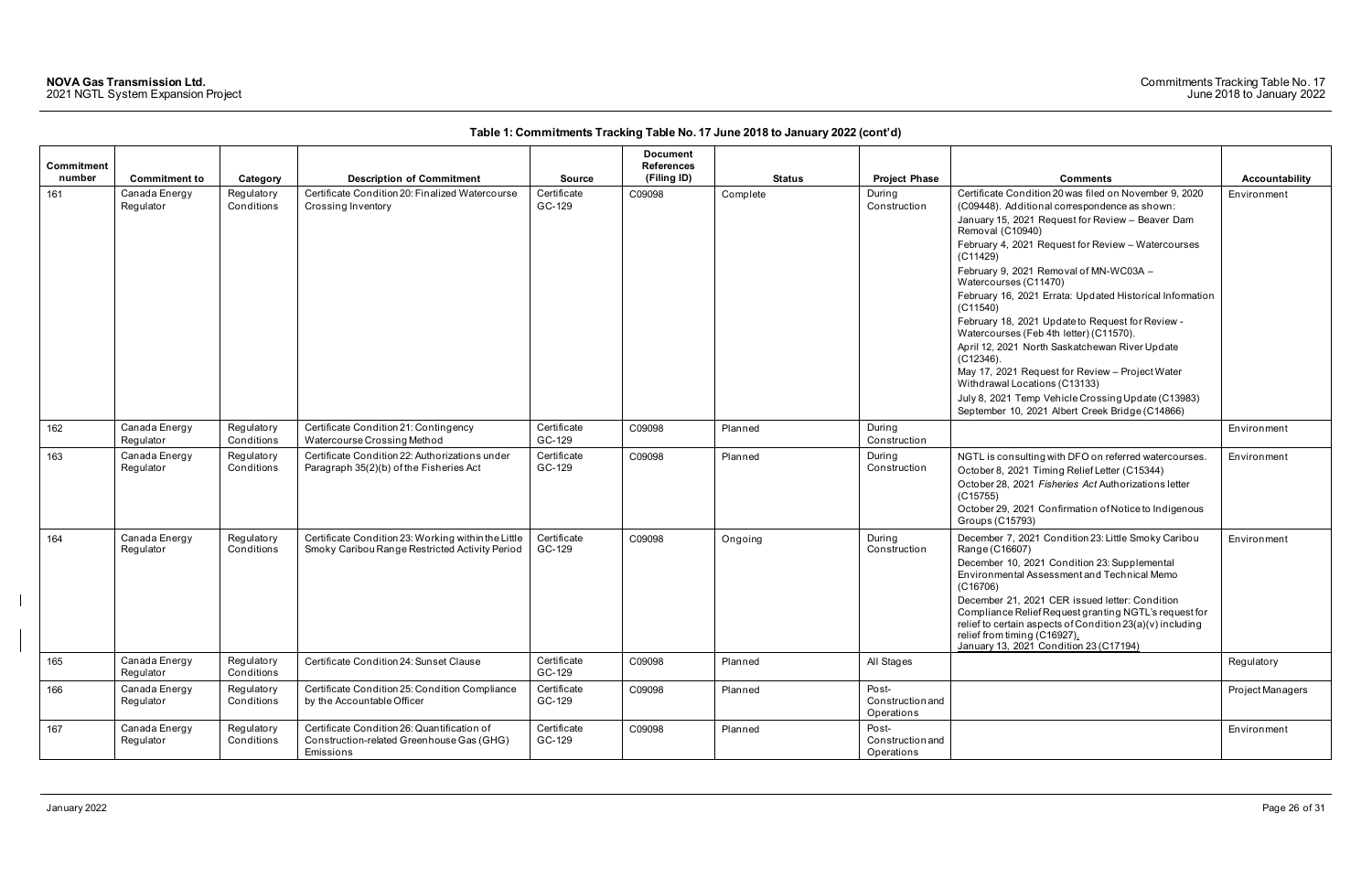| <b>Comments</b>                                                                                                                                                                                 | <b>Accountability</b>                                                   |
|-------------------------------------------------------------------------------------------------------------------------------------------------------------------------------------------------|-------------------------------------------------------------------------|
|                                                                                                                                                                                                 | Indigenous Relations                                                    |
|                                                                                                                                                                                                 | Supply Chain /<br>Indigenous Relations<br><b>Business</b><br>Engagement |
|                                                                                                                                                                                                 | Project Manager                                                         |
|                                                                                                                                                                                                 | Environment                                                             |
|                                                                                                                                                                                                 | Environment                                                             |
|                                                                                                                                                                                                 | Environment                                                             |
|                                                                                                                                                                                                 | Environment                                                             |
|                                                                                                                                                                                                 | Environment                                                             |
| Certification Condition 35 (a) was filed on February 23,<br>2021 (C11623).<br>June 23, 2021 Condition 35 Progress Report No. 1<br>(C13705).<br>December 22, 2021 Progress Report No. 2 (C16947) | Indigenous Relations<br>/Environment                                    |
|                                                                                                                                                                                                 | Project Manager                                                         |
|                                                                                                                                                                                                 | Project Manager                                                         |
|                                                                                                                                                                                                 | Environment                                                             |

| Commitment<br>number | <b>Commitment to</b>       | Category                 | <b>Description of Commitment</b>                                                                             | <b>Source</b>                | <b>Document</b><br><b>References</b><br>(Filing ID) | <b>Status</b> | <b>Project Phase</b>                    | <b>Comments</b>                                                                                                                                                                                    | Accountability                                                        |
|----------------------|----------------------------|--------------------------|--------------------------------------------------------------------------------------------------------------|------------------------------|-----------------------------------------------------|---------------|-----------------------------------------|----------------------------------------------------------------------------------------------------------------------------------------------------------------------------------------------------|-----------------------------------------------------------------------|
| 168                  | Canada Energy<br>Regulator | Regulatory<br>Conditions | Certificate Condition 27: Post-construction<br>Monitoring Plan for Indigenous Peoples                        | Certificate<br>GC-129        | C09098                                              | Planned       | Post-<br>Construction and<br>Operations |                                                                                                                                                                                                    | Indigenous Relatio                                                    |
| 170                  | Canada Energy<br>Regulator | Regulatory<br>Conditions | Certificate Condition 28: Employment,<br>Contracting, and Procurement Report                                 | Certificate<br>GC-129        | C09098                                              | Planned       | Post-<br>Construction and<br>Operations |                                                                                                                                                                                                    | Supply Chain /<br>Indigenous Relatio<br><b>Business</b><br>Engagement |
| 171                  | Canada Energy<br>Regulator | Regulatory<br>Conditions | Certificate Condition 29: Pipeline Geographic<br>Information Systems (GIS) Data                              | Certificate<br>GC-129        | C09098                                              | Planned       | Post-<br>Construction and<br>Operations |                                                                                                                                                                                                    | Project Manager                                                       |
| 172                  | Canada Energy<br>Regulator | Regulatory<br>Conditions | Certificate Condition 30: Post-Construction<br><b>Environmental Monitoring Reports</b>                       | Certificate<br>GC-129        | C09098                                              | Planned       | Post-<br>Construction and<br>Operations |                                                                                                                                                                                                    | Environment                                                           |
| 173                  | Canada Energy<br>Regulator | Regulatory<br>Conditions | Certificate Condition 31: Caribou Habitat<br>Restoration Implementation Report and Status<br>Update          | Certificate<br>GC-129        | C09098                                              | Planned       | Post-<br>Construction and<br>Operations |                                                                                                                                                                                                    | Environment                                                           |
| 174                  | Canada Energy<br>Regulator | Regulatory<br>Conditions | Certificate Condition 32: Caribou Habitat Offset<br>Measures Implementation Report                           | Certificate<br>GC-129        | C09098                                              | Planned       | Post-<br>Construction and<br>Operations |                                                                                                                                                                                                    | Environment                                                           |
| 175                  | Canada Energy<br>Regulator | Regulatory<br>Conditions | Certificate Condition 33: Caribou Habitat<br>Restoration and Offset Measures Monitoring<br>Program (CHROMMP) | Certificate<br>GC-129        | C09098                                              | Planned       | Post-<br>Construction and<br>Operations |                                                                                                                                                                                                    | Environment                                                           |
| 176                  | Canada Energy<br>Regulator | Regulatory<br>Conditions | Certificate Condition 34: Caribou Monitoring<br>Reports                                                      | Certificate<br>GC-129        | C09098                                              | Planned       | Post-<br>Construction and<br>Operations |                                                                                                                                                                                                    | Environment                                                           |
| 177                  | Canada Energy<br>Regulator | Regulatory<br>Conditions | Certificate Condition 35: Indigenous Working<br>Group for the Little Smoky Caribou Range                     | Certificate<br>GC-129        | C09098                                              | Ongoing       | Post-<br>Construction and<br>Operations | Certification Condition 35 (a) was filed on February 23,<br>2021 (C11623).<br>June 23, 2021 Condition 35 Progress Report No. 1<br>$(C13705)$ .<br>December 22, 2021 Progress Report No. 2 (C16947) | Indigenous Relatio<br>/ Environment                                   |
| 178                  | Canada Energy<br>Regulator | Regulatory<br>Conditions | Order Condition 1: Condition Compliance                                                                      | Order AO-001-<br>XG-001-2020 | C09385-5                                            | Ongoing       | All Phases                              |                                                                                                                                                                                                    | Project Manager                                                       |
| 179                  | Canada Energy<br>Regulator | Regulatory<br>Conditions | Order Condition 2: Section 58 Facilities and<br>Activities Design, Location, Construction and<br>Operation   | Order AO-001-<br>XG-001-2020 | C09647-2                                            | Ongoing       | Pre-Construction                        |                                                                                                                                                                                                    | Project Manager                                                       |
| 180                  | Canada Energy<br>Regulator | Regulatory<br>Conditions | Order Condition 3: Environmental Protection                                                                  | Order AO-001-<br>XG-001-2020 | C09647-2                                            | Ongoing       | Pre-Construction                        |                                                                                                                                                                                                    | Environment                                                           |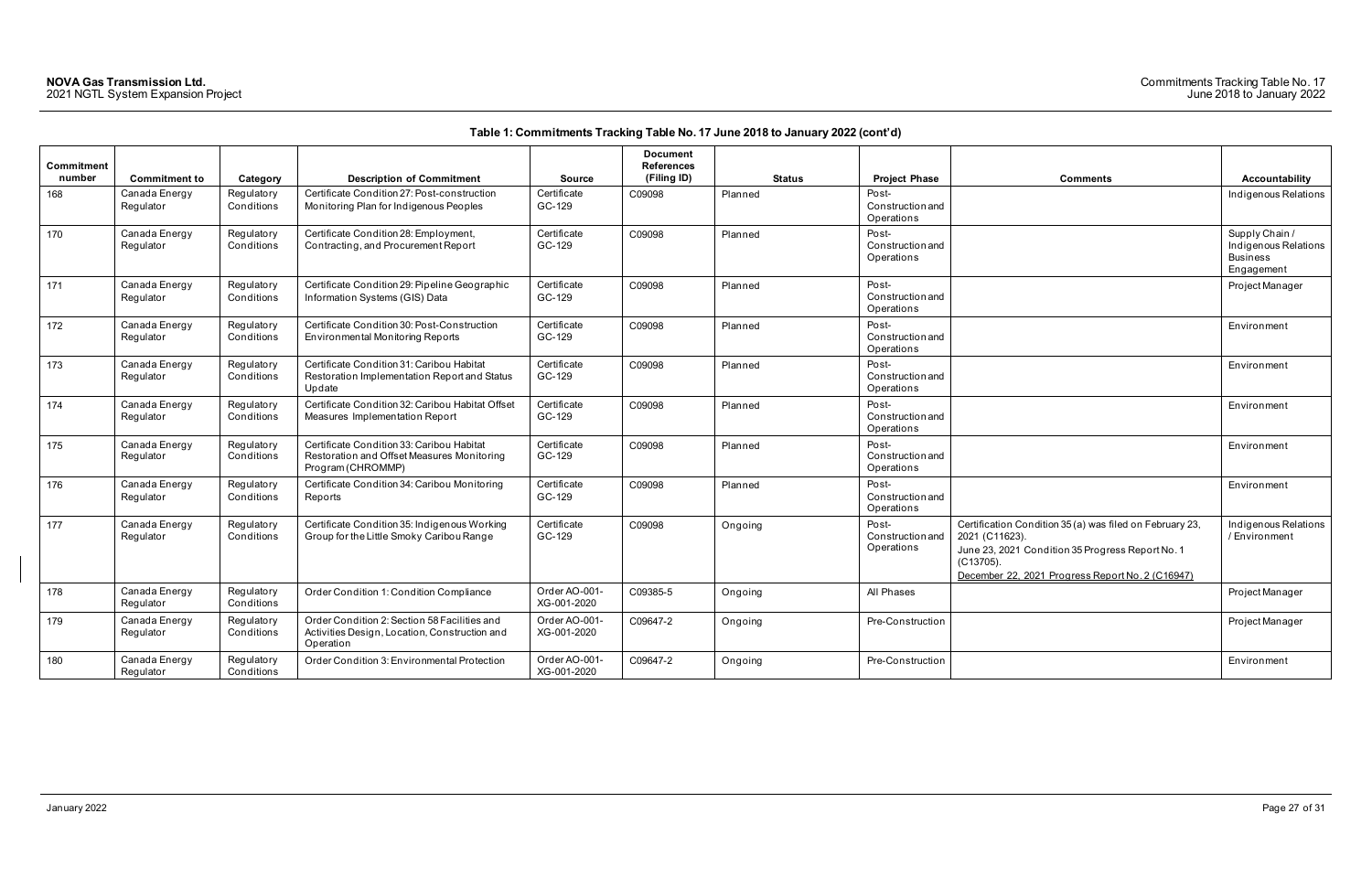| Commitment<br>number | <b>Commitment to</b>       | Category                 | <b>Description of Commitment</b>                                                                   | <b>Source</b>                | <b>Document</b><br><b>References</b><br>(Filing ID) | <b>Status</b> | <b>Project Phase</b> | <b>Comments</b>                                                                                                                                                                                                                                                                                                                                                                                                                                                                                                                                                                                                                | Accountability              |
|----------------------|----------------------------|--------------------------|----------------------------------------------------------------------------------------------------|------------------------------|-----------------------------------------------------|---------------|----------------------|--------------------------------------------------------------------------------------------------------------------------------------------------------------------------------------------------------------------------------------------------------------------------------------------------------------------------------------------------------------------------------------------------------------------------------------------------------------------------------------------------------------------------------------------------------------------------------------------------------------------------------|-----------------------------|
| 181                  | Canada Energy<br>Regulator | Regulatory<br>Conditions | Order Condition 4: Construction Emergency<br>Management Preparedness and Response<br>Planning      | Order AO-001-<br>XG-001-2020 | C09647-2                                            | Complete      | Pre-Construction     | Order Condition 4(a) was filed via email only on:<br>• August 6, 2020<br>September 9, 2020<br>• November 25, 2020<br>December 4, 2020<br>• December 14, 2020<br>$\bullet$ December 18, 2020<br>• January 20, 2021<br>• May 5, 2021<br>Order Condition 4(b) was filed on:<br>• August 13, 2020 (C07832)<br>• September 10, 2020 (08255)<br>• November 24, 2020 (C09851)<br>• November 30, 2020 (C10000)<br>• December 11, 2020 (C10360)<br>• December 18, 2020 (C10509)<br>• May 5, 2021 ERP for Swartz Creek filed with Cond.9<br>(Filed Via Email)<br>• May 7, 2021 (C12996)<br>• May 28, 2021 Timing Relief Request (C13310) | Safety<br>Representative    |
| 182                  | Canada Energy<br>Regulator | Regulatory<br>Conditions | Order Condition 5: Environmental Protection<br>Plan (EPP) for Section 58 Facilities and Activities | Order AO-001-<br>XG-001-2020 | C09647-2                                            | Complete      | Pre-Construction     | Order Condition 5 was filed on August 14, 2020<br>(C07842). NGTL submitted an update to the Section 58<br>EPP on February 1, 2021 (C11358).<br>July 13, 2021 Updated EPP (C14059)<br>August 23, 2021 (C14599)                                                                                                                                                                                                                                                                                                                                                                                                                  | Environment                 |
| 183                  | Canada Energy<br>Regulator | Regulatory<br>Conditions | Order Condition 6: Outstanding Traditional Land<br>and Resource Use Investigations                 | Order AO-001-<br>XG-001-2020 | C09647-2                                            | Complete      | Pre-Construction     | Order Condition 6 was filed on August 19, 2020<br>(C07968).                                                                                                                                                                                                                                                                                                                                                                                                                                                                                                                                                                    | Indigenous Relations        |
| 184                  | Canada Energy<br>Regulator | Regulatory<br>Conditions | Order Condition 7: Camp Management Plan                                                            | Order AO-001-<br>XG-001-2020 | C09647-2                                            | Complete      | Pre-Construction     | Order Condition 7 was filed on September 17, 2020<br>$(C08400)$ .                                                                                                                                                                                                                                                                                                                                                                                                                                                                                                                                                              | Workforce<br>Accommodations |
| 185                  | Canada Energy<br>Regulator | Regulatory<br>Conditions | Order Condition 8: Additional Temporary<br>Construction Camp(s)                                    | Order AO-001-<br>XG-001-2020 | C09647-2                                            | Complete      | Pre-Construction     | Order Condition 8 was filed on September 17, 2020<br>$(C08407)$ .                                                                                                                                                                                                                                                                                                                                                                                                                                                                                                                                                              | Workforce<br>Accommodations |
| 186                  | Canada Energy<br>Regulator | Regulatory<br>Conditions | Order Condition 9: Programs and Manuals-<br>Safety                                                 | Order AO-001-<br>XG-001-2020 | C09647-2                                            | Complete      | Pre-Construction     | Order Condition 9 was filed on October 20, 2020<br>(C09011).<br>February 1, 2021 Construction Safety Manual - Dismal<br>Creek (C11383).<br>May 5, 2021 Construction Safety Manual - Swartz Creek<br>and GPM-10 valve and launcher site (Filed via email with<br>Cond. 4 ERP).<br>May 28, 2021 Timing Relief Request (C13310)                                                                                                                                                                                                                                                                                                   | Safety<br>Representative    |
| 187                  | Canada Energy<br>Regulator | Regulatory<br>Conditions | Order Condition 10: Construction Monitoring<br>Plan for Indigenous Peoples                         | Order AO-001-<br>XG-001-2020 | C09647-2                                            | Complete      | Pre-Construction     | Order Condition 10 was filed on November 6, 2020<br>$(C09434)$ .                                                                                                                                                                                                                                                                                                                                                                                                                                                                                                                                                               | Indigenous Relations        |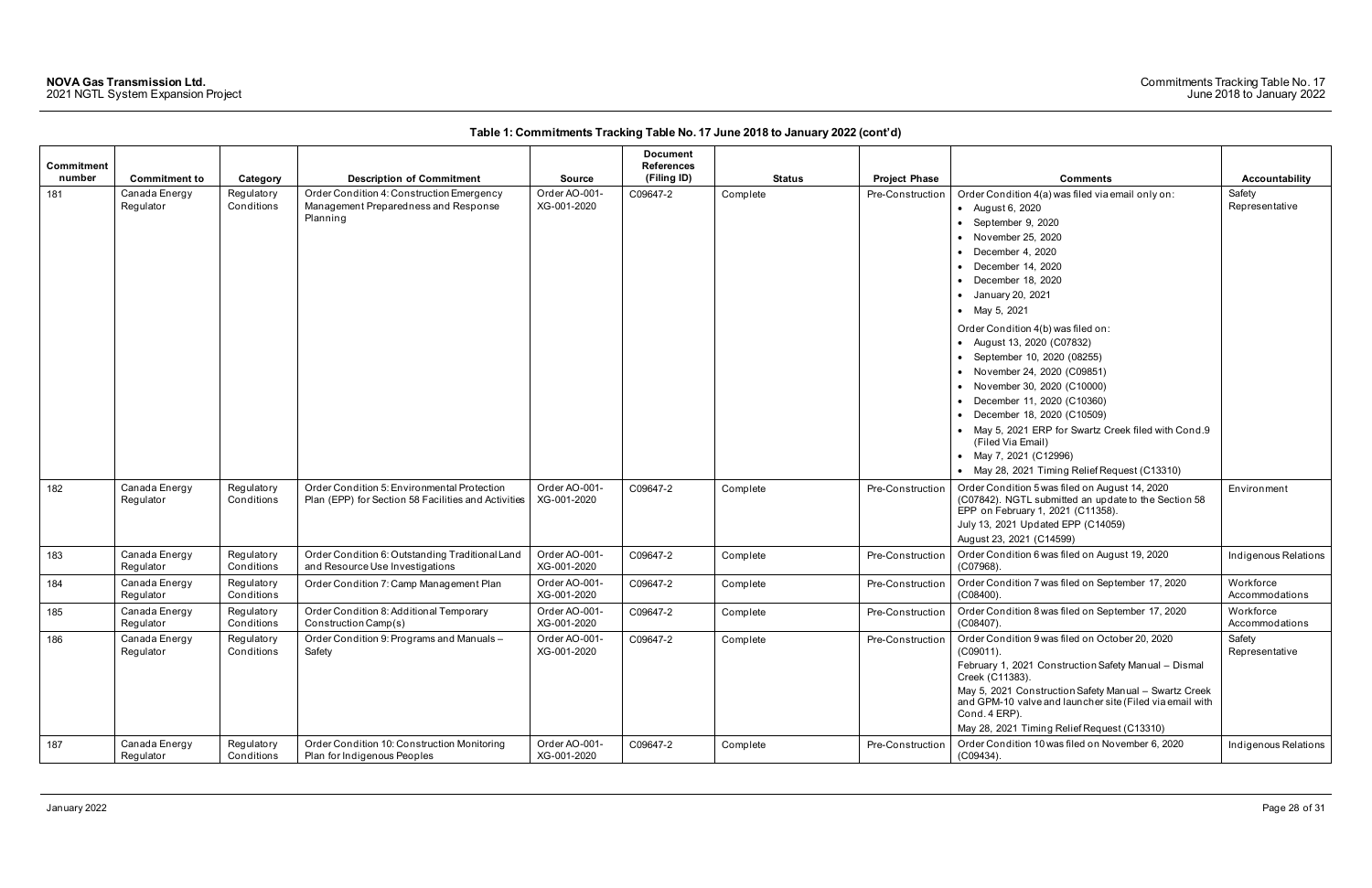|                      |                            |                          |                                                                             |                              | <b>Document</b>                  |               |                      |                                                                                                                                                                                                                                                                                                                                                                                                                                                                                                                                                                       |                                                                         |
|----------------------|----------------------------|--------------------------|-----------------------------------------------------------------------------|------------------------------|----------------------------------|---------------|----------------------|-----------------------------------------------------------------------------------------------------------------------------------------------------------------------------------------------------------------------------------------------------------------------------------------------------------------------------------------------------------------------------------------------------------------------------------------------------------------------------------------------------------------------------------------------------------------------|-------------------------------------------------------------------------|
| Commitment<br>number | <b>Commitment to</b>       | Category                 | <b>Description of Commitment</b>                                            | <b>Source</b>                | <b>References</b><br>(Filing ID) | <b>Status</b> | <b>Project Phase</b> | <b>Comments</b>                                                                                                                                                                                                                                                                                                                                                                                                                                                                                                                                                       | <b>Accountability</b>                                                   |
| 188                  | Canada Energy<br>Regulator | Regulatory<br>Conditions | Order Condition 11: Report on Engagement with<br>Indigenous Peoples         | Order AO-001-<br>XG-001-2020 | C09647-2                         | Complete      | Pre-Construction     | Order Condition 11 was filed on November 6, 2020<br>$(C09434)$ .<br>Order Condition 11 Update was filed on May 6, 2021<br>$(C12977)$ .<br>Order Condition 11 Update was filed on November 5,<br>2021 (C15989)                                                                                                                                                                                                                                                                                                                                                         | Indigenous Relations                                                    |
| 189                  | Canada Energy<br>Regulator | Regulatory<br>Conditions | Order Condition 12: Employment, Contracting,<br>and Procurement Plan Update | Order AO-001-<br>XG-001-2020 | C09647-2                         | Complete      | Pre-Construction     | Order Condition 12 was filed on September 22, 2020<br>(C08480)<br>March 2, 2021 Response to ANSN Letter (C11778)<br>May 3, 2021 Ruling No. 1 Response (C12816)<br>August 19, 2021 Ruling No. 2 Response (C14550)<br>September 24, 2022 Updated Prime Contractor's<br>Aboriginal Participation Plans (C15091)                                                                                                                                                                                                                                                          | Supply Chain /<br>Indigenous Relations<br><b>Business</b><br>Engagement |
| 190                  | Canada Energy<br>Regulator | Regulatory<br>Conditions | Order Condition 13: Heritage Resource<br>Clearances                         | Order AO-001-<br>XG-001-2020 | C09647-2                         | Complete      | Pre-Construction     | Order Condition 13 was filed on October 7, 2020<br>(C08789)<br>June 4, 2021 Condition 15 and 13 Response to<br>Compliance Letter No. 11 (C13415)<br>June 16, 2021 Bi-monthly Report No. 1 (C13581)<br>August 9, 2021 Bi-monthly Report No. 2 (C14382)<br>October 7, 2021 Bi-monthly Report No. 3 (C15307)<br>December 8, 2021 Bi-monthly Report No.4 (C16616)                                                                                                                                                                                                         | Environment                                                             |
| 191                  | Canada Energy<br>Regulator | Regulatory<br>Conditions | Order Condition 14: Commitments Tracking<br>Table (CTT)                     | Order AO-001-<br>XG-001-2020 | C09647-2                         | Complete      | Pre-Construction     | Order Condition 16 CTT was filed on:<br>1. September 23, 2020 (C08481)<br>2. October 22, 2020 (C09072)<br>3. November 23, 2020 (C09829)<br>4. December 22, 2020 (C10565)<br>5. January 22, 2021 (C11138)<br>6. February 23, 2021 (C11620)<br>7. March 22, 2021 (C12090)<br>8. April 23, 2021 (C12546)<br>9. May 25, 2021 (C13237)<br>10. June 23, 2021 (C13683)<br>11. July 22, 2021 (C14184)<br>12. August 23, 2021 (C14598)<br>13. September 22, 2021 (C15041)<br>14. October 22, 2021 (C15634)<br>15. November 23, 2021 (C16266)<br>16. December 22, 2021 (C16948) | All                                                                     |
| 192                  | Canada Energy<br>Regulator | Regulatory<br>Conditions | Order Condition 15: Emergency Management<br>Continuing Education Program    | Order AO-001-<br>XG-001-2020 | C09647-2                         | Complete      | Pre-Construction     | Order Condition 15 was filed on September 22, 2020<br>(C08482)                                                                                                                                                                                                                                                                                                                                                                                                                                                                                                        | Emergency<br>Management / Public<br>Affairs                             |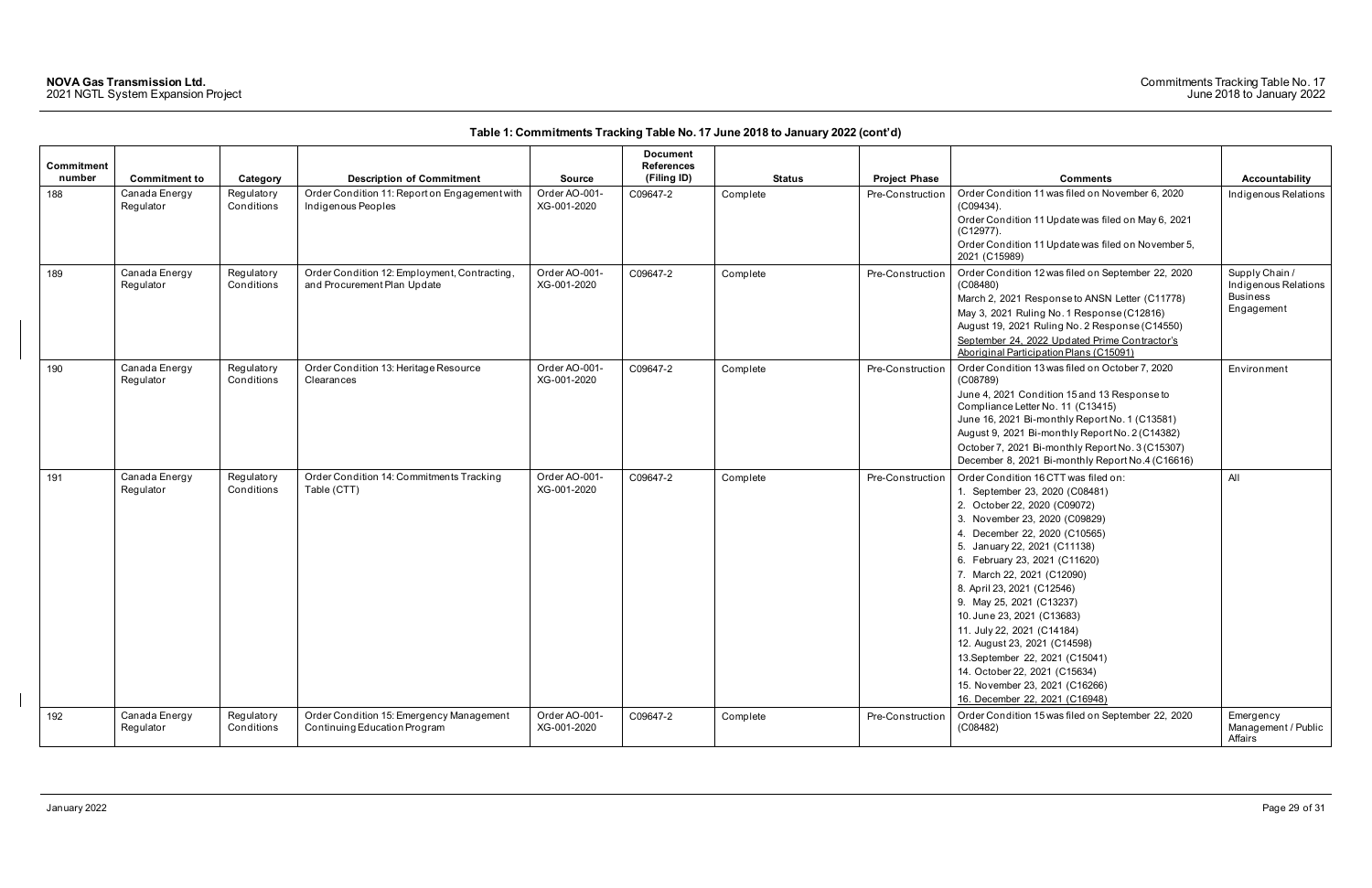| Commitment<br>number | <b>Commitment to</b>       | Category                 | <b>Description of Commitment</b>                                                                | <b>Source</b>                | <b>Document</b><br><b>References</b><br>(Filing ID) | <b>Status</b> | <b>Project Phase</b>   | <b>Comments</b>                                                                                                                                                                                                                                                                                                                                                                                                                                                                                                                                                                                                                                                                                                                                                                                                                                                                                                    | <b>Accountability</b>             |
|----------------------|----------------------------|--------------------------|-------------------------------------------------------------------------------------------------|------------------------------|-----------------------------------------------------|---------------|------------------------|--------------------------------------------------------------------------------------------------------------------------------------------------------------------------------------------------------------------------------------------------------------------------------------------------------------------------------------------------------------------------------------------------------------------------------------------------------------------------------------------------------------------------------------------------------------------------------------------------------------------------------------------------------------------------------------------------------------------------------------------------------------------------------------------------------------------------------------------------------------------------------------------------------------------|-----------------------------------|
| 193                  | Canada Energy<br>Regulator | Regulatory<br>Conditions | Order Condition 16: Construction Schedule                                                       | Order AO-001-<br>XG-001-2020 | C09647-2                                            | Complete      | Pre-Construction       | Order Condition 16 was filed on November 6, 2020<br>(C09434)<br>May 11, 2021 Swartz Creek and GPM-10 Construction<br>Schedules (C13032)<br>September 8, 2021 Construction Schedule Update<br>(C14842)                                                                                                                                                                                                                                                                                                                                                                                                                                                                                                                                                                                                                                                                                                              | Project Managers                  |
| 194                  | Canada Energy<br>Regulator | Regulatory<br>Conditions | Order Condition 17: Construction Progress<br>Reports                                            | Order AO-001-<br>XG-001-2020 | C09647-2                                            | Ongoing       | During<br>Construction | Order Condition 17 was filed on:<br>1. December 16, 2020 (C10461)<br>2. December 31, 2020 (C10655)<br>3. January 18, 2021 (C11012)<br>4. February 2, 2021 (C11394)<br>5. February 16, 2021 (C11542)<br>6. March 2, 2021 (C11752)<br>7. March 16, 2021 (C12015)<br>8. April 6, 2021 (C12266)<br>9. April 18, 2021 (C12437)<br>10. May 3, 2021 (C12800)<br>11. May 17, 2021 (C13132)<br>12. June 1, 2021 (C13346)<br>13. June 16, 2021 (C13574)<br>14. July 5, 2021 (C13903)<br>15. July 19, 2021 (C14129)<br>16. August 3, 2021 (C14319)<br>17. August 16, 2021 (C14501)<br>18. August 31, 2021 (C14722)<br>19. September 16, 2021 (C14962)<br>20. October 1, 2021 (C15215)<br>21. October 18, 2021 (C15517)<br>22. November 2, 2021 (C15876)<br>23. November 17, 2021 (C16173)<br>24. December 2, 2021 (C16409)<br>25. December 16, 2021 (C16840)<br>26. January 6, 2022 (C17029)<br>27. January 18, 2022 (C17256) | Project Managers                  |
| 195                  | Canada Energy<br>Regulator | Regulatory<br>Conditions | Order Condition 18: Technical Specification<br>Updates                                          | Order AO-001-<br>XG-001-2020 | C09647-2                                            | Planned       | During<br>Construction | A Technical Specification Update was filed on March 17,<br>2021 for the January Creek control valve (C12020).                                                                                                                                                                                                                                                                                                                                                                                                                                                                                                                                                                                                                                                                                                                                                                                                      | Project Managers /<br>Engineering |
| 196                  | Canada Energy<br>Regulator | Regulatory<br>Conditions | Order Condition 19: Sunset Clause                                                               | Order AO-001-<br>XG-001-2020 | C09647-2                                            | Complete      | During<br>Construction | Section 58 construction commenced on December 2,<br>2020.                                                                                                                                                                                                                                                                                                                                                                                                                                                                                                                                                                                                                                                                                                                                                                                                                                                          | Regulatory                        |
| 197                  | Canada Energy<br>Regulator | Regulatory<br>Conditions | Order Condition 20: Condition Compliance by<br>the Accountable Officer                          | Order AO-001-<br>XG-001-2020 | C09647-2                                            | Planned       | Post-<br>Construction  | November 1, 2021 30-day Compliance (C15841).                                                                                                                                                                                                                                                                                                                                                                                                                                                                                                                                                                                                                                                                                                                                                                                                                                                                       | Project Managers                  |
| 198                  | Canada Energy<br>Regulator | Regulatory<br>Conditions | Order Condition 21: Quantification of<br>Construction-related Greenhouse Gas (GHG)<br>Emissions | Order AO-001-<br>XG-001-2020 | C09647-2                                            | Planned       | Post-<br>Construction  |                                                                                                                                                                                                                                                                                                                                                                                                                                                                                                                                                                                                                                                                                                                                                                                                                                                                                                                    | Environment                       |